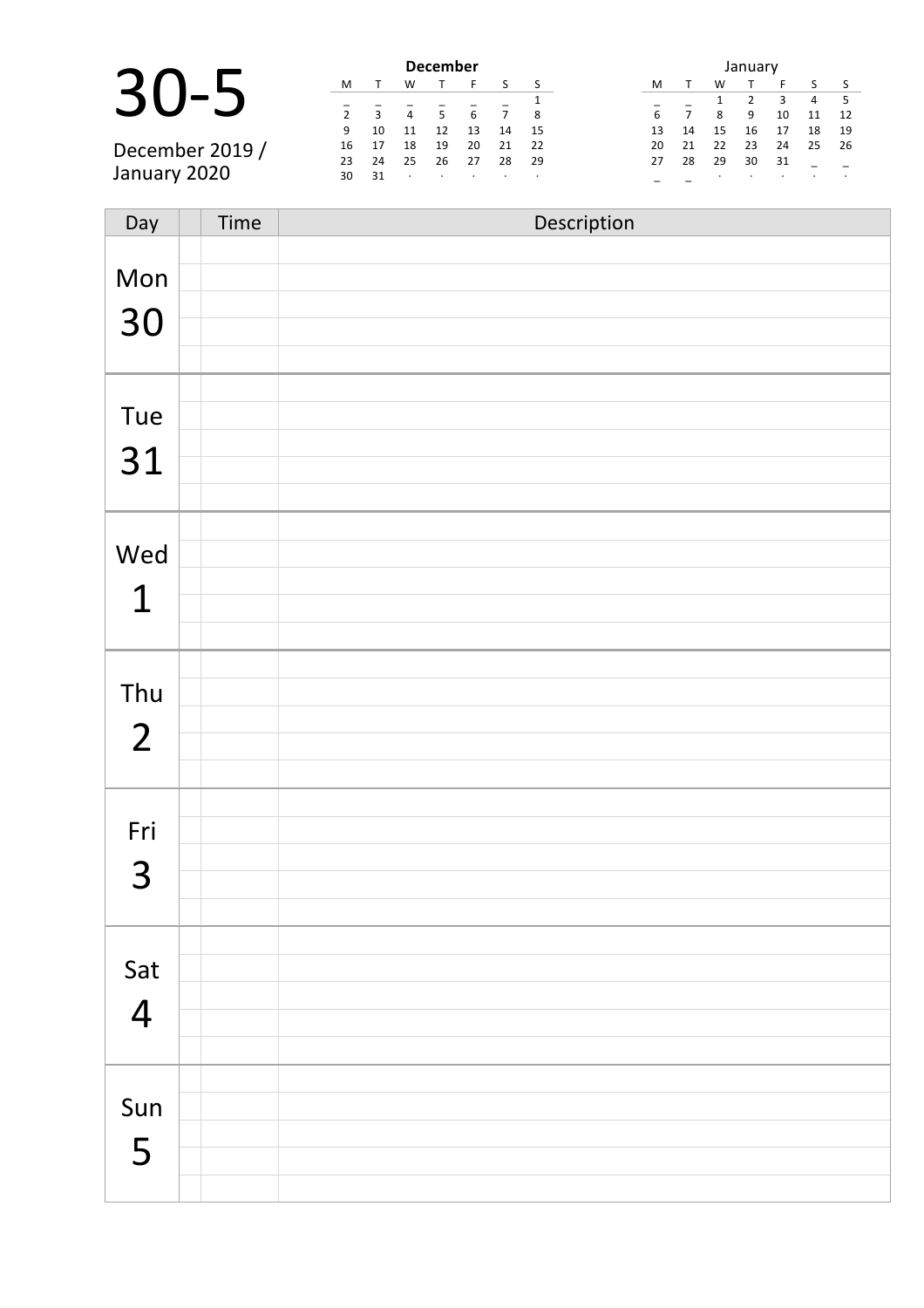|              |    |    | January |    |  |  |  |  |
|--------------|----|----|---------|----|--|--|--|--|
|              | м  |    | w       |    |  |  |  |  |
|              |    |    |         |    |  |  |  |  |
|              | 6  |    | 8       | 9  |  |  |  |  |
|              | 13 | 14 | 15      | 16 |  |  |  |  |
|              | 20 | 21 | 22      | 23 |  |  |  |  |
| January 2020 | 27 | 28 | 29      | 30 |  |  |  |  |

| January |    |    |                |    |    |    |  |  |  |  |  |  |  |
|---------|----|----|----------------|----|----|----|--|--|--|--|--|--|--|
| м       | т  | W  |                | F  | S  | S  |  |  |  |  |  |  |  |
|         |    | 1  | $\overline{2}$ | 3  | 4  | 5  |  |  |  |  |  |  |  |
| 6       | 7  | 8  | 9              | 10 | 11 | 12 |  |  |  |  |  |  |  |
| 13      | 14 | 15 | 16             | 17 | 18 | 19 |  |  |  |  |  |  |  |
| 20      | 21 | 22 | 23             | 24 | 25 | 26 |  |  |  |  |  |  |  |
| 27      | 28 | 29 | 30             | 31 |    |    |  |  |  |  |  |  |  |
|         |    | ٠  |                |    |    | ٠  |  |  |  |  |  |  |  |

| February |    |    |    |    |    |                |  |  |  |  |  |  |
|----------|----|----|----|----|----|----------------|--|--|--|--|--|--|
| м        |    | w  |    | F  | S  | ς              |  |  |  |  |  |  |
|          |    |    |    |    | 1  | $\overline{2}$ |  |  |  |  |  |  |
| 3        | 4  | 5  | 6  |    | 8  | q              |  |  |  |  |  |  |
| 10       | 11 | 12 | 13 | 14 | 15 | 16             |  |  |  |  |  |  |
| 17       | 18 | 19 | 20 | 21 | 22 | 23             |  |  |  |  |  |  |
| 24       | 25 | 26 | 27 | 28 | 29 |                |  |  |  |  |  |  |
|          |    | ٠  |    |    |    |                |  |  |  |  |  |  |

Day Time Description Mon 6 Tue 7 Wed 8 Thu 9 Fri 10 Sat 11 Sun 12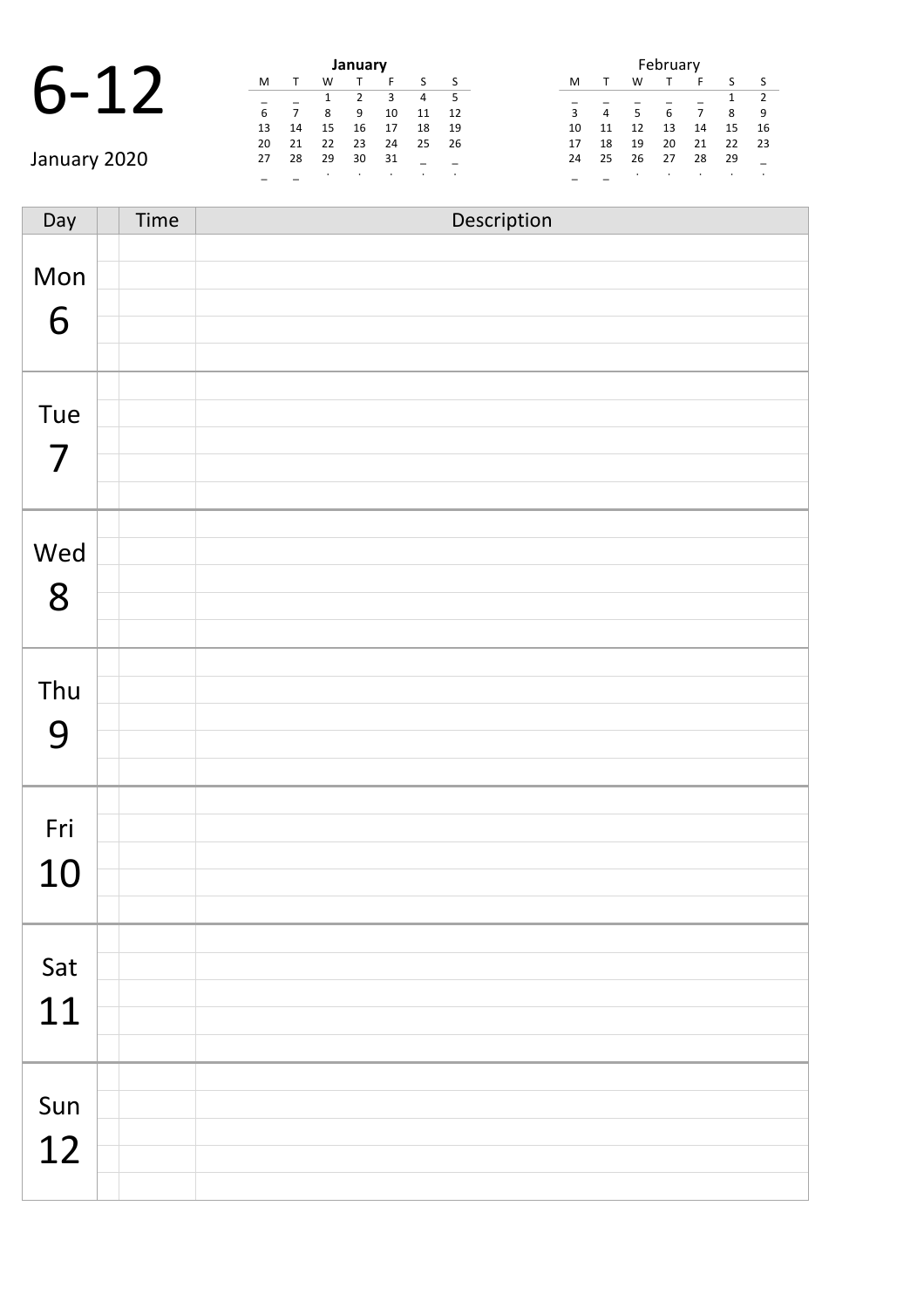|                     |        |        |        | January |  |
|---------------------|--------|--------|--------|---------|--|
| $\boldsymbol{\Box}$ |        |        |        |         |  |
|                     |        |        |        |         |  |
|                     | 6      |        |        |         |  |
|                     | 13     | 14     | 15     | 16      |  |
|                     | $\sim$ | $\sim$ | $\sim$ | $\sim$  |  |

|    | January          |    |    |    |    |    |  |  |  |  |  |  |  |  |
|----|------------------|----|----|----|----|----|--|--|--|--|--|--|--|--|
| M  | w<br>S<br>F<br>т |    |    |    |    |    |  |  |  |  |  |  |  |  |
|    |                  | 1  | 2  | З  | 4  | 5  |  |  |  |  |  |  |  |  |
| 6  |                  | 8  | 9  | 10 | 11 | 12 |  |  |  |  |  |  |  |  |
| 13 | 14               | 15 | 16 | 17 | 18 | 19 |  |  |  |  |  |  |  |  |
| 20 | 21               | 22 | 23 | 24 | 25 | 26 |  |  |  |  |  |  |  |  |
| 27 | 28               | 29 | 30 | 31 |    |    |  |  |  |  |  |  |  |  |
|    |                  |    |    | ٠  | ٠  | ٠  |  |  |  |  |  |  |  |  |

| February       |    |    |    |    |    |    |  |  |  |  |  |  |  |
|----------------|----|----|----|----|----|----|--|--|--|--|--|--|--|
| M              | т  | W  | т  | S  | S  |    |  |  |  |  |  |  |  |
|                |    |    |    |    | 1  | 2  |  |  |  |  |  |  |  |
| $\overline{3}$ | 4  | 5  | 6  | 7  | 8  | 9  |  |  |  |  |  |  |  |
| 10             | 11 | 12 | 13 | 14 | 15 | 16 |  |  |  |  |  |  |  |
| 17             | 18 | 19 | 20 | 21 | 22 | 23 |  |  |  |  |  |  |  |
| 24             | 25 | 26 | 27 | 28 | 29 |    |  |  |  |  |  |  |  |
|                |    |    |    |    |    |    |  |  |  |  |  |  |  |

January 2020

| Day       | Time | Description |
|-----------|------|-------------|
| Mon       |      |             |
| 13        |      |             |
| Tue<br>14 |      |             |
|           |      |             |
| Wed<br>15 |      |             |
| Thu       |      |             |
| 16        |      |             |
| Fri<br>17 |      |             |
| Sat<br>18 |      |             |
| Sun<br>19 |      |             |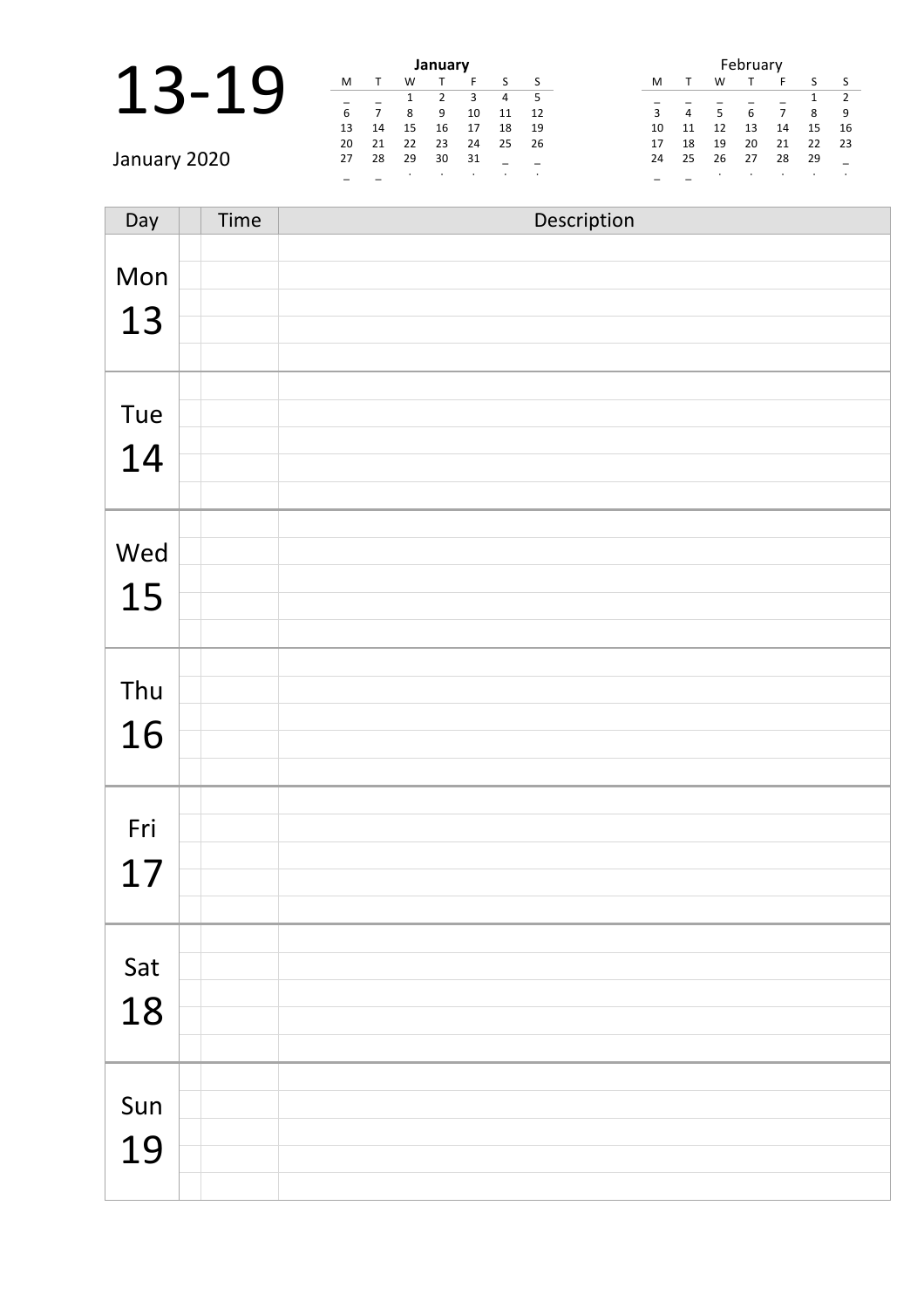### 20-26 **January**

January 2020

| January |    |    |    |    |    |    |  |  |  |  |  |  |  |  |
|---------|----|----|----|----|----|----|--|--|--|--|--|--|--|--|
| M       |    | W  |    | F  | S  | S  |  |  |  |  |  |  |  |  |
|         |    | 1  | 2  | 3  | 4  | 5  |  |  |  |  |  |  |  |  |
| 6       | 7  | 8  | 9  | 10 | 11 | 12 |  |  |  |  |  |  |  |  |
| 13      | 14 | 15 | 16 | 17 | 18 | 19 |  |  |  |  |  |  |  |  |
| 20      | 21 | 22 | 23 | 24 | 25 | 26 |  |  |  |  |  |  |  |  |
| 27      | 28 | 29 | 30 | 31 |    |    |  |  |  |  |  |  |  |  |
|         |    | ٠  |    |    | ٠  | ٠  |  |  |  |  |  |  |  |  |

| February |              |    |    |    |    |                |  |  |  |  |  |  |  |
|----------|--------------|----|----|----|----|----------------|--|--|--|--|--|--|--|
| м        | $\mathsf{T}$ | W  |    | S  | S  |                |  |  |  |  |  |  |  |
|          |              |    |    |    | 1  | $\overline{2}$ |  |  |  |  |  |  |  |
| 3        | 4            | 5  | 6  | 7  | 8  | 9              |  |  |  |  |  |  |  |
| 10       | 11           | 12 | 13 | 14 | 15 | 16             |  |  |  |  |  |  |  |
| 17       | 18           | 19 | 20 | 21 | 22 | 23             |  |  |  |  |  |  |  |
| 24       | 25           | 26 | 27 | 28 | 29 |                |  |  |  |  |  |  |  |
|          |              |    |    |    |    |                |  |  |  |  |  |  |  |

Day Time Description Mon 20 Tue 21 Wed 22 Thu 23 Fri 24 Sat 25 Sun 26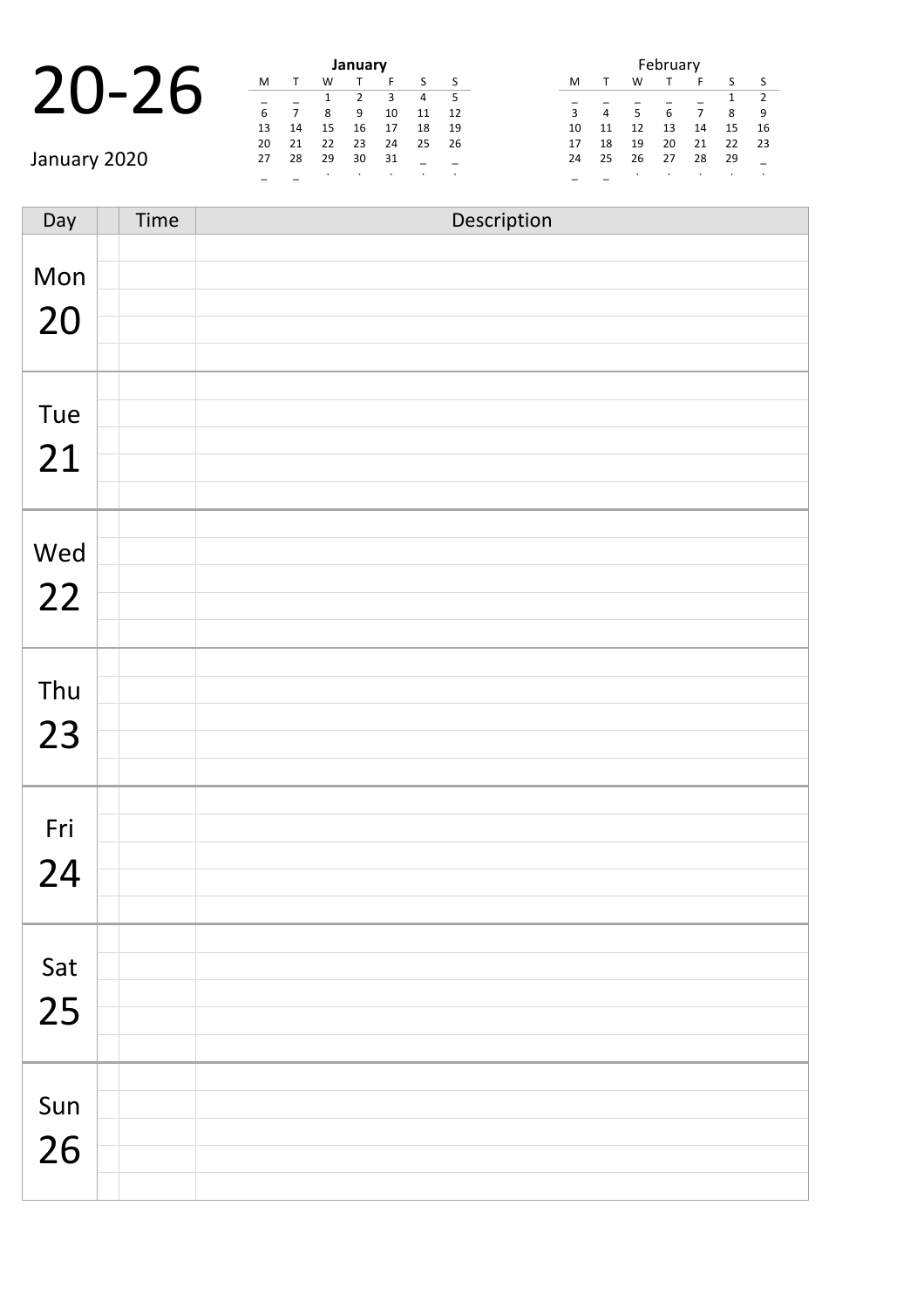|                |    |                |    | January |         |         |      |    | February       |    |    |    |    |     |
|----------------|----|----------------|----|---------|---------|---------|------|----|----------------|----|----|----|----|-----|
|                | M  |                | w  |         |         |         |      | M  |                | W  |    |    |    |     |
|                |    |                |    |         |         | 4       | -5   |    |                |    |    |    |    |     |
|                | 6  | $\overline{ }$ | 8  | 9       | 10      | 11      | 12   | 3  | $\overline{4}$ | 5  |    |    | 8  | -9  |
|                | 13 | 14             | 15 | 16      | 17      | 18      | - 19 | 10 | 11             | 12 | 13 | 14 | 15 | 16  |
| January 2020 / | 20 | 21             | 22 | 23      | 24      | 25      | - 26 | 17 | 18             | 19 | 20 | 21 | 22 | -23 |
|                | 27 | 28             | 29 | 30      | 31      |         |      | 24 | 25             | 26 | 27 | 28 | 29 |     |
| February 2020  |    |                |    |         | $\cdot$ | $\cdot$ |      |    |                |    |    |    |    |     |

| Day            | Time | Description |
|----------------|------|-------------|
|                |      |             |
| Mon            |      |             |
| 27             |      |             |
|                |      |             |
|                |      |             |
| Tue            |      |             |
|                |      |             |
| 28             |      |             |
|                |      |             |
|                |      |             |
| Wed            |      |             |
| 29             |      |             |
|                |      |             |
|                |      |             |
| Thu            |      |             |
|                |      |             |
| 30             |      |             |
|                |      |             |
|                |      |             |
| Fri            |      |             |
| 31             |      |             |
|                |      |             |
|                |      |             |
| Sat            |      |             |
|                |      |             |
| $\mathbf 1$    |      |             |
|                |      |             |
|                |      |             |
| Sun            |      |             |
| $\overline{2}$ |      |             |
|                |      |             |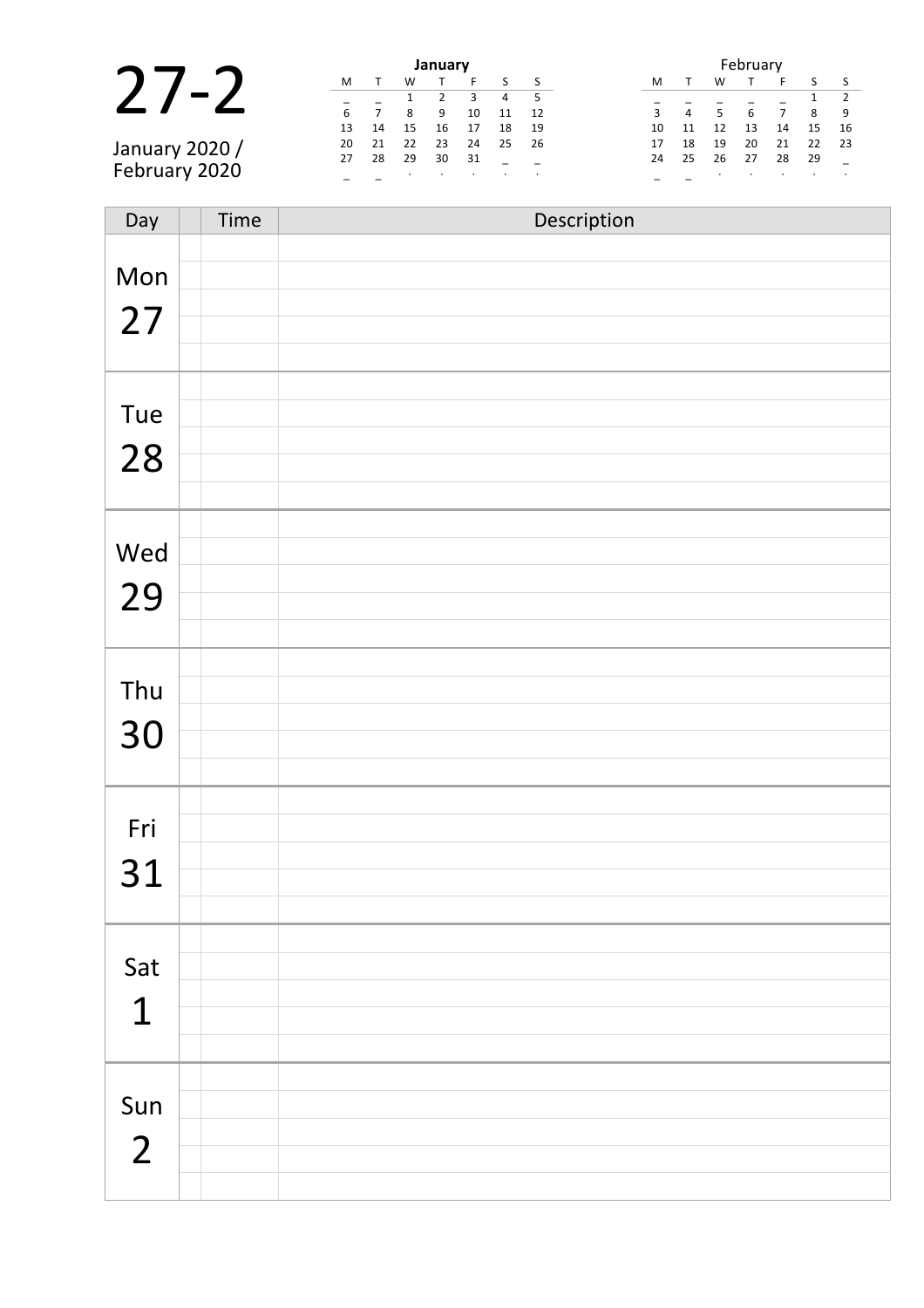| $\blacktriangleright$ | 1<br>C |  |
|-----------------------|--------|--|
|                       |        |  |

|               |    |                |    | February |    |    |    |
|---------------|----|----------------|----|----------|----|----|----|
|               | M  |                | w  |          | F  | S  |    |
|               |    |                |    |          |    |    |    |
|               | 3  | $\overline{4}$ | 5  | 6        |    | 8  | 9  |
|               | 10 | 11             | 12 | 13       | 14 | 15 | 16 |
|               | 17 | 18             | 19 | 20       | 21 | 22 | 23 |
| February 2020 | 24 | 25             | 26 | 27       | 28 | 29 |    |
|               |    |                |    | ٠        |    | ٠  |    |

|                |    |    | March |    |    |    |
|----------------|----|----|-------|----|----|----|
| M              |    | w  |       | F  | S  | S  |
|                |    |    |       |    |    | 1  |
| $\overline{2}$ | 3  | 4  | 5     | 6  |    | 8  |
| 9              | 10 | 11 | 12    | 13 | 14 | 15 |
| 16             | 17 | 18 | 19    | 20 | 21 | 22 |
| 23             | 24 | 25 | 26    | 27 | 28 | 29 |
| 30             | 31 | ٠  |       | ٠  | ٠  |    |

| Day            | Time | Description |
|----------------|------|-------------|
|                |      |             |
| Mon            |      |             |
| $\overline{3}$ |      |             |
|                |      |             |
|                |      |             |
|                |      |             |
| Tue            |      |             |
| $\overline{4}$ |      |             |
|                |      |             |
|                |      |             |
| Wed            |      |             |
| 5              |      |             |
|                |      |             |
|                |      |             |
| Thu            |      |             |
|                |      |             |
| 6              |      |             |
|                |      |             |
|                |      |             |
| Fri            |      |             |
| 7              |      |             |
|                |      |             |
|                |      |             |
| Sat            |      |             |
|                |      |             |
| 8              |      |             |
|                |      |             |
|                |      |             |
| Sun            |      |             |
| 9              |      |             |
|                |      |             |
|                |      |             |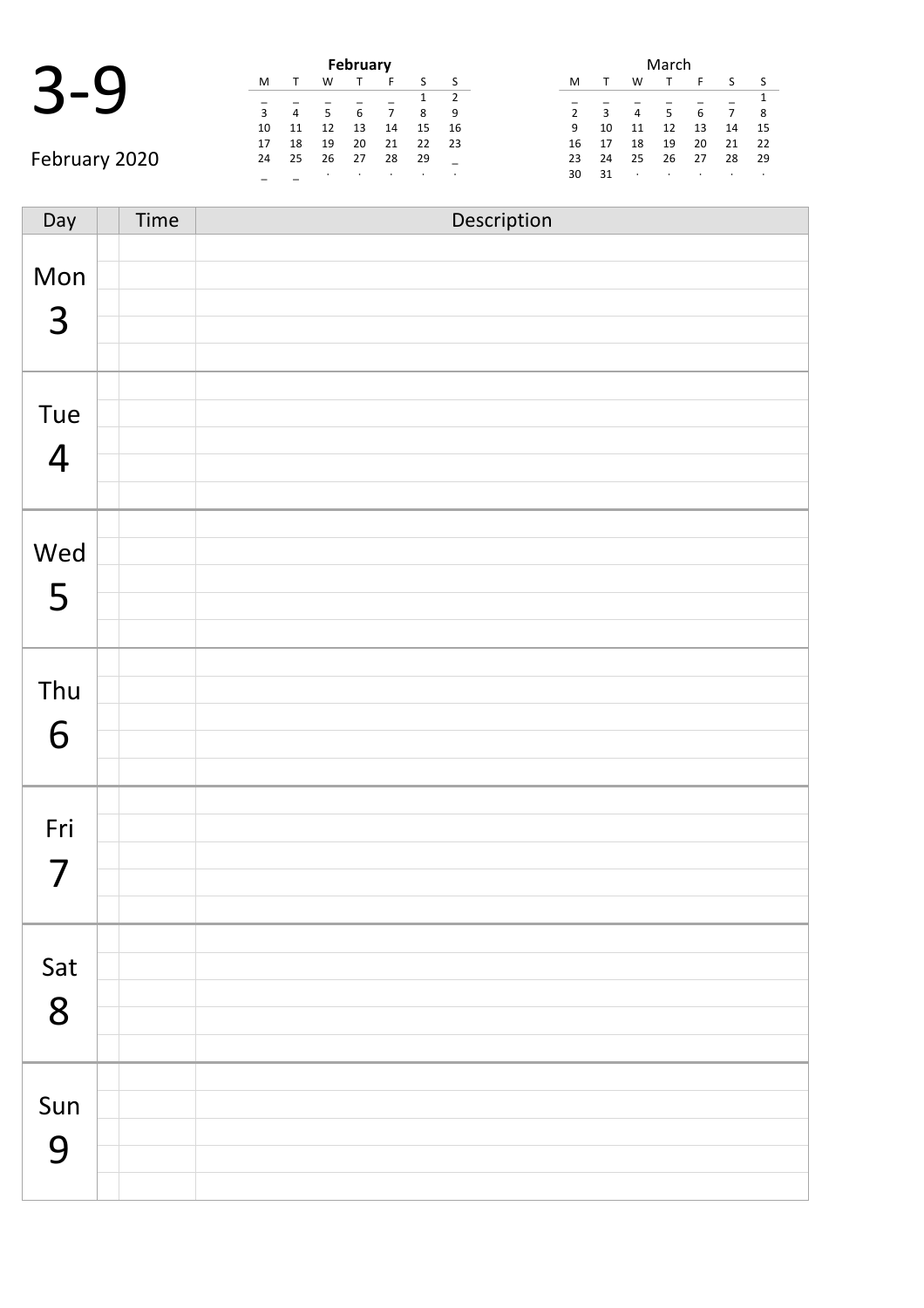|               |              |    |         | February        |         |     |         |                |    |                | March |         |         |    |
|---------------|--------------|----|---------|-----------------|---------|-----|---------|----------------|----|----------------|-------|---------|---------|----|
| <b>1</b>      | M            |    | W       |                 |         |     |         | M              |    | W              |       |         |         |    |
|               |              |    |         |                 |         |     | -2      |                |    |                |       |         |         |    |
|               | $\mathbf{a}$ | 4  | 5       | $6\overline{6}$ |         | 8   | -9      | $\overline{2}$ | 3  | $\overline{4}$ | 5.    |         |         | 8  |
|               | 10           | 11 | 12      | 13              | 14      | 15  | -16     | 9              | 10 | 11             | 12    | 13      | 14      | 15 |
|               | 17           | 18 | 19      | 20              | 21      | 22  | - 23    | 16             | 17 | 18             | 19    | 20      | 21      | 22 |
| February 2020 | 24           | 25 | 26      | 27              | 28      | -29 |         | 23             | 24 | 25             | 26    | 27      | 28      | 29 |
|               |              |    | $\cdot$ |                 | $\cdot$ |     | $\cdot$ | 30             | 31 | $\cdot$        |       | $\cdot$ | $\cdot$ |    |

| Day | Time | Description |
|-----|------|-------------|
|     |      |             |
| Mon |      |             |
| 10  |      |             |
|     |      |             |
|     |      |             |
| Tue |      |             |
|     |      |             |
| 11  |      |             |
|     |      |             |
| Wed |      |             |
|     |      |             |
| 12  |      |             |
|     |      |             |
|     |      |             |
| Thu |      |             |
| 13  |      |             |
|     |      |             |
|     |      |             |
| Fri |      |             |
| 14  |      |             |
|     |      |             |
|     |      |             |
| Sat |      |             |
|     |      |             |
| 15  |      |             |
|     |      |             |
|     |      |             |
| Sun |      |             |
| 16  |      |             |
|     |      |             |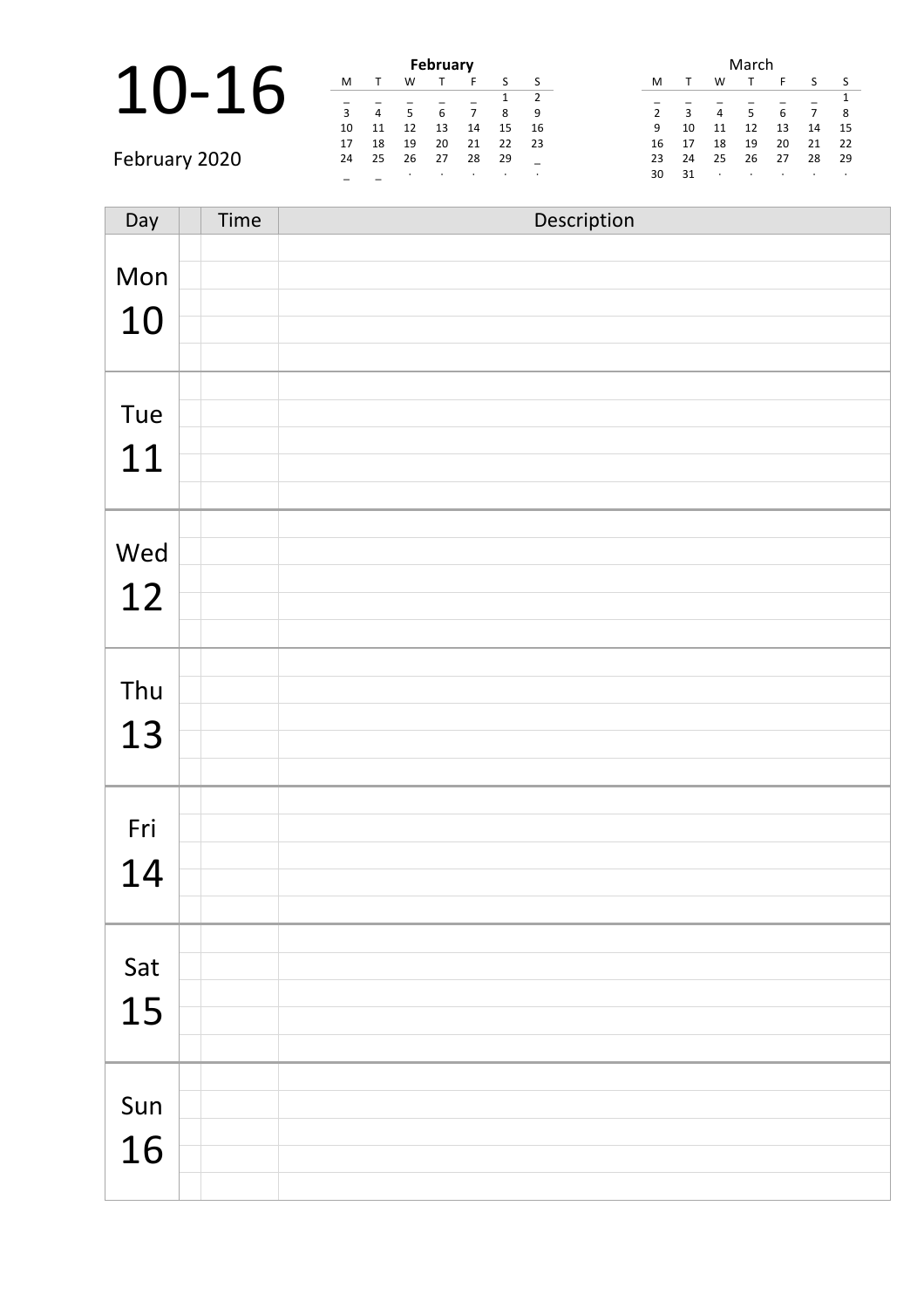|    |  | February |   |
|----|--|----------|---|
|    |  |          |   |
| ર  |  |          |   |
| 10 |  | 12       | 4 |

February 2020

|    |    |    | <b>February</b> |    |    |               |
|----|----|----|-----------------|----|----|---------------|
| м  |    | w  |                 | F  | S  | ς             |
|    |    |    |                 |    | 1  | $\mathcal{P}$ |
| 3  | 4  | 5  | 6               |    | 8  | 9             |
| 10 | 11 | 12 | 13              | 14 | 15 | 16            |
| 17 | 18 | 19 | 20              | 21 | 22 | 23            |
| 24 | 25 | 26 | 27              | 28 | 29 |               |
|    |    | ٠  |                 |    | ٠  |               |

|                |    |    | March |    |    |    |
|----------------|----|----|-------|----|----|----|
| м              |    | w  | т     | F  | S  | ς  |
|                |    |    |       |    |    | 1  |
| $\overline{2}$ | 3  | 4  | 5     | 6  | 7  | 8  |
| 9              | 10 | 11 | 12    | 13 | 14 | 15 |
| 16             | 17 | 18 | 19    | 20 | 21 | 22 |
| 23             | 24 | 25 | 26    | 27 | 28 | 29 |
| 30             | 31 | ٠  | ٠     | ٠  |    | ٠  |

| Day | Time | Description |
|-----|------|-------------|
|     |      |             |
| Mon |      |             |
| 17  |      |             |
|     |      |             |
|     |      |             |
| Tue |      |             |
|     |      |             |
| 18  |      |             |
|     |      |             |
| Wed |      |             |
|     |      |             |
| 19  |      |             |
|     |      |             |
|     |      |             |
| Thu |      |             |
| 20  |      |             |
|     |      |             |
|     |      |             |
| Fri |      |             |
|     |      |             |
| 21  |      |             |
|     |      |             |
| Sat |      |             |
|     |      |             |
| 22  |      |             |
|     |      |             |
|     |      |             |
| Sun |      |             |
| 23  |      |             |
|     |      |             |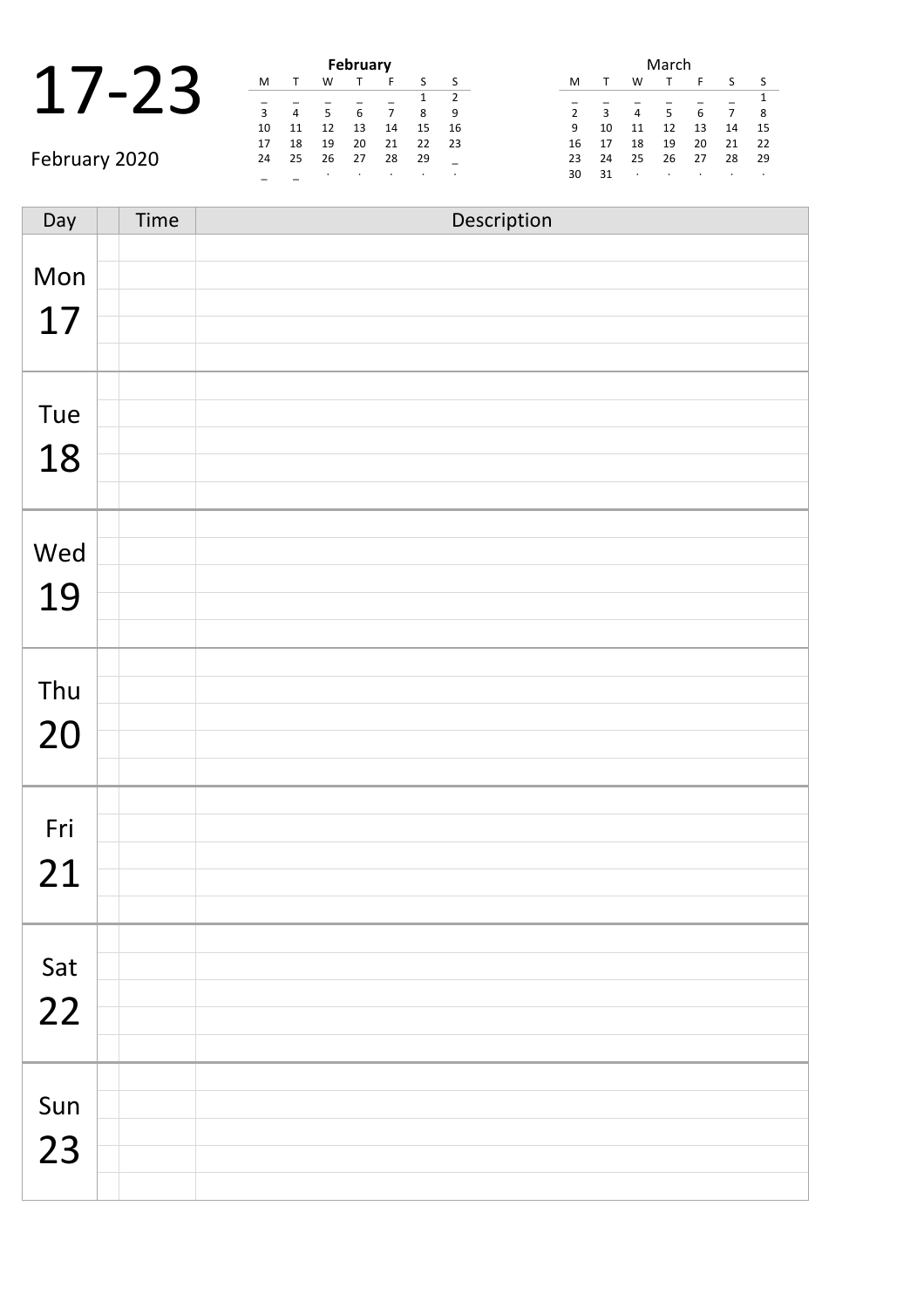|               |    |    |    | February |    |    |      | March                      |            |
|---------------|----|----|----|----------|----|----|------|----------------------------|------------|
|               | M  |    | w  |          |    |    |      | w<br>M                     |            |
|               |    |    |    |          |    |    |      |                            |            |
|               | 3  | 4  |    | 6        |    | 8  | - 9  | $\overline{2}$<br>4        | 8          |
|               | 10 | 11 |    | 13       | 14 | 15 | - 16 | 12<br>9<br>13<br>10<br>11  | 14<br>-15  |
| February 2020 | 17 | 18 | 19 | 20       | 21 | 22 | - 23 | 19<br>20<br>18<br>16<br>17 | 21<br>- 22 |
|               | 24 | 25 | 26 | 27       | 28 | 29 |      | 26<br>27<br>25<br>24<br>23 | 28<br>-29  |
| March 2020    |    |    |    |          |    |    |      | 31<br>30<br>$\bullet$      |            |

| Day         | Time | Description |
|-------------|------|-------------|
|             |      |             |
| Mon         |      |             |
| 24          |      |             |
|             |      |             |
|             |      |             |
| Tue         |      |             |
|             |      |             |
| 25          |      |             |
|             |      |             |
|             |      |             |
| Wed         |      |             |
| 26          |      |             |
|             |      |             |
|             |      |             |
| Thu         |      |             |
|             |      |             |
| 27          |      |             |
|             |      |             |
|             |      |             |
| Fri         |      |             |
| 28          |      |             |
|             |      |             |
|             |      |             |
|             |      |             |
| Sat         |      |             |
| 29          |      |             |
|             |      |             |
|             |      |             |
| Sun         |      |             |
| $\mathbf 1$ |      |             |
|             |      |             |
|             |      |             |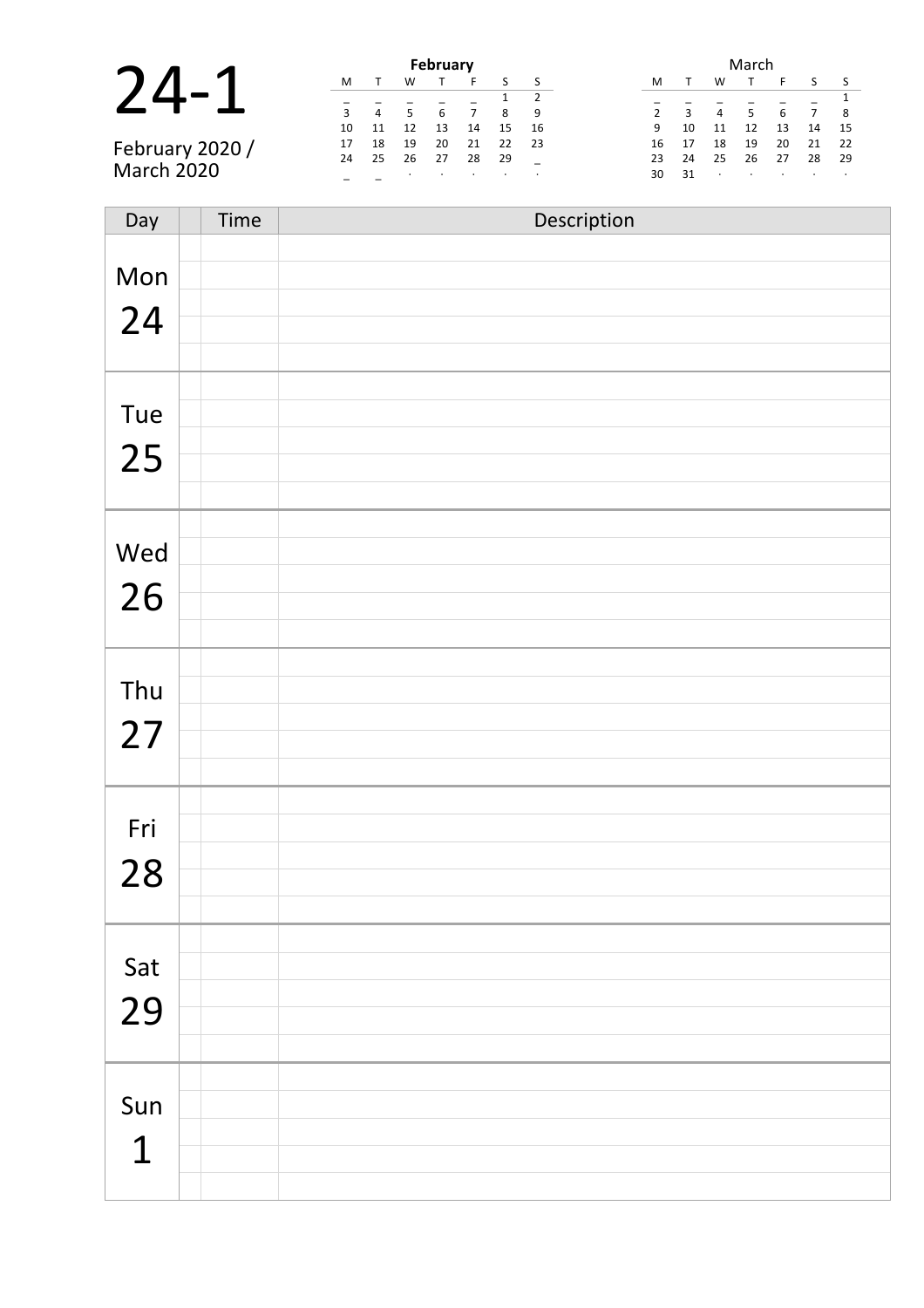|                |                |    |    |           |                |    |      |                              | March            |         |           |     |                |                                 |
|----------------|----------------|----|----|-----------|----------------|----|------|------------------------------|------------------|---------|-----------|-----|----------------|---------------------------------|
| $\sim$         |                |    |    | W         |                | M  |      |                              |                  |         | w         |     | M              | $\overline{\phantom{a}}$        |
| - 5            | $\overline{4}$ |    |    |           |                |    |      |                              |                  |         |           |     |                |                                 |
| $\overline{1}$ | 11             | 10 | 9  | 8         | $\overline{7}$ |    | - 8  |                              | 6                |         |           | 3   | $\overline{2}$ |                                 |
| $\overline{1}$ | 18             | 17 | 16 | 15        | 14             | 13 | - 15 | 14                           | 13               | 12      | 11        | 10  | 9              |                                 |
| 25 2           |                | 24 | 23 | 22        | 21             | 20 | -22  | 21                           | 20               | 19      | 18        | 17  | 16             |                                 |
|                |                |    | 30 | 29        | 28             | 27 | 29   | 28                           | 27               | 26      | 25        | -24 | 23             |                                 |
|                |                |    |    | $\bullet$ |                |    |      | the contract of the contract | $\sim$ 100 $\pm$ | $\cdot$ | $\bullet$ | 31  | 30             |                                 |
|                |                |    |    |           |                |    |      |                              |                  |         |           |     |                | $\sqrt{2}$<br><b>March 2020</b> |

| April |    |    |    |    |    |    |  |  |  |
|-------|----|----|----|----|----|----|--|--|--|
| М     | т  | W  | т  | F  | ς  | ς  |  |  |  |
|       |    | 1  | 2  | 3  | 4  | 5  |  |  |  |
| 6     | 7  | 8  | 9  | 10 | 11 | 12 |  |  |  |
| 13    | 14 | 15 | 16 | 17 | 18 | 19 |  |  |  |
| 20    | 21 | 22 | 23 | 24 | 25 | 26 |  |  |  |
| 27    | 28 | 29 | 30 |    |    |    |  |  |  |
|       |    |    | ٠  |    |    |    |  |  |  |

| Day                   | Time | Description |
|-----------------------|------|-------------|
| Mon<br>$\overline{2}$ |      |             |
| Tue<br>$\overline{3}$ |      |             |
| Wed<br>$\overline{4}$ |      |             |
| Thu<br>5              |      |             |
| Fri<br>6              |      |             |
| Sat<br>$\overline{7}$ |      |             |
| Sun<br>8              |      |             |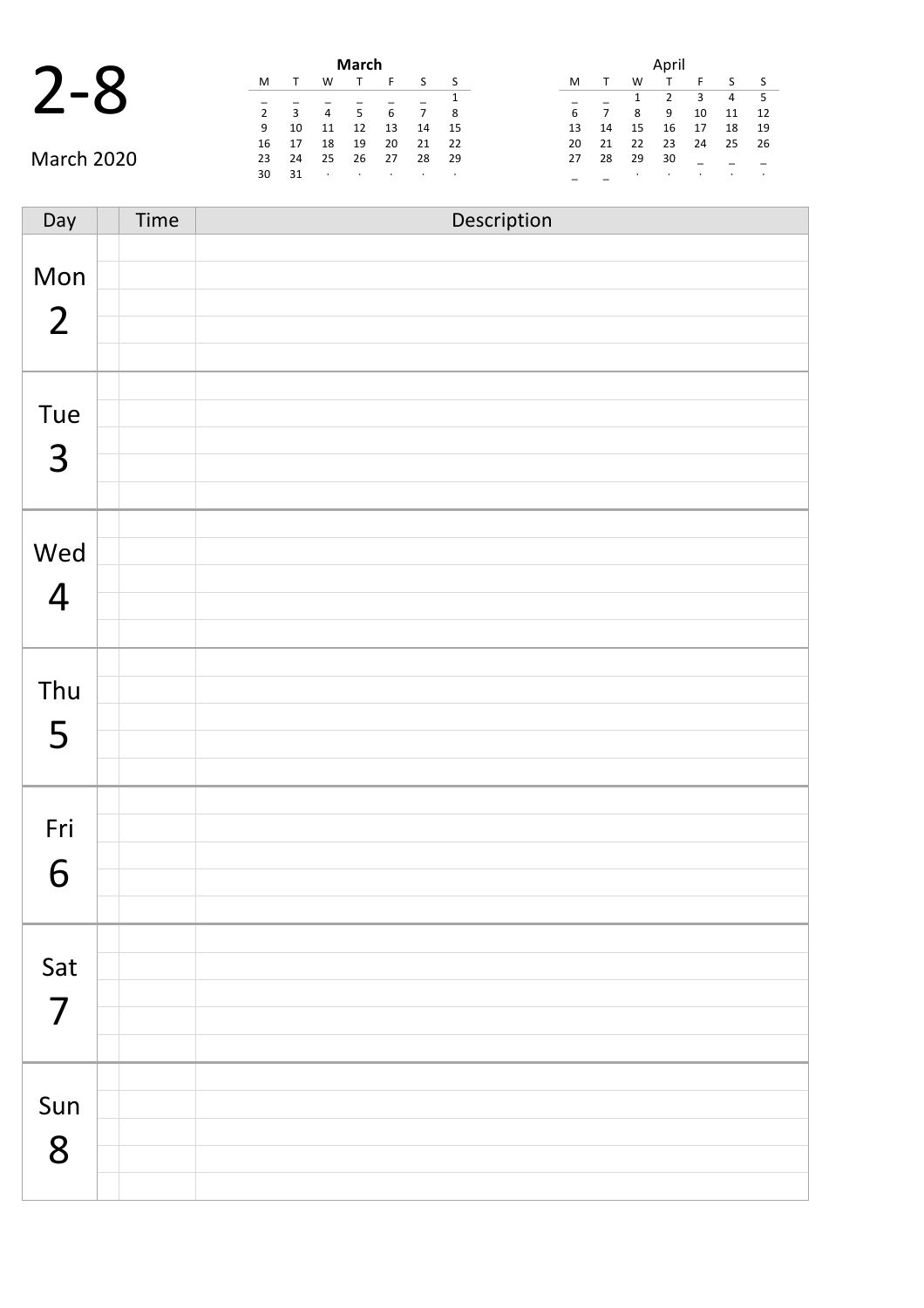|                   |                |      |                | <b>March</b> |    |    |      | April |    |    |    |    |                |              |  |
|-------------------|----------------|------|----------------|--------------|----|----|------|-------|----|----|----|----|----------------|--------------|--|
| $\bigcap$         | M              |      | w              |              |    |    |      | M     |    | W  |    |    |                | $\mathsf{S}$ |  |
|                   |                |      |                |              |    |    |      |       |    |    |    | 3  | $\overline{4}$ | $-5$         |  |
|                   | $\overline{2}$ | 3    | $\overline{4}$ |              |    | 7  | 8    | 6     |    |    | 9  | 10 | 11             | 12           |  |
|                   | 9              | 10   | 11             | 12           | 13 | 14 | - 15 | 13    | 14 | 15 | 16 | 17 | 18             | 19           |  |
|                   | 16             | 17   | 18             | 19           | 20 | 21 | 22   | 20    | 21 | 22 | 23 | 24 | 25             | 26           |  |
| <b>March 2020</b> | 23             | 24   | 25             | 26           | 27 | 28 | - 29 | 27    | 28 | 29 | 30 |    |                |              |  |
|                   | 30             | - 31 |                |              |    |    |      |       |    |    |    |    |                |              |  |

| Day       | Time | Description |
|-----------|------|-------------|
| Mon<br>9  |      |             |
| Tue<br>10 |      |             |
| Wed<br>11 |      |             |
| Thu<br>12 |      |             |
| Fri<br>13 |      |             |
| Sat<br>14 |      |             |
| Sun<br>15 |      |             |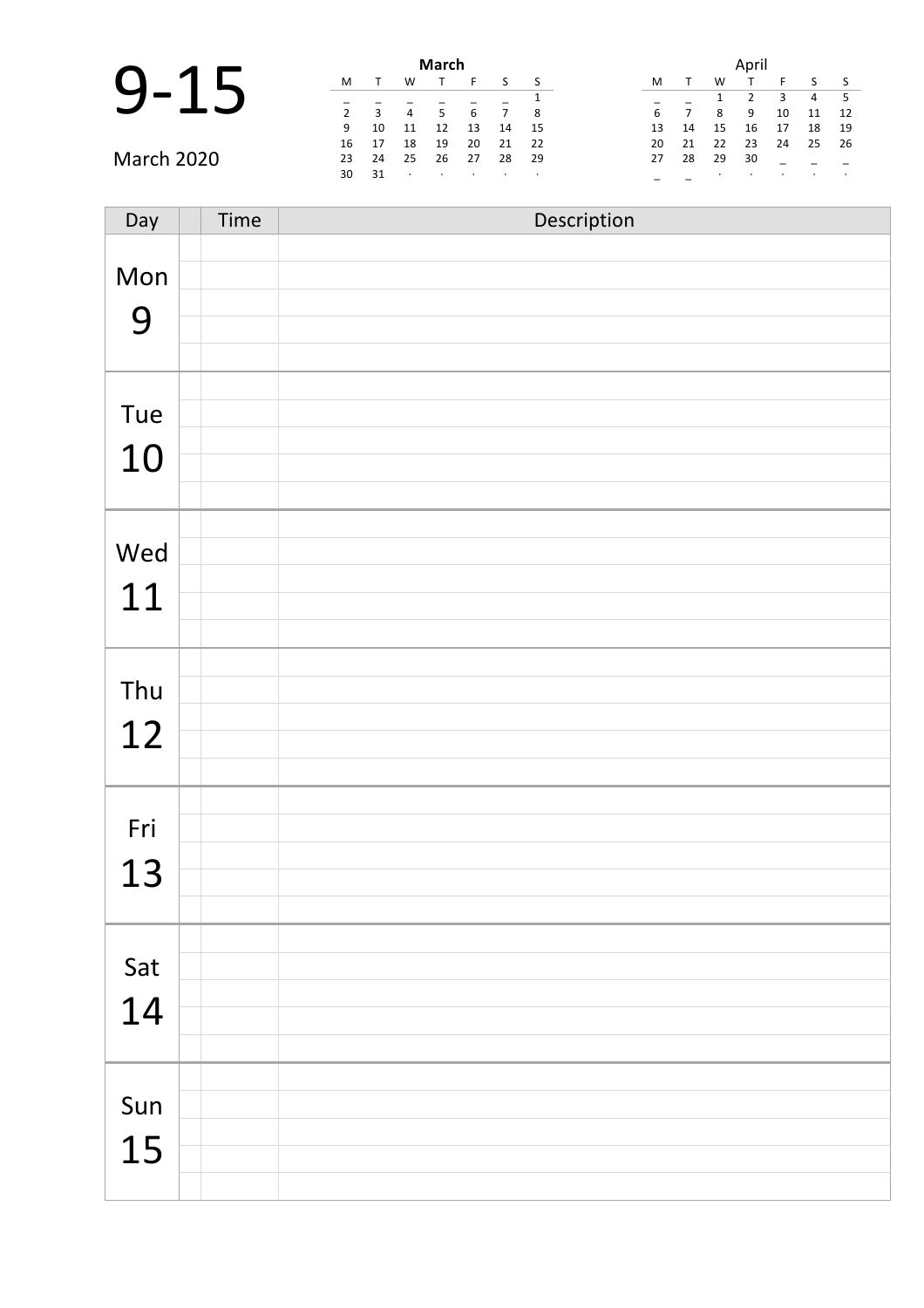### 16-22 **March**

|                   | March       |                |                |         |    |    |      |  |    |                |    |    |    |                |                          |  |  |
|-------------------|-------------|----------------|----------------|---------|----|----|------|--|----|----------------|----|----|----|----------------|--------------------------|--|--|
| $\mathbf 1$       | M           |                | w              |         | ь. |    | S S  |  | M  |                | W  |    |    |                | $\sim$                   |  |  |
| $\sqrt{2}$        |             |                |                |         |    |    |      |  |    |                |    |    | з  | $\overline{4}$ | - 5                      |  |  |
|                   | $2^{\circ}$ | $\overline{3}$ | $\overline{4}$ | -5      | 6  |    | - 8  |  |    | $\overline{7}$ | 8  | 9  | 10 | 11             | $\overline{\phantom{a}}$ |  |  |
|                   | 9           | 10             | 11             | 12      | 13 | 14 | - 15 |  | 13 | 14             | 15 | 16 | 17 | 18             | $\overline{1}$           |  |  |
|                   | 16          | - 17           | 18             | 19      | 20 | 21 | - 22 |  | 20 | - 21           | 22 | 23 | 24 | $25 \quad 2$   |                          |  |  |
| <b>March 2020</b> | 23          | 24             | 25             | 26      | 27 | 28 | - 29 |  | 27 | 28             | 29 | 30 |    |                |                          |  |  |
|                   | 30          | 31             | $\bullet$      | $\cdot$ |    |    |      |  |    |                |    |    |    |                |                          |  |  |

|    |              |    | April |    |    |    |
|----|--------------|----|-------|----|----|----|
| M  | $\mathsf{T}$ | w  |       | F  | S  | S  |
|    |              | 1  | 2     | 3  | 4  | 5  |
| 6  | 7            | 8  | 9     | 10 | 11 | 12 |
| 13 | 14           | 15 | 16    | 17 | 18 | 19 |
| 20 | 21           | 22 | 23    | 24 | 25 | 26 |
| 27 | 28           | 29 | 30    |    |    |    |
|    |              |    |       |    |    |    |

| Day | Time | Description |
|-----|------|-------------|
|     |      |             |
| Mon |      |             |
| 16  |      |             |
|     |      |             |
|     |      |             |
| Tue |      |             |
|     |      |             |
| 17  |      |             |
|     |      |             |
|     |      |             |
| Wed |      |             |
| 18  |      |             |
|     |      |             |
|     |      |             |
| Thu |      |             |
|     |      |             |
| 19  |      |             |
|     |      |             |
|     |      |             |
| Fri |      |             |
| 20  |      |             |
|     |      |             |
|     |      |             |
| Sat |      |             |
|     |      |             |
| 21  |      |             |
|     |      |             |
|     |      |             |
| Sun |      |             |
| 22  |      |             |
|     |      |             |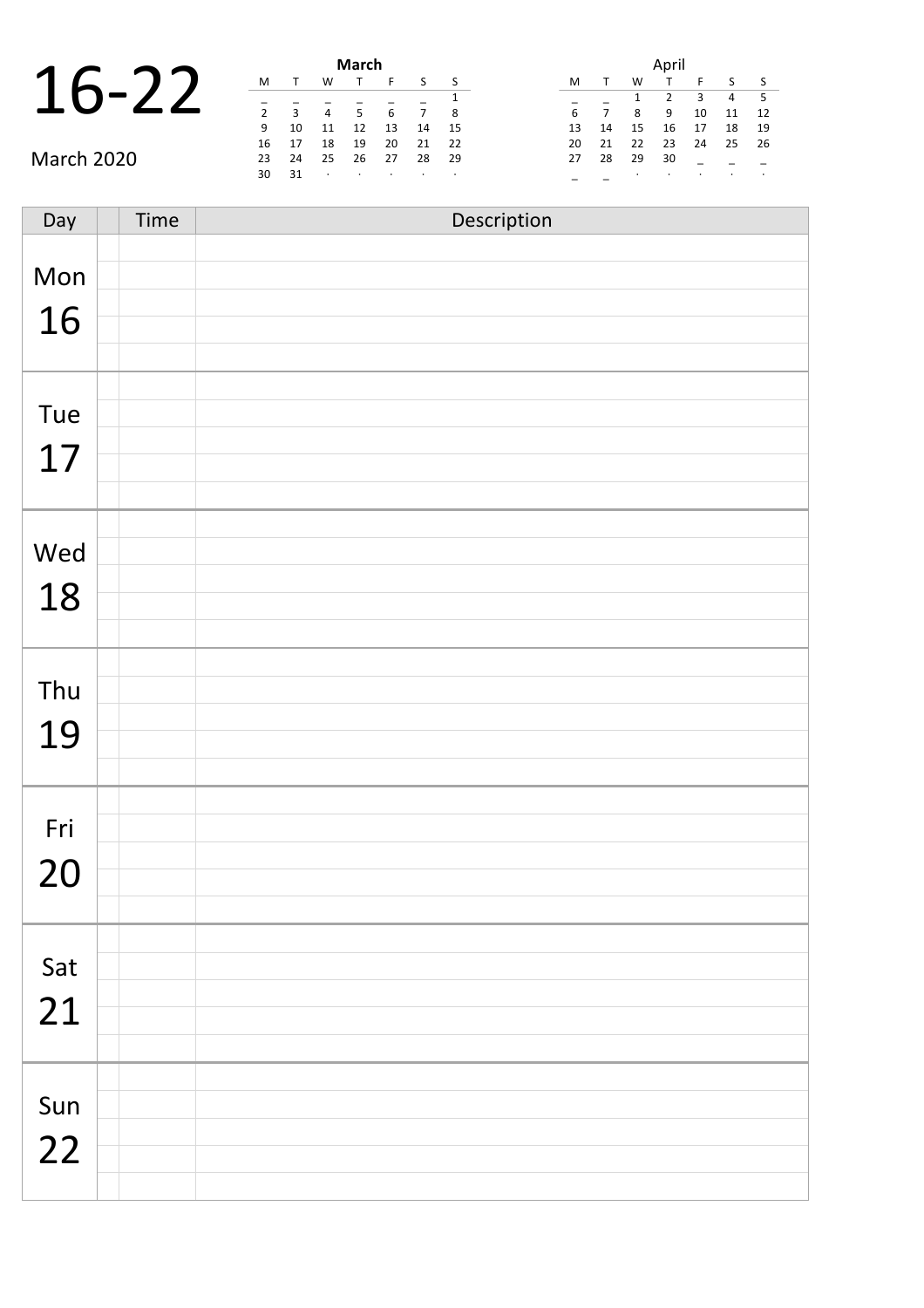|                   |    |    |    | March |    |    |      |
|-------------------|----|----|----|-------|----|----|------|
|                   | M  |    | w  |       |    |    | S S  |
|                   |    |    |    |       |    |    |      |
|                   |    | 3  | 4  | 5     | 6  |    | - 8  |
|                   | -9 | 10 | 11 | 12    | 13 | 14 | - 15 |
|                   | 16 | 17 | 18 | 19    | 20 | 21 | - 22 |
| <b>March 2020</b> | 23 | 24 | 25 | 26    | 27 | 28 | -29  |
|                   | 30 | 31 |    |       |    |    |      |

| Day       | Time | Description |
|-----------|------|-------------|
| Mon<br>23 |      |             |
| Tue<br>24 |      |             |
| Wed<br>25 |      |             |
| Thu<br>26 |      |             |
| Fri<br>27 |      |             |
| Sat<br>28 |      |             |
| Sun<br>29 |      |             |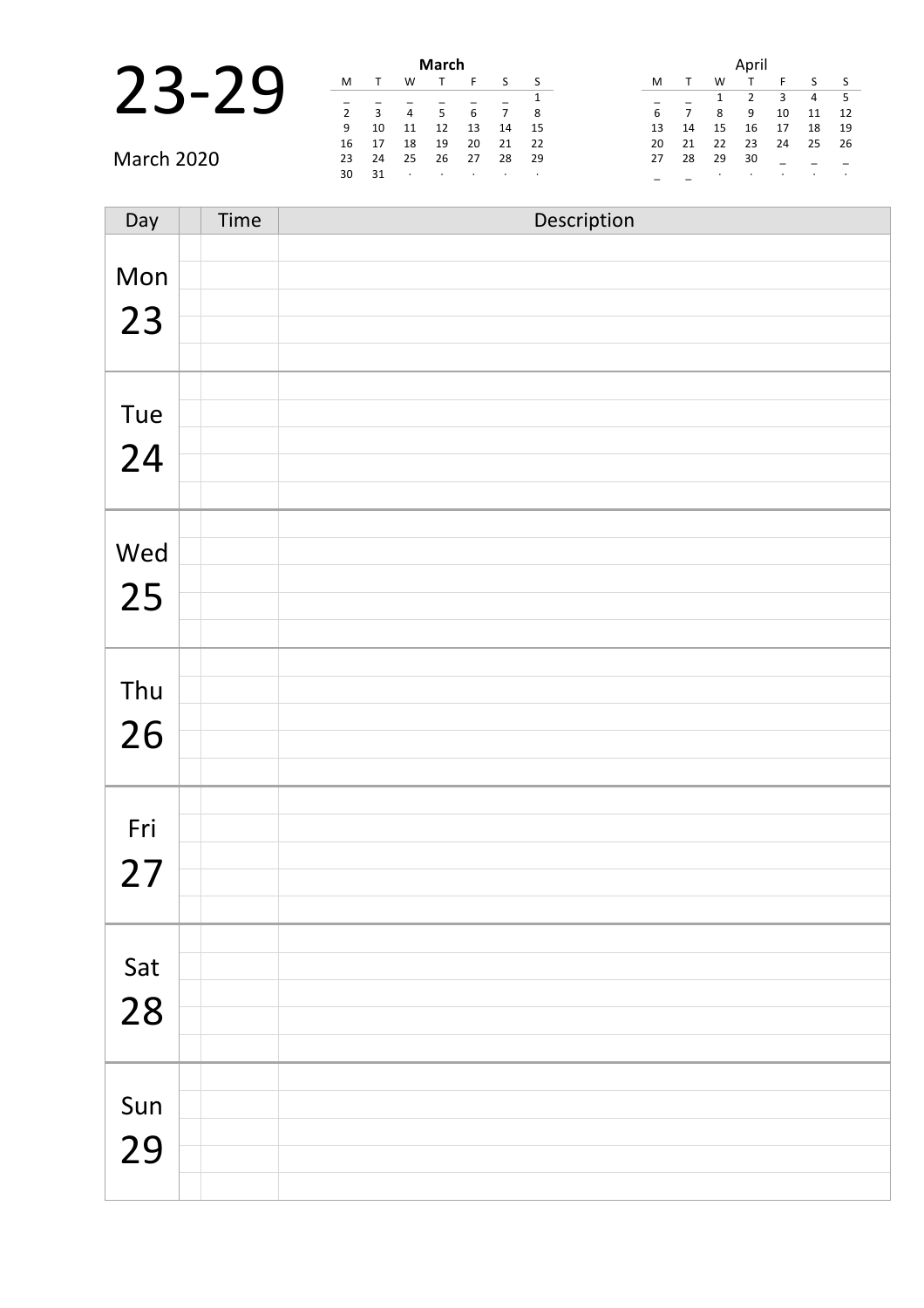### 30-5 **March**

March 2020 / April 2020

|                |    |    | March |    |    |    |
|----------------|----|----|-------|----|----|----|
| M              | т  | W  | т     | F  | S  | S  |
|                |    |    |       |    |    | 1  |
| $\overline{2}$ | 3  | 4  | 5     | 6  | 7  | 8  |
| 9              | 10 | 11 | 12    | 13 | 14 | 15 |
| 16             | 17 | 18 | 19    | 20 | 21 | 22 |
| 23             | 24 | 25 | 26    | 27 | 28 | 29 |
| 30             | 31 | ٠  | ٠     | ٠  | ٠  | ٠  |
|                |    |    |       |    |    |    |

|    |    |    | April |    |    |    |
|----|----|----|-------|----|----|----|
| м  |    | w  |       | F  | ς  | S  |
|    |    | 1  | 2     | 3  | 4  | 5  |
| 6  | 7  | 8  | 9     | 10 | 11 | 12 |
| 13 | 14 | 15 | 16    | 17 | 18 | 19 |
| 20 | 21 | 22 | 23    | 24 | 25 | 26 |
| 27 | 28 | 29 | 30    |    |    |    |
|    |    | ٠  |       |    |    |    |

| Day                   | Time | Description |
|-----------------------|------|-------------|
| Mon<br>30             |      |             |
| Tue<br>31             |      |             |
| Wed<br>$\mathbf{1}$   |      |             |
| Thu<br>$\overline{2}$ |      |             |
| Fri<br>3              |      |             |
| Sat<br>$\overline{4}$ |      |             |
| Sun<br>5              |      |             |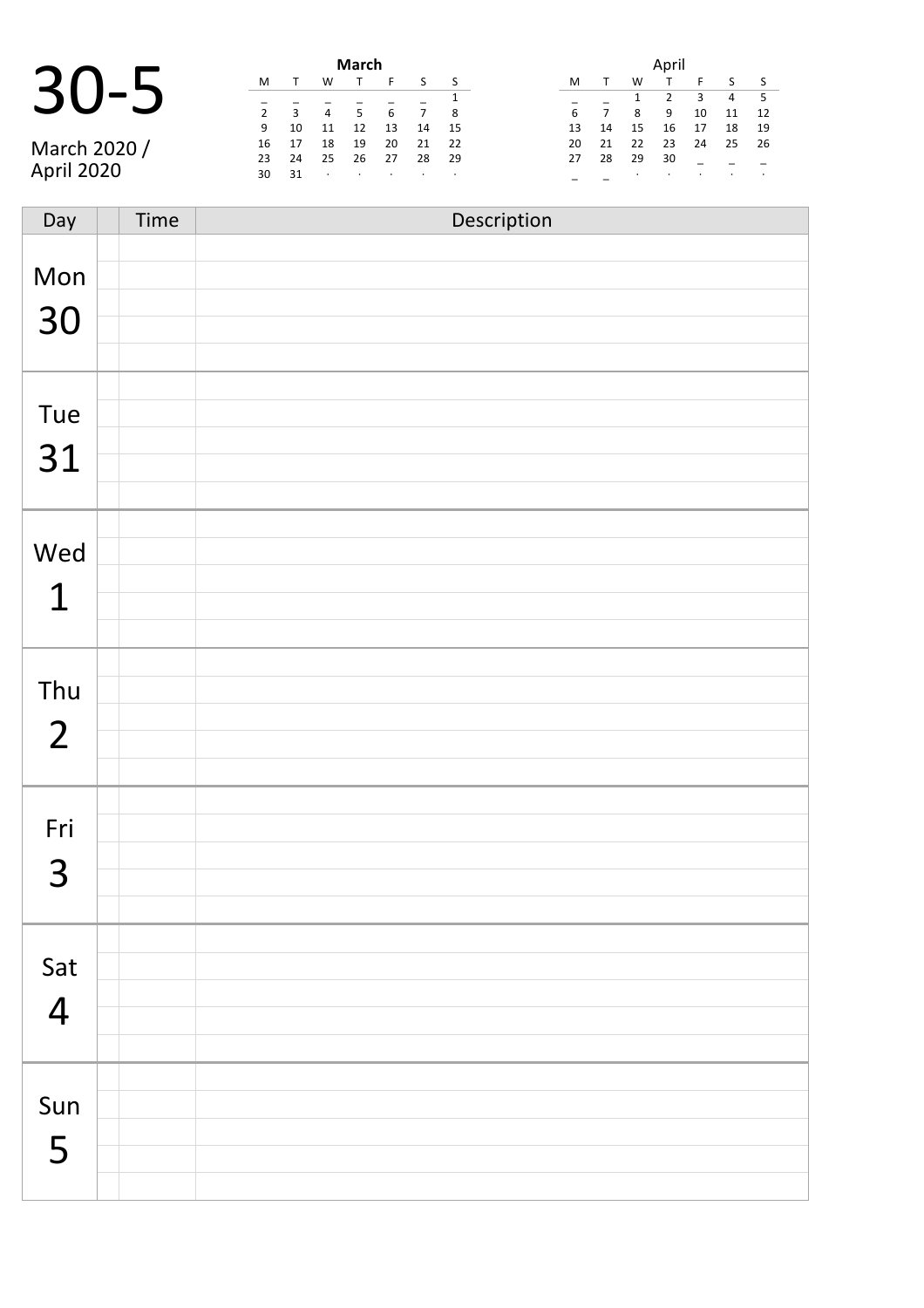|    |    | April |
|----|----|-------|
|    |    |       |
|    |    |       |
| 6  |    |       |
| 13 | 14 | 16    |
|    |    |       |

|            |       | April |           |         |          |                |      |  | Mav |                |    |    |     |              |                |
|------------|-------|-------|-----------|---------|----------|----------------|------|--|-----|----------------|----|----|-----|--------------|----------------|
| $6 - 12$   | M     |       | W         |         |          |                |      |  | M   |                | W  |    |     |              | $\sim$         |
|            |       |       |           |         |          | $\overline{4}$ |      |  |     |                |    |    |     | $2 \t3$      |                |
|            | 6     |       | 8         | -9      | 10       | 11             | 12   |  | 4   | $\overline{5}$ | 6  |    | 89  |              | $\overline{1}$ |
|            | 13    | 14    | 15        | 16      | 17       | 18             | - 19 |  | 11  | 12             | 13 | 14 | 15  | $16 \quad 1$ |                |
|            | 20 21 |       | - 22      | 23      | 24 25 26 |                |      |  | 18  | 19             | 20 | 21 | 22  | 23           | $\overline{2}$ |
| April 2020 | 27    | 28    | 29        | 30      |          |                |      |  |     | 25 26          | 27 | 28 | -29 | $30 \quad 3$ |                |
|            |       |       | $\bullet$ | $\cdot$ | $\sim$   |                |      |  |     |                |    |    |     |              |                |

|                |    |    | May |    |                |    |
|----------------|----|----|-----|----|----------------|----|
| M              | т  | W  | т   | F  | S              | S  |
|                |    |    |     | 1  | $\overline{2}$ | 3  |
| $\overline{4}$ | 5  | 6  | 7   | 8  | 9              | 10 |
| 11             | 12 | 13 | 14  | 15 | 16             | 17 |
| 18             | 19 | 20 | 21  | 22 | 23             | 24 |
| 25             | 26 | 27 | 28  | 29 | 30             | 31 |
|                |    |    |     |    |                | ٠  |

Day Time Description Mon 6 Tue 7 Wed 8 Thu 9 Fri 10 Sat 11 Sun 12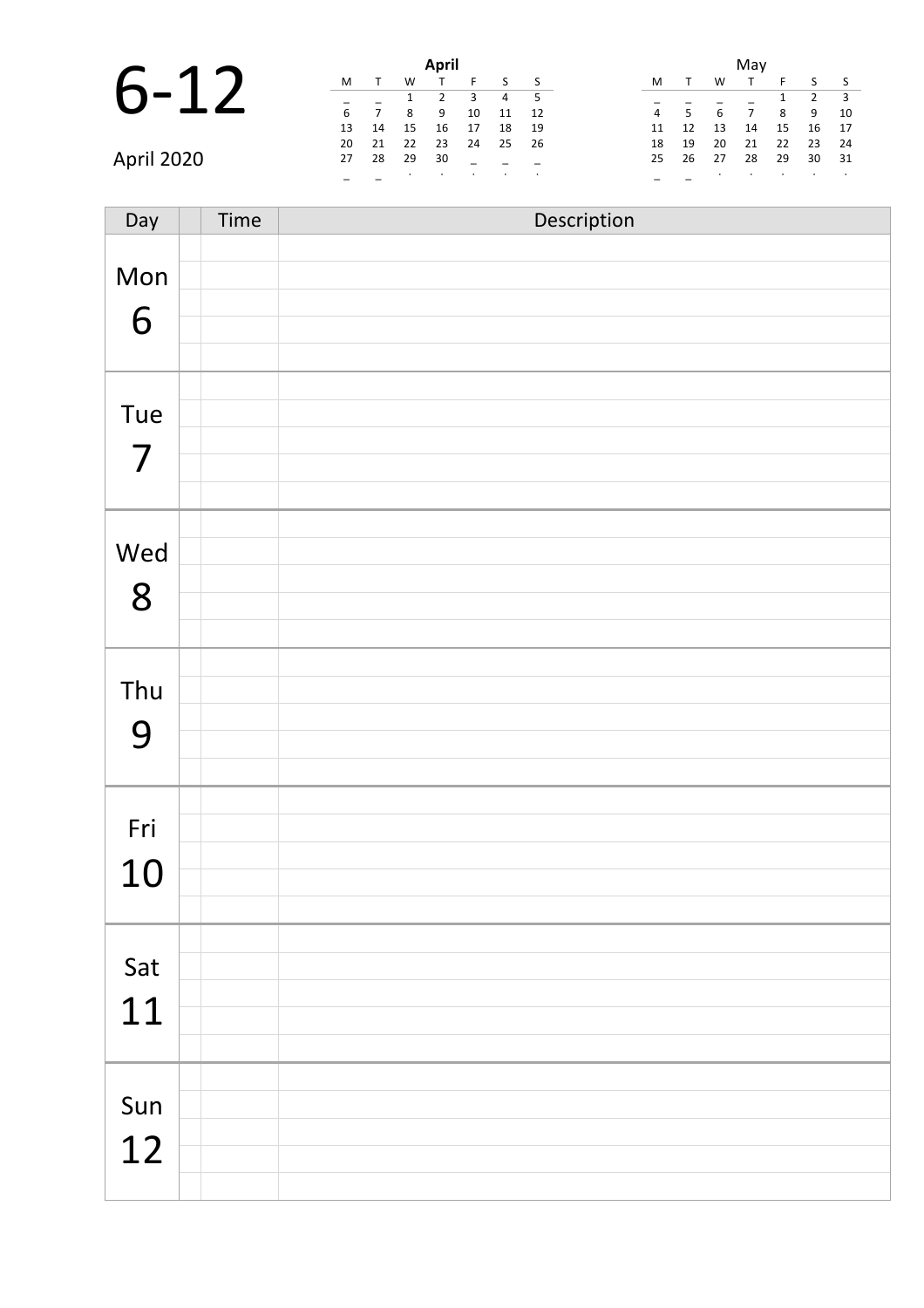|       |  | April |
|-------|--|-------|
|       |  |       |
| 13-19 |  |       |
|       |  |       |
|       |  |       |

|             |    | April |                          |         |         |                |        |  |    |             |        | May     |                |              |                          |  |
|-------------|----|-------|--------------------------|---------|---------|----------------|--------|--|----|-------------|--------|---------|----------------|--------------|--------------------------|--|
| $\mathbf 1$ | M  |       | W                        |         |         |                |        |  | M  |             | W      |         |                | S S          |                          |  |
|             |    |       |                          |         | 3       | $\overline{4}$ |        |  |    |             |        |         |                | $2 \div 3$   |                          |  |
|             | 6  |       | 8                        | 9       | 10      | 11             | -12    |  | 4  | $5^{\circ}$ | 6      |         | 8 <sup>8</sup> | 9            | $\overline{\phantom{a}}$ |  |
|             | 13 | 14    | 15                       | 16      | 17      | 18             | - 19   |  | 11 | 12          | 13     | 14      | 15             | 16 1         |                          |  |
|             | 20 | 21    | 22                       | 23      | 24      | 25             | 26     |  | 18 | 19          | 20     | 21      | 22             | $23 \t 2$    |                          |  |
| April 2020  | 27 | 28    | 29                       | 30      |         |                |        |  |    | 25 26       | 27     | 28      | 29             | $30 \quad 3$ |                          |  |
|             |    |       | <b>Contract Contract</b> | $\cdot$ | $\cdot$ | $\sim$ $\sim$  | $\sim$ |  |    |             | $\sim$ | $\cdot$ | $\bullet$      |              |                          |  |

|    |    |    | May |    |                |    |
|----|----|----|-----|----|----------------|----|
| M  | т  | w  | т   | F  | S              | S  |
|    |    |    |     | 1  | $\overline{2}$ | 3  |
| 4  | 5  | 6  | 7   | 8  | 9              | 10 |
| 11 | 12 | 13 | 14  | 15 | 16             | 17 |
| 18 | 19 | 20 | 21  | 22 | 23             | 24 |
| 25 | 26 | 27 | 28  | 29 | 30             | 31 |
|    |    |    |     |    |                |    |

Day Time Description Mon 13 Tue 14 Wed 15 Thu 16 Fri 17 Sat 18 Sun 19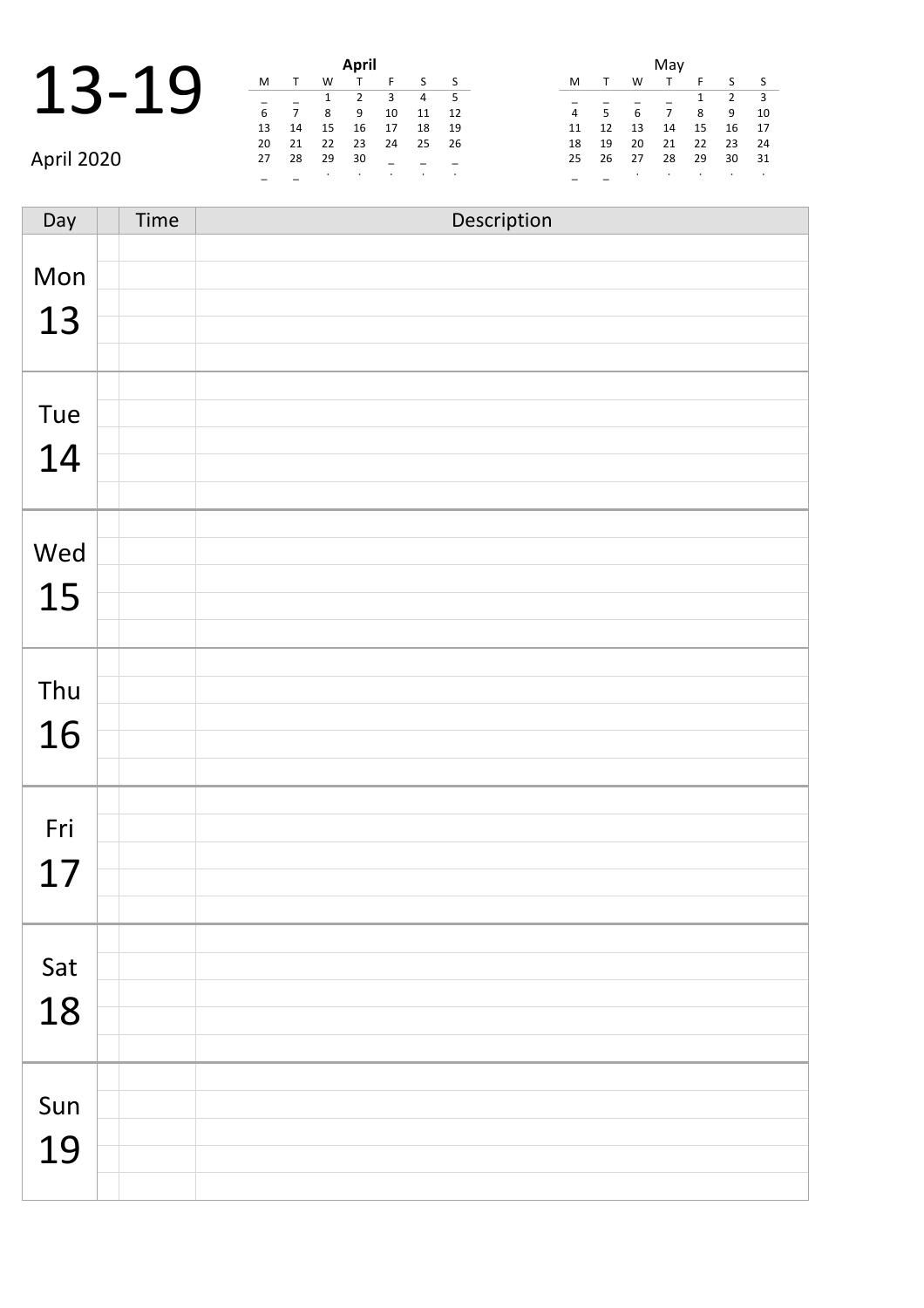# **20-26**

|            |    |       |      | April |                            |          |      |    |                          |          | Mav |    |                                             |  |
|------------|----|-------|------|-------|----------------------------|----------|------|----|--------------------------|----------|-----|----|---------------------------------------------|--|
|            | M  |       | W    |       |                            |          |      | M  |                          | W        |     |    | $S_S$                                       |  |
| 20-26      |    |       |      | 1 2   | $\overline{\phantom{a}}$ 3 |          | 4 5  |    |                          |          |     |    | $\begin{array}{cccc} 1 & 2 & 3 \end{array}$ |  |
|            |    |       | 8    | - 9   | 10                         | 11       | - 12 | 4  | $\overline{\phantom{0}}$ | 6        |     |    | 8 9 1                                       |  |
|            | 13 | 14    | 15   | 16 17 |                            | - 18     | - 19 | 11 | 12                       | 13       | 14  | 15 | 16 1                                        |  |
|            |    | 20 21 | 22   | 23    |                            | 24 25 26 |      |    | 18 19                    | 20       | 21  | 22 | 23 2                                        |  |
| April 2020 | 27 | - 28  | - 29 | - 30  |                            |          |      |    |                          | 25 26 27 | 28  | 29 | $30 \quad 3$                                |  |
|            |    |       |      |       |                            |          |      |    |                          |          |     |    |                                             |  |

|                |    |    | May |    |                |    |
|----------------|----|----|-----|----|----------------|----|
| M              | т  | W  | т   | F  | S              | S  |
|                |    |    |     | 1  | $\overline{2}$ | 3  |
| $\overline{4}$ | 5  | 6  | 7   | 8  | 9              | 10 |
| 11             | 12 | 13 | 14  | 15 | 16             | 17 |
| 18             | 19 | 20 | 21  | 22 | 23             | 24 |
| 25             | 26 | 27 | 28  | 29 | 30             | 31 |
|                |    |    |     |    |                |    |

| Day       | Time | Description |
|-----------|------|-------------|
| Mon<br>20 |      |             |
| Tue<br>21 |      |             |
| Wed<br>22 |      |             |
| Thu<br>23 |      |             |
| Fri<br>24 |      |             |
| Sat<br>25 |      |             |
| Sun<br>26 |      |             |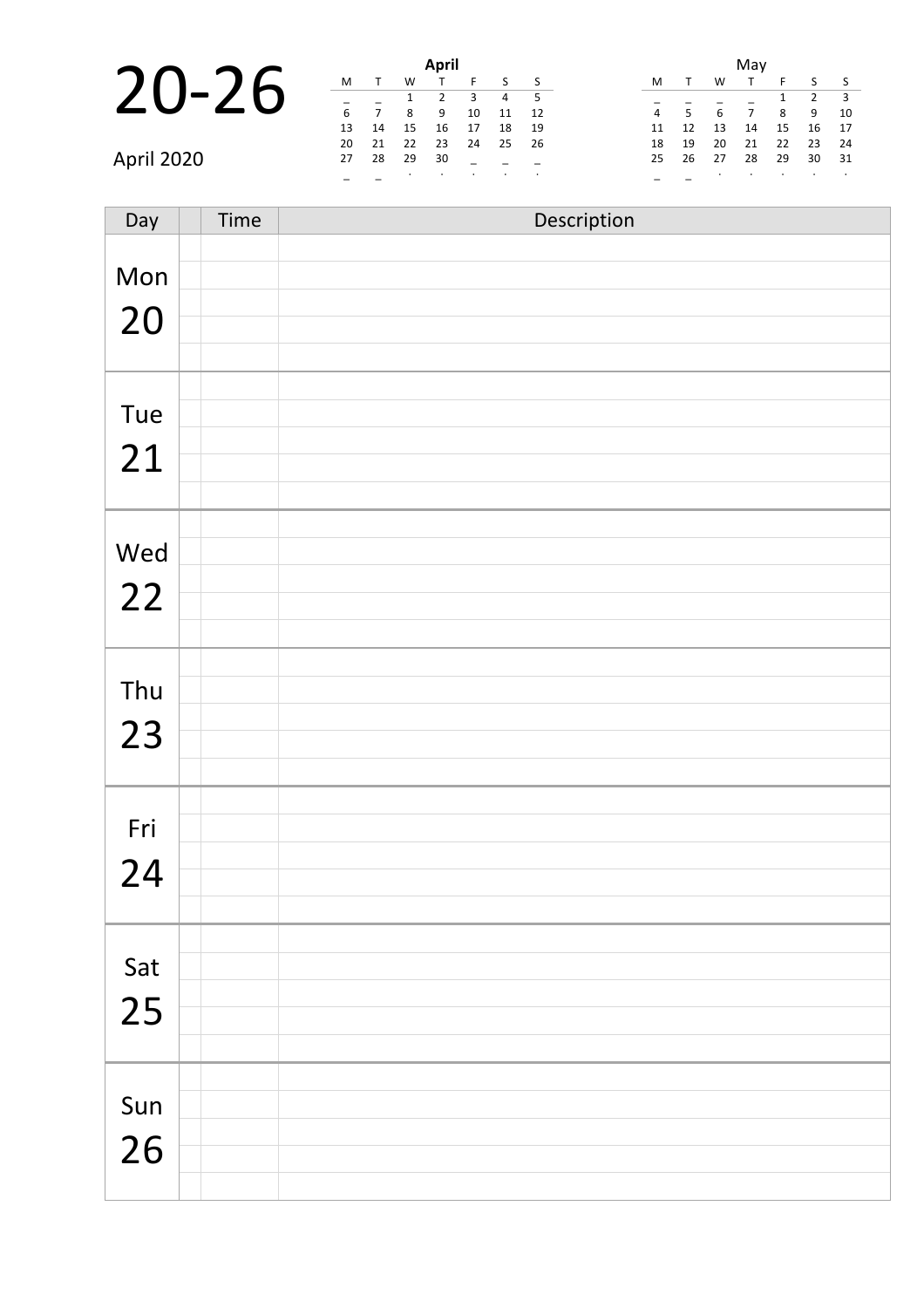|                  |   |    |     | April          |
|------------------|---|----|-----|----------------|
|                  |   |    |     |                |
| $\boldsymbol{J}$ |   |    |     |                |
|                  | b |    |     |                |
|                  |   | 14 | 15. | $\overline{a}$ |

April 2020 / May 2020

|    |    |    | April |    |    |    |
|----|----|----|-------|----|----|----|
| м  |    | W  | т     | F  | S  | S  |
|    |    | 1  | 2     | 3  | 4  | 5  |
| 6  |    | 8  | 9     | 10 | 11 | 12 |
| 13 | 14 | 15 | 16    | 17 | 18 | 19 |
| 20 | 21 | 22 | 23    | 24 | 25 | 26 |
| 27 | 28 | 29 | 30    |    |    |    |
|    |    | ٠  | ٠     | ٠  | ٠  | ٠  |

|    |    |    | May |    |                |    |
|----|----|----|-----|----|----------------|----|
| м  |    | w  |     | F  | S              | S  |
|    |    |    |     | 1  | $\overline{2}$ | 3  |
| 4  | 5  | 6  | 7   | 8  | 9              | 10 |
| 11 | 12 | 13 | 14  | 15 | 16             | 17 |
| 18 | 19 | 20 | 21  | 22 | 23             | 24 |
| 25 | 26 | 27 | 28  | 29 | 30             | 31 |
|    |    |    |     |    |                |    |

| Day                   | Time | Description |
|-----------------------|------|-------------|
| Mon<br>27             |      |             |
| Tue<br>28             |      |             |
| Wed<br>29             |      |             |
| Thu<br>30             |      |             |
| Fri<br>$\overline{1}$ |      |             |
| Sat<br>$\overline{2}$ |      |             |
| Sun<br>$\overline{3}$ |      |             |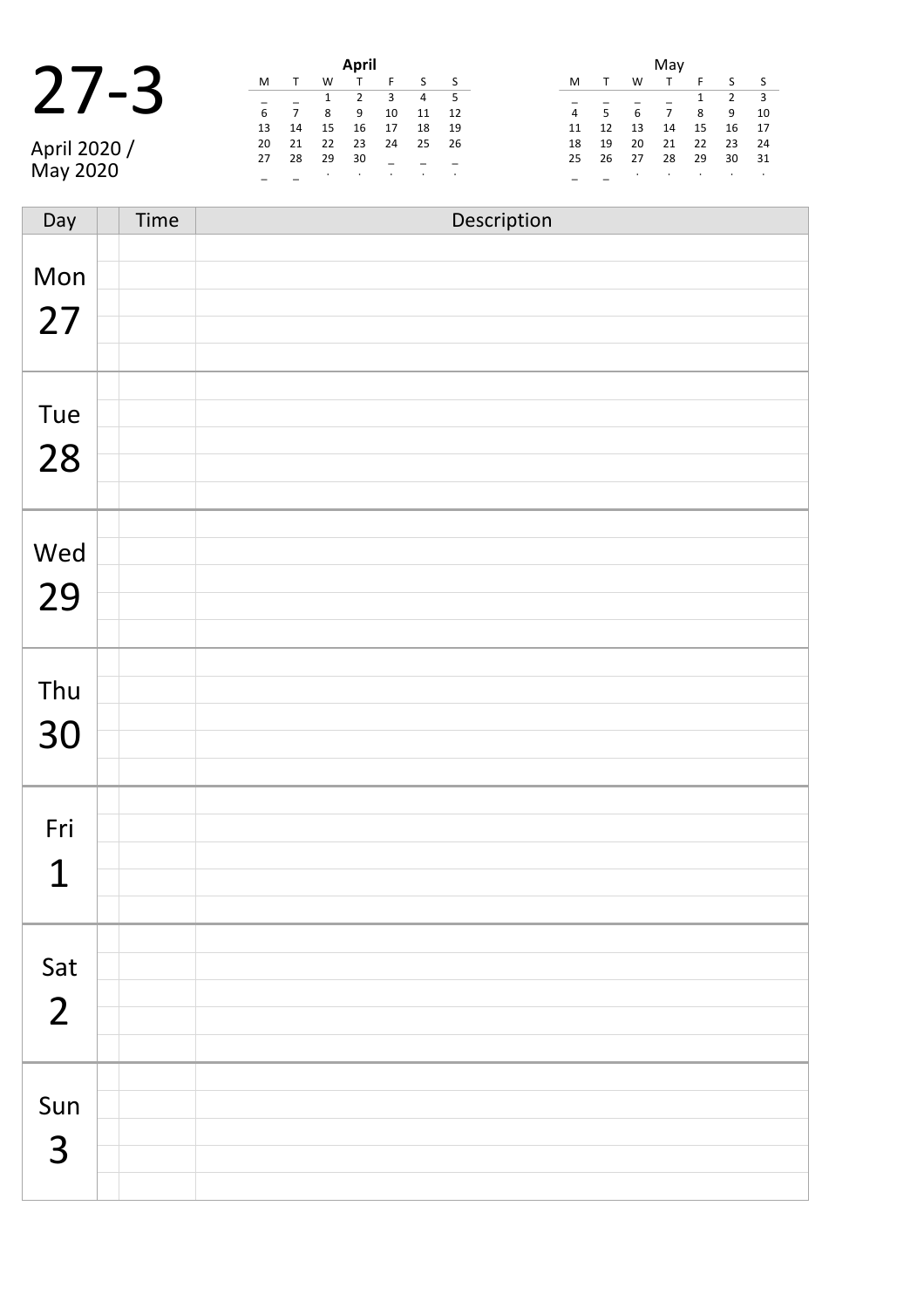### 4-10 **May**

| May      |   |                 |                 |                |                |       |      |  |       |     |                         | June           |       |         |                |
|----------|---|-----------------|-----------------|----------------|----------------|-------|------|--|-------|-----|-------------------------|----------------|-------|---------|----------------|
| 4-10     | M |                 | W               |                |                |       |      |  | M     |     | W                       |                | $-$ F | $S_S$   |                |
|          |   |                 |                 |                |                |       |      |  |       |     | $\overline{\mathbf{3}}$ | $\overline{4}$ | 5     | 6 7     |                |
|          |   | $4\overline{5}$ | $6\overline{6}$ | $\overline{7}$ | 8 <sup>8</sup> | 9 10  |      |  | 8     | - 9 | 10                      | 11             | 12    | 13      | $\overline{1}$ |
|          |   | 11 12           | 13              | 14             | 15             | 16    | 17   |  | 15    | 16  | 17                      | 18             | 19    | 20 2    |                |
|          |   | 18 19           | 20              | 21             | 22             | 23    | - 24 |  | 22 23 |     | 24                      | 25             |       | 26 27 2 |                |
| May 2020 |   | 25 26           | 27              | 28 29          |                | 30 31 |      |  | 29 30 |     |                         |                |       |         |                |
|          |   |                 |                 | $\cdot$        | $\sim$         |       |      |  |       |     |                         |                |       |         |                |

|    |    |    | June |    |    |    |
|----|----|----|------|----|----|----|
| M  | т  | W  | т    | F  | S  | S  |
| 1  | 2  | 3  | 4    | 5  | 6  | 7  |
| 8  | 9  | 10 | 11   | 12 | 13 | 14 |
| 15 | 16 | 17 | 18   | 19 | 20 | 21 |
| 22 | 23 | 24 | 25   | 26 | 27 | 28 |
| 29 | 30 |    |      |    |    |    |
|    |    | ٠  | ٠    | ٠  |    | ٠  |

| Day                   | Time | Description |
|-----------------------|------|-------------|
| Mon<br>$\overline{4}$ |      |             |
| Tue<br>5              |      |             |
| Wed<br>6              |      |             |
| Thu<br>7              |      |             |
| Fri<br>8              |      |             |
| Sat<br>9              |      |             |
| Sun<br>10             |      |             |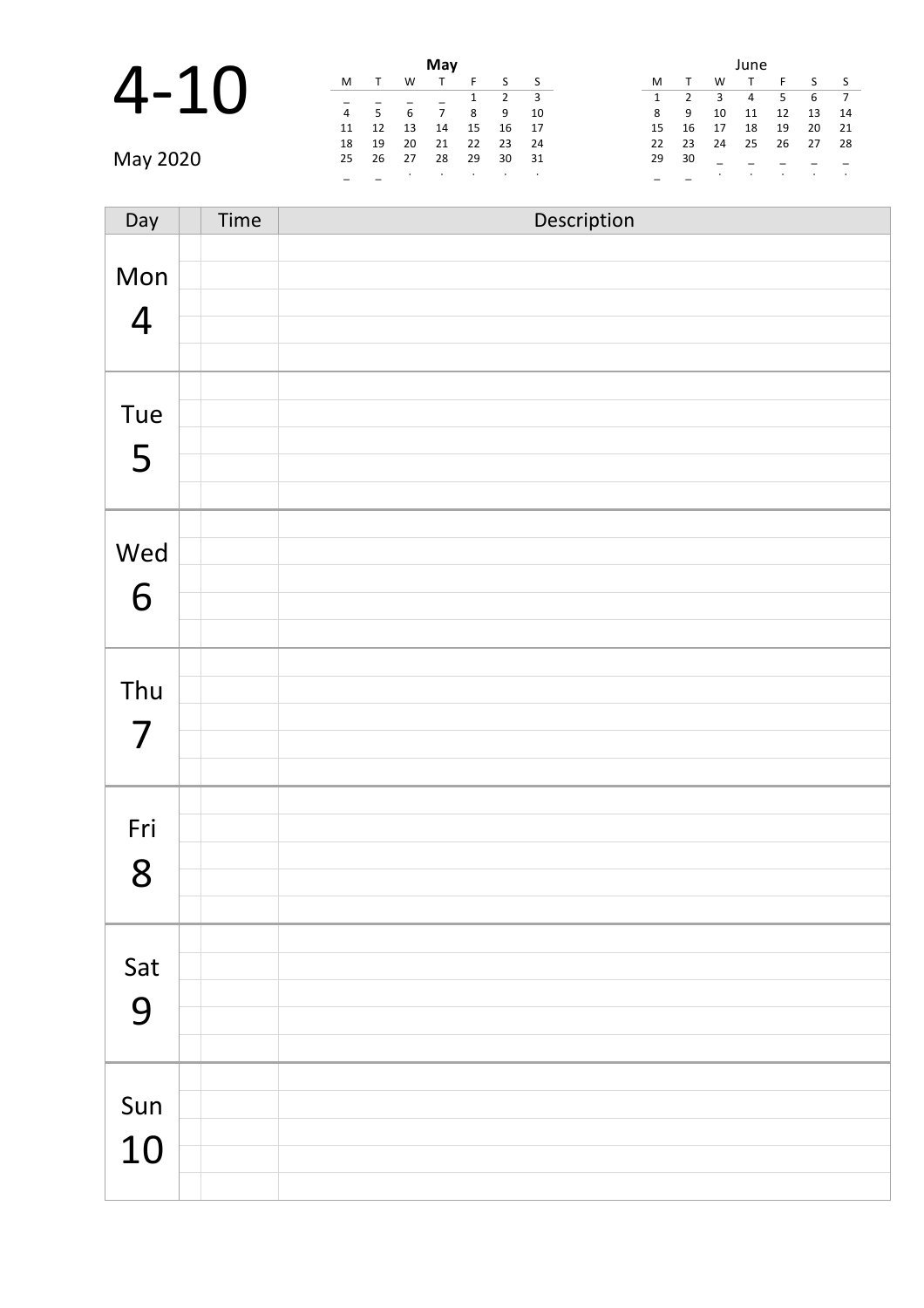| $\blacktriangleleft$ |  |          |  | May |
|----------------------|--|----------|--|-----|
|                      |  |          |  |     |
| $\mathbf{1}$         |  |          |  |     |
|                      |  | $\Delta$ |  |     |
|                      |  |          |  |     |

|          |                |      |    | May |      |    |      | June |    |      |    |     |    |              |                          |
|----------|----------------|------|----|-----|------|----|------|------|----|------|----|-----|----|--------------|--------------------------|
| 1        | M              |      | W  |     |      |    |      |      | M  |      | W  |     |    |              | $\sim$                   |
|          |                |      |    |     |      |    |      |      |    |      | 3  | 4   | 5  | 6 7          |                          |
|          | $\overline{4}$ |      | 6  |     | 8    | 9  | - 10 |      | 8  | - 9  | 10 | 11  | 12 | 13           | $\mathbf{1}$             |
|          | 11             | 12   | 13 | 14  | 15   | 16 | - 17 |      | 15 | - 16 | 17 | 18  | 19 | $20 \quad 2$ |                          |
|          | 18             | - 19 | 20 | 21  | - 22 | 23 | - 24 |      | 22 | 23   | 24 | -25 | 26 | 27           | $\overline{\phantom{0}}$ |
| May 2020 | 25             | - 26 | 27 | 28  | 29   | 30 | 31   |      | 29 | 30   |    |     |    |              |                          |
|          |                |      |    | ٠   |      |    |      |      |    |      |    |     |    |              |                          |

|    |                |    | June |    |    |    |
|----|----------------|----|------|----|----|----|
| м  |                | W  | т    | F  | S  | ς  |
| 1  | $\mathfrak{p}$ | 3  | 4    | 5  | 6  | 7  |
| 8  | 9              | 10 | 11   | 12 | 13 | 14 |
| 15 | 16             | 17 | 18   | 19 | 20 | 21 |
| 22 | 23             | 24 | 25   | 26 | 27 | 28 |
| 29 | 30             |    |      |    |    |    |
|    |                | ٠  |      | ٠  |    |    |

Day Time Description Mon 11 Tue 12 Wed 13 Thu 14 Fri 15 Sat 16 Sun 17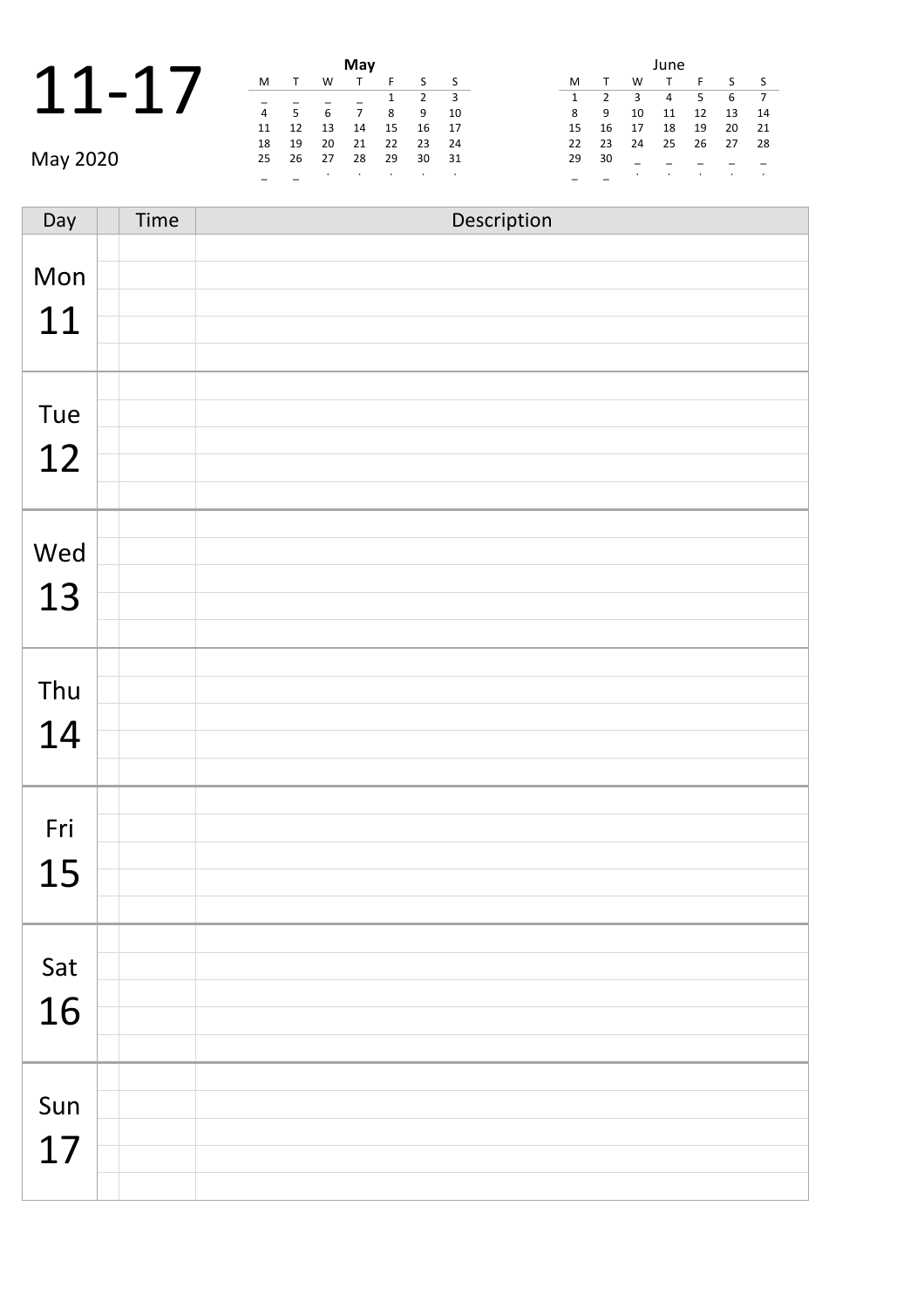|       |  | May |
|-------|--|-----|
|       |  |     |
| 18-24 |  |     |
|       |  |     |

|          |   |                |    | May   |    |    |      |    |       |                         | June           |    |                 |              |
|----------|---|----------------|----|-------|----|----|------|----|-------|-------------------------|----------------|----|-----------------|--------------|
| 18-24    | M |                | W  |       |    |    | S S  | M  |       | W                       |                |    |                 | - 9          |
|          |   |                |    |       |    |    |      |    |       | $\overline{\mathbf{3}}$ | $\overline{4}$ | .5 | 6 7             |              |
|          | 4 | 5 <sup>5</sup> | 6  |       | 8  |    | 9 10 | 8  | - 9   | 10                      | 11             | 12 | 13              | $\mathbf{1}$ |
|          |   | 11 12          | 13 | 14    | 15 | 16 | - 17 | 15 | 16    | 17                      | 18             | 19 | 20 <sub>2</sub> |              |
|          |   | 18 19          | 20 | 21    | 22 | 23 | - 24 |    | 22 23 | 24                      | 25             | 26 | 27 2            |              |
| May 2020 |   | 25 26          | 27 | 28 29 |    | 30 | 31   | 29 | 30    |                         |                |    |                 |              |
|          |   |                |    |       |    |    |      |    |       |                         |                |    |                 |              |

|    |               |    | June |    |    |    |
|----|---------------|----|------|----|----|----|
| м  | $\mathbf{T}$  | w  | т    | F  | S  | ς  |
| 1  | $\mathcal{P}$ | 3  | 4    | 5  | 6  |    |
| 8  | 9             | 10 | 11   | 12 | 13 | 14 |
| 15 | 16            | 17 | 18   | 19 | 20 | 21 |
| 22 | 23            | 24 | 25   | 26 | 27 | 28 |
| 29 | 30            |    |      |    |    |    |
|    |               | ٠  | ٠    | ٠  |    | ٠  |

| Day       | Time | Description |
|-----------|------|-------------|
| Mon<br>18 |      |             |
| Tue<br>19 |      |             |
| Wed<br>20 |      |             |
| Thu<br>21 |      |             |
| Fri<br>22 |      |             |
| Sat<br>23 |      |             |
| Sun<br>24 |      |             |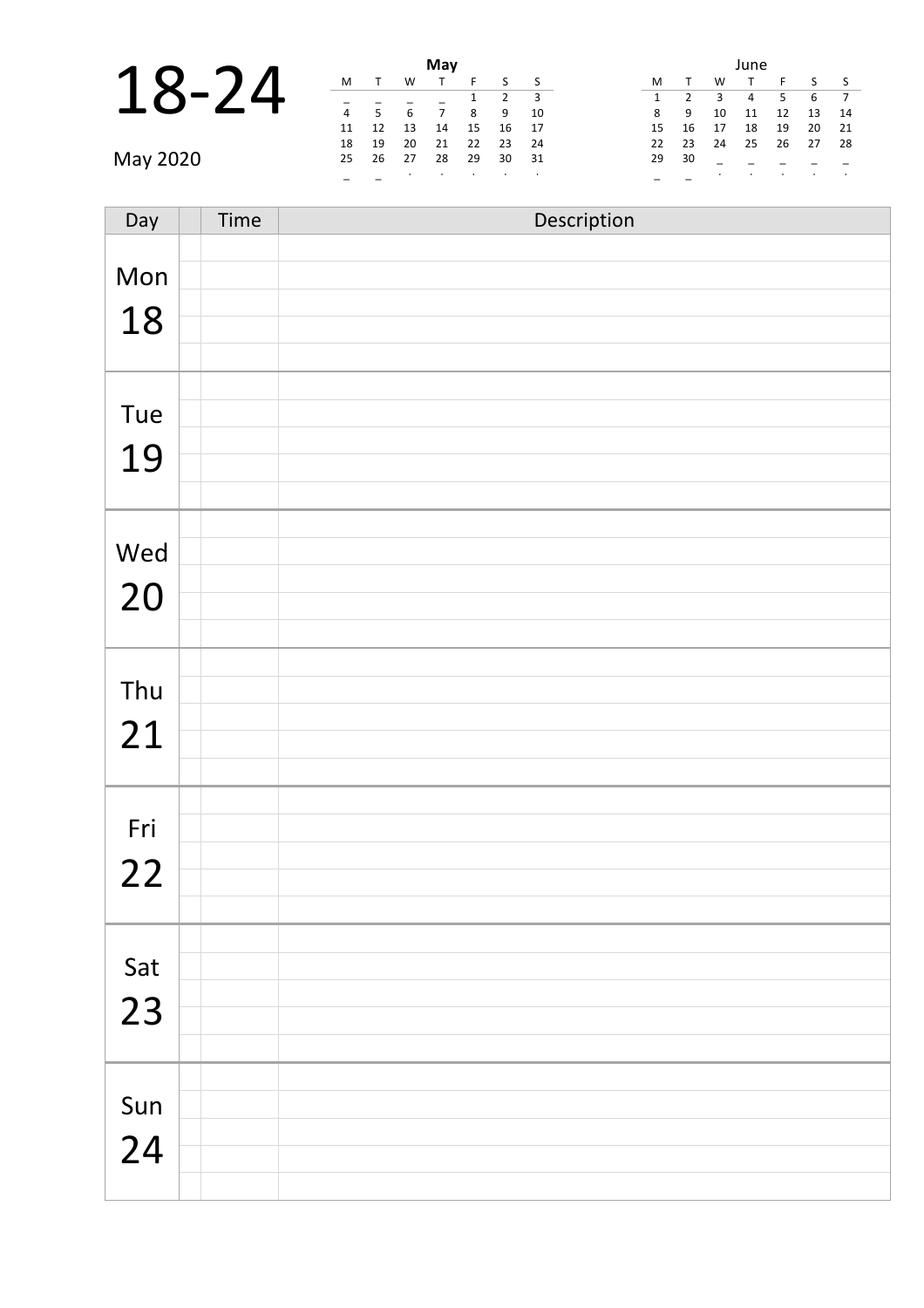|       |    |  | May |
|-------|----|--|-----|
|       |    |  |     |
| 25-31 |    |  |     |
|       |    |  |     |
|       | 11 |  | 14  |

|          | May            |             |                          |                          |                    |               |      | June |       |        |         |    |                 |        |
|----------|----------------|-------------|--------------------------|--------------------------|--------------------|---------------|------|------|-------|--------|---------|----|-----------------|--------|
|          | M              |             | W                        |                          |                    |               | s s  | M    |       | W      |         |    |                 | $\sim$ |
|          |                |             |                          |                          |                    |               |      |      |       | 3      | 4       | 5  | 6 7             |        |
|          | $\overline{4}$ | $5^{\circ}$ | 6                        |                          | 8                  | 9             | - 10 | 8    | 9     | 10     | 11      | 12 | $13 \quad 1$    |        |
|          |                | 11 12       | 13                       | 14                       | 15                 | 16            | - 17 | 15   | - 16  | 17     | 18      | 19 | 20 <sub>2</sub> |        |
|          |                | 18 19       | 20                       | 21                       | 22                 | 23            | 24   |      | 22 23 | 24     | 25      | 26 | 27 2            |        |
| May 2020 |                | 25 26       | 27                       | 28 29                    |                    | 30            | 31   |      | 29 30 |        |         |    |                 |        |
|          |                |             | <b>Contract Contract</b> | <b>Contract Contract</b> | <b>State State</b> | $\sim$ $\sim$ |      |      |       | $\sim$ | $\cdot$ |    |                 |        |

|    |                |    | June |    |    |    |
|----|----------------|----|------|----|----|----|
| М  |                | W  |      | F  | S  | S  |
| 1  | $\mathfrak{p}$ | 3  | 4    | 5  | 6  | 7  |
| 8  | 9              | 10 | 11   | 12 | 13 | 14 |
| 15 | 16             | 17 | 18   | 19 | 20 | 21 |
| 22 | 23             | 24 | 25   | 26 | 27 | 28 |
| 29 | 30             |    |      |    |    |    |
|    |                | ٠  |      | ٠  | ٠  |    |

Day Time Description Mon 25 Tue 26 Wed 27 Thu 28 Fri 29 Sat 30 Sun 31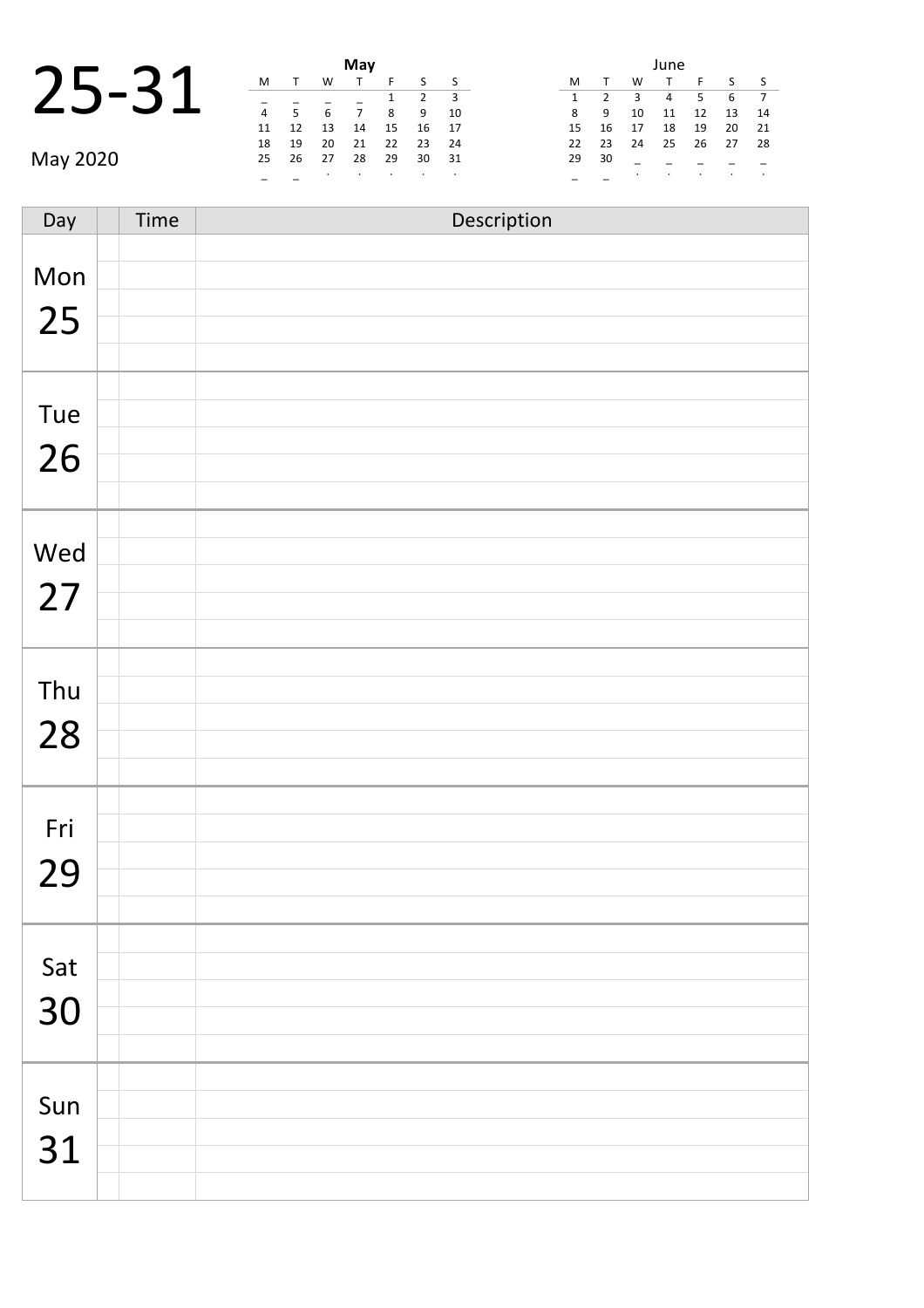|                  |    |       |           | June  |    |    |      |          |          |    |       |      |
|------------------|----|-------|-----------|-------|----|----|------|----------|----------|----|-------|------|
|                  | M  |       | W         |       |    |    |      | M        | W        |    |       |      |
|                  |    |       | 3         | 4     | 5  | 6  |      |          |          |    |       | 45   |
|                  | 8  | - 9   | 10        | 11    | 12 | 13 | - 14 | 6        | 8<br>9   | 10 | 11    | 12   |
|                  |    | 15 16 | 17        | 18    | 19 | 20 | - 21 | 14<br>13 | 16<br>15 | 17 | 18    | - 19 |
|                  |    | 22 23 |           | 24 25 | 26 | 27 | - 28 | 21<br>20 | 23<br>22 | 24 | 25 26 |      |
| <b>June 2020</b> | 29 | - 30  |           |       |    |    |      | 28<br>27 | 30<br>29 | 31 |       |      |
|                  |    |       | $\bullet$ |       |    |    |      |          |          |    |       |      |

| Day                             | Time | Description |
|---------------------------------|------|-------------|
| Mon<br>$\mathbf 1$              |      |             |
| Tue<br>$\overline{2}$           |      |             |
| Wed<br>3                        |      |             |
| Thu<br>$\overline{4}$           |      |             |
| Fri<br>5                        |      |             |
| Sat<br>6                        |      |             |
| Sun<br>$\overline{\mathcal{L}}$ |      |             |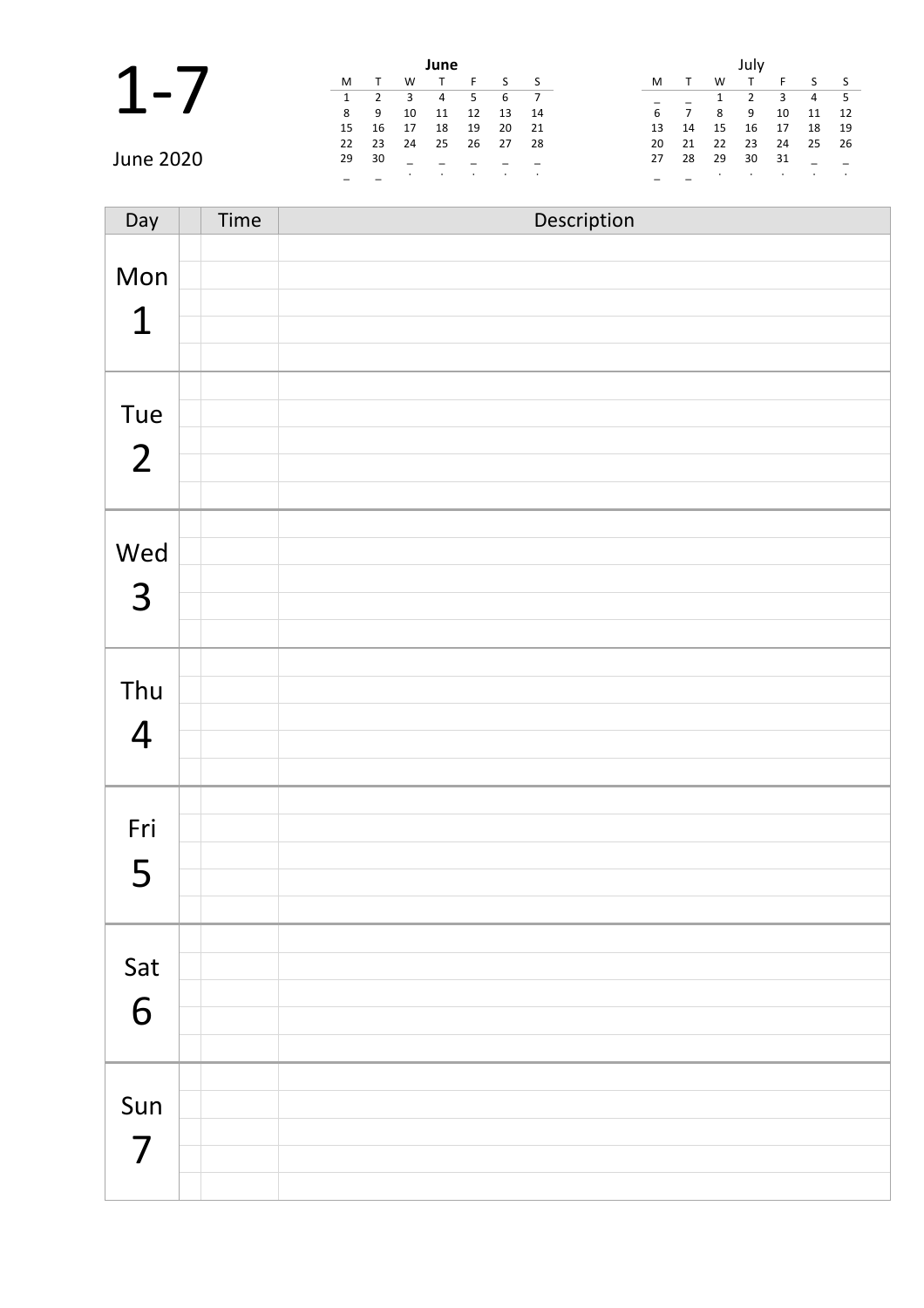|          |              |    |     | June |
|----------|--------------|----|-----|------|
| $8 - 14$ |              |    |     |      |
|          | $\mathbf{1}$ |    | 3 4 |      |
|          | 8            | 9  | 10  |      |
|          | 15           | 16 | 17  | 18   |

|             | June |       |         |          |        |        |      |       |      |           |      |    |                |               |
|-------------|------|-------|---------|----------|--------|--------|------|-------|------|-----------|------|----|----------------|---------------|
| $\mathbf O$ | M    |       | W       |          |        |        |      | M     |      | W         |      |    |                | $\sim$ $\sim$ |
| Č           |      |       |         | 4        |        |        |      |       |      |           |      | 3  | 4 <sup>5</sup> |               |
|             | 8    | - 9   | 10      | 11       | 12     | 13     | - 14 | 6     |      | 8         | 9    | 10 | 11 1           |               |
|             | 15   | - 16  | 17      | 18       | 19     | 20     | 21   | 13    | - 14 | 15        | 16   | 17 | 18 1           |               |
|             |      | 22 23 | - 24    | 25 26 27 |        |        | - 28 | 20 21 |      | 22        | - 23 | 24 | 25 2           |               |
| June 2020   | 29   | 30    |         |          |        |        |      | 27    | -28  | - 29      | 30   | 31 |                |               |
|             |      |       | $\cdot$ | $\cdot$  | $\sim$ | $\sim$ |      |       |      | $\bullet$ |      |    |                |               |

|    |    |    | July |    |    |    |
|----|----|----|------|----|----|----|
| M  |    | W  | т    | F  | S  | S  |
|    |    | 1  | 2    | ξ  | 4  | 5  |
| 6  | 7  | 8  | 9    | 10 | 11 | 12 |
| 13 | 14 | 15 | 16   | 17 | 18 | 19 |
| 20 | 21 | 22 | 23   | 24 | 25 | 26 |
| 27 | 28 | 29 | 30   | 31 |    |    |
|    |    | ٠  |      | ٠  |    |    |

Day Time Description Mon 8 Tue 9 Wed 10 Thu 11 Fri 12 Sat 13 Sun 14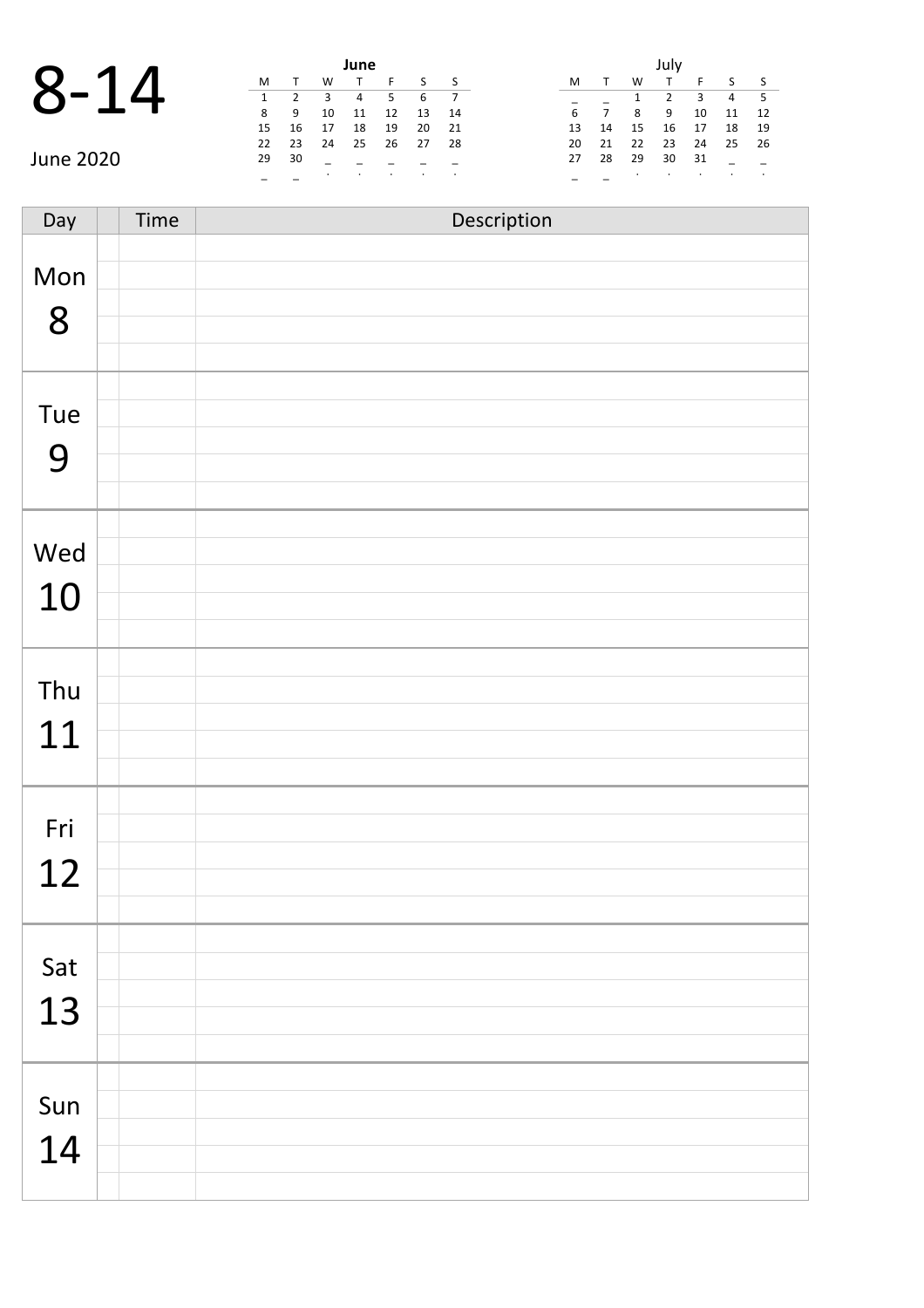|                |    |      |         | June |      |      |                         |                                          |
|----------------|----|------|---------|------|------|------|-------------------------|------------------------------------------|
| $\blacksquare$ | M  |      | W       |      |      |      | $\overline{\mathsf{S}}$ | M<br>W                                   |
|                | 1  |      | 3       | 4    |      | -6   | $\overline{7}$          | 3<br>$-5$<br>4                           |
|                | 8  | -9   | 10      | 11   | 12   | 13   | 14                      | 6<br>12<br>11<br>8<br>9<br>10            |
|                | 15 | - 16 | 17      | 18   | 19   | 20   | 21                      | 15<br>16<br>- 19<br>14<br>18<br>13<br>17 |
|                | 22 | - 23 | 24      | 25   | - 26 | - 27 | - 28                    | 22<br>23<br>20<br>21<br>24<br>25<br>26   |
| June 2020      | 29 | 30   |         |      |      |      |                         | 29<br>30<br>28<br>31<br>27               |
|                |    |      | $\cdot$ |      |      |      |                         |                                          |

| Day | Time | Description |
|-----|------|-------------|
| Mon |      |             |
| 15  |      |             |
|     |      |             |
| Tue |      |             |
| 16  |      |             |
|     |      |             |
| Wed |      |             |
|     |      |             |
| 17  |      |             |
|     |      |             |
| Thu |      |             |
| 18  |      |             |
|     |      |             |
| Fri |      |             |
| 19  |      |             |
|     |      |             |
| Sat |      |             |
| 20  |      |             |
|     |      |             |
| Sun |      |             |
| 21  |      |             |
|     |      |             |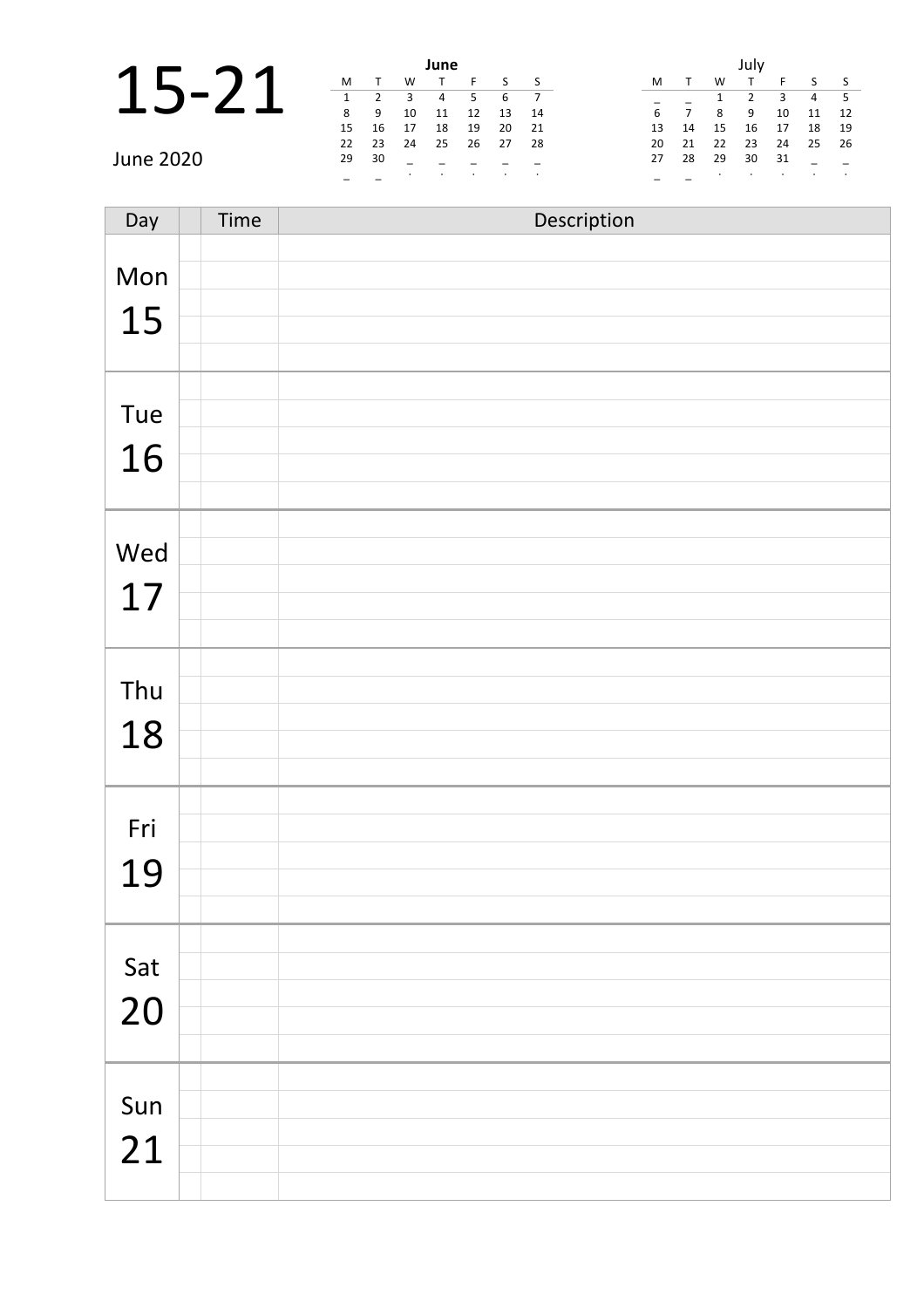|           |  |                                          | June |
|-----------|--|------------------------------------------|------|
| $22 - 28$ |  |                                          |      |
|           |  | $\begin{array}{ccc} & 3 & \end{array}$ 4 |      |
|           |  | 10                                       |      |
|           |  | 15 16 17 18                              |      |

| June                             |    |       |           |          |    |    |      | July |                |    |    |     |                |               |  |  |
|----------------------------------|----|-------|-----------|----------|----|----|------|------|----------------|----|----|-----|----------------|---------------|--|--|
|                                  | M  |       | W         |          |    |    | S S  | M    |                | W  |    |     |                | $\sim$ $\sim$ |  |  |
| $\qquad \qquad$<br>$\mathcal{L}$ |    |       |           | 4        | 5  | 6  |      |      |                |    |    | 3   | $\overline{4}$ | - 5           |  |  |
|                                  | 8  | 9     | 10        | 11       | 12 | 13 | - 14 | 6    | $\overline{7}$ | 8  | 9  | 10  | 11 1           |               |  |  |
|                                  | 15 | - 16  | 17        | 18       | 19 | 20 | 21   | 13   | - 14           | 15 | 16 | 17  | 18 1           |               |  |  |
|                                  |    | 22 23 | 24        | 25 26 27 |    |    | - 28 |      | 20 21          | 22 | 23 | -24 | 25 2           |               |  |  |
| June 2020                        | 29 | 30    |           |          |    |    |      | 27   | -28            | 29 | 30 | 31  |                |               |  |  |
|                                  |    |       | $\bullet$ |          |    |    |      |      |                |    |    |     |                |               |  |  |

|    |    |    | July           |    |    |    |
|----|----|----|----------------|----|----|----|
| M  | т  | W  | $\mathsf{T}$   | F  | S  | S  |
|    |    | 1  | $\overline{2}$ | ξ  | 4  | 5  |
| 6  | 7  | 8  | 9              | 10 | 11 | 12 |
| 13 | 14 | 15 | 16             | 17 | 18 | 19 |
| 20 | 21 | 22 | 23             | 24 | 25 | 26 |
| 27 | 28 | 29 | 30             | 31 |    |    |
|    |    |    |                | ٠  |    |    |

Day Time Description Mon 22 Tue 23 Wed 24 Thu 25 Fri 26 Sat 27 Sun 28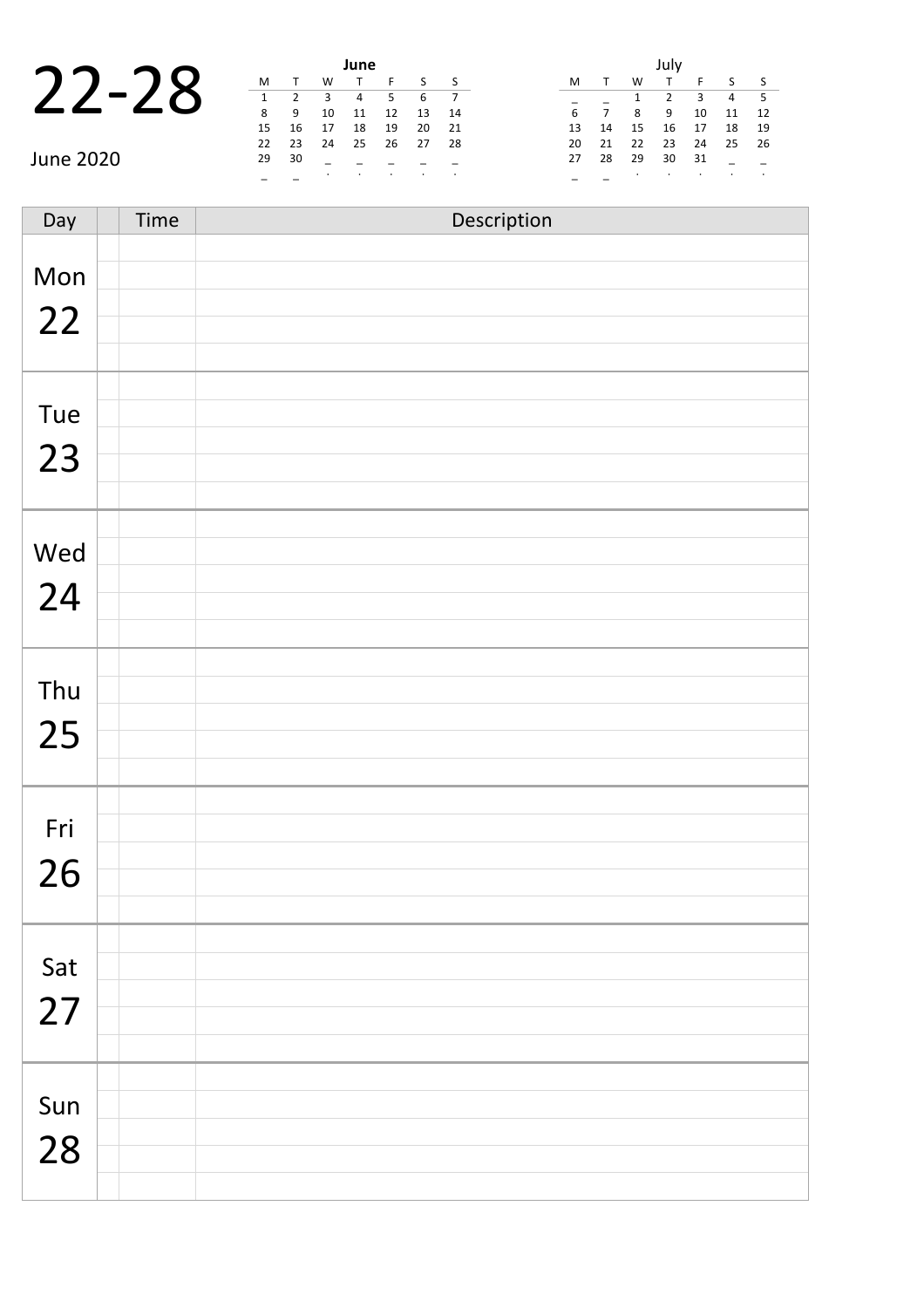|                  |    |      |    | June           |    |    |      |    |    |    |     |    |     |      |
|------------------|----|------|----|----------------|----|----|------|----|----|----|-----|----|-----|------|
|                  | M  |      | W  |                |    |    | S    | M  |    | W  |     |    |     |      |
|                  |    |      | 3  | $\overline{4}$ | 5. | 6  |      |    |    |    |     | 3  | 4 5 |      |
|                  | 89 |      | 10 | 11             | 12 | 13 | - 14 | 6  |    | 8  | - 9 | 10 | 11  | 12   |
|                  | 15 | - 16 | 17 | 18             | 19 | 20 | - 21 | 13 | 14 | 15 | 16  | 17 | 18  | - 19 |
| June 2020 /      | 22 | 23   | 24 | 25             | 26 | 27 | -28  | 20 | 21 | 22 | 23  | 24 | 25  | 26   |
|                  | 29 | 30   |    |                |    |    |      | 27 | 28 | 29 | 30  | 31 |     |      |
| <b>July 2020</b> |    |      |    |                |    |    |      |    |    |    |     |    |     |      |

| Day            | Time | Description |
|----------------|------|-------------|
|                |      |             |
| Mon            |      |             |
| 29             |      |             |
|                |      |             |
|                |      |             |
| Tue            |      |             |
| 30             |      |             |
|                |      |             |
|                |      |             |
| Wed            |      |             |
| $\mathbf 1$    |      |             |
|                |      |             |
|                |      |             |
| Thu            |      |             |
| $\overline{2}$ |      |             |
|                |      |             |
|                |      |             |
| Fri            |      |             |
| 3              |      |             |
|                |      |             |
|                |      |             |
| Sat            |      |             |
| $\overline{4}$ |      |             |
|                |      |             |
|                |      |             |
| Sun            |      |             |
| 5              |      |             |
|                |      |             |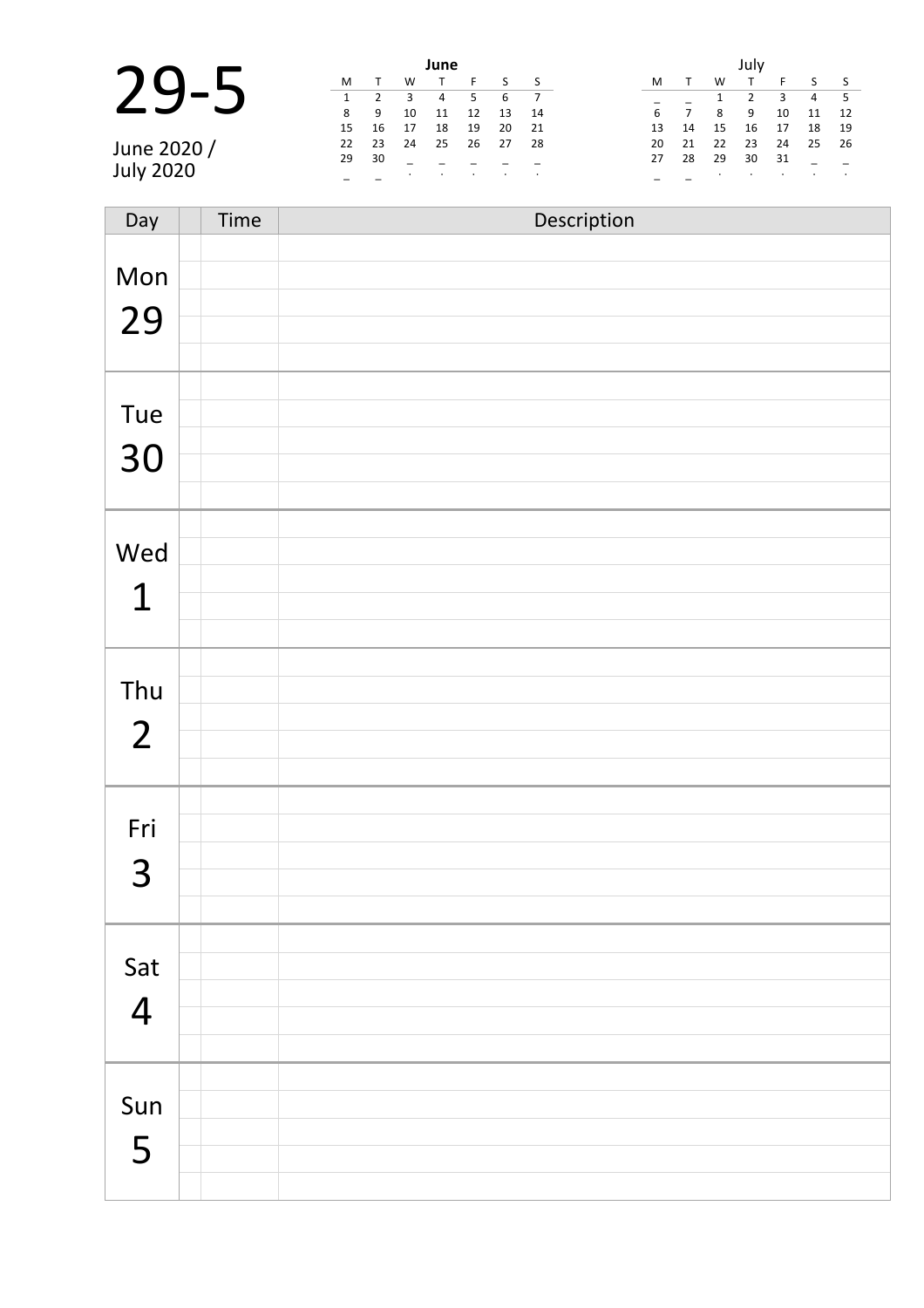## 6-12 **July**

|           |    |       |     | July |    |                |      | August |                |                |    |                |                |                          |
|-----------|----|-------|-----|------|----|----------------|------|--------|----------------|----------------|----|----------------|----------------|--------------------------|
|           | M  |       | W   |      |    |                |      | M      |                | W              |    |                | $\mathsf{S}$   | $\sim$                   |
| $6-$      |    |       |     |      | 3  | $\overline{4}$ |      |        |                |                |    |                | $1 \quad 2$    |                          |
|           | 6  |       | 8   | 9    | 10 | 11             | 12   | 3      | $\overline{4}$ | 5 <sup>7</sup> | 6  | $\overline{7}$ | 8 <sup>8</sup> | $\overline{\phantom{a}}$ |
|           | 13 | 14    | 15  | 16   | 17 | 18             | - 19 | 10     | - 11           | 12             | 13 | 14             | 15             | $\overline{\phantom{a}}$ |
|           | 20 | 21    | 22  | 23   | 24 | 25             | 26   | 17     | 18             | 19             | 20 | 21             | $22 \quad 2$   |                          |
| July 2020 |    | 27 28 | -29 | 30   | 31 |                |      | 24     | 25             | 26             | 27 | 28             | 29 3           |                          |
|           |    |       |     |      |    |                |      | 31     |                |                |    |                |                |                          |

|    | August |    |    |    |    |                |  |  |  |  |  |  |
|----|--------|----|----|----|----|----------------|--|--|--|--|--|--|
| M  | т      | w  |    | F  | S  | S              |  |  |  |  |  |  |
|    |        |    |    |    | 1  | $\overline{2}$ |  |  |  |  |  |  |
| 3  | 4      | 5  | 6  | 7  | 8  | 9              |  |  |  |  |  |  |
| 10 | 11     | 12 | 13 | 14 | 15 | 16             |  |  |  |  |  |  |
| 17 | 18     | 19 | 20 | 21 | 22 | 23             |  |  |  |  |  |  |
| 24 | 25     | 26 | 27 | 28 | 29 | 30             |  |  |  |  |  |  |
| 31 |        | ٠  |    | ٠  |    | ٠              |  |  |  |  |  |  |

| Day            | Time | Description |
|----------------|------|-------------|
|                |      |             |
| Mon            |      |             |
| 6              |      |             |
|                |      |             |
|                |      |             |
| Tue            |      |             |
| $\overline{7}$ |      |             |
|                |      |             |
|                |      |             |
| Wed            |      |             |
| 8              |      |             |
|                |      |             |
|                |      |             |
| Thu            |      |             |
| 9              |      |             |
|                |      |             |
|                |      |             |
| Fri            |      |             |
|                |      |             |
| 10             |      |             |
|                |      |             |
| Sat            |      |             |
|                |      |             |
| 11             |      |             |
|                |      |             |
|                |      |             |
| Sun            |      |             |
| 12             |      |             |
|                |      |             |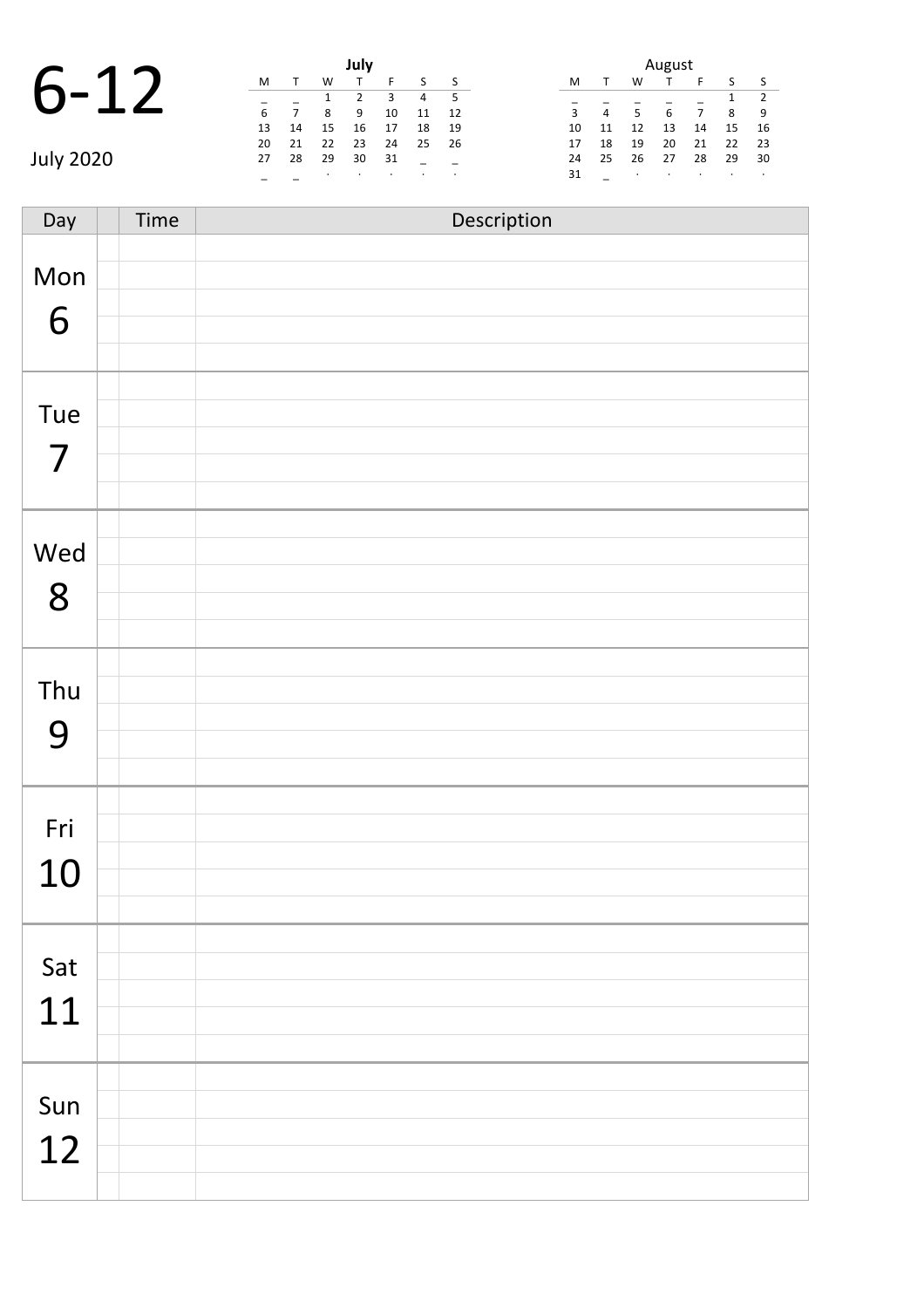|                  |    |                |    | July |      |    |      |    | August         |    |    |    |    |                          |
|------------------|----|----------------|----|------|------|----|------|----|----------------|----|----|----|----|--------------------------|
|                  | M  |                | W  |      |      |    |      | M  |                | W  |    |    |    |                          |
|                  |    |                |    |      |      | 4  | - 5  |    |                |    |    |    |    | $\overline{\phantom{a}}$ |
|                  | 6  | $\overline{7}$ | 8  | 9    | 10   | 11 | - 12 | 3  | $\overline{4}$ | 5  | 6  |    | 8  | - 9                      |
|                  | 13 | 14             | 15 | 16   | 17   | 18 | - 19 | 10 | 11             | 12 | 13 | 14 | 15 | 16                       |
|                  | 20 | - 21           | 22 | 23   | 24   | 25 | - 26 | 17 | 18             | 19 | 20 | 21 | 22 | -23                      |
| <b>July 2020</b> | 27 | 28             | 29 | 30   | - 31 |    |      | 24 | 25             | 26 | 27 | 28 | 29 | 30                       |
|                  |    |                |    |      |      |    |      | 31 |                |    |    |    |    |                          |

| Day | Time | Description |
|-----|------|-------------|
|     |      |             |
| Mon |      |             |
| 13  |      |             |
|     |      |             |
|     |      |             |
| Tue |      |             |
| 14  |      |             |
|     |      |             |
|     |      |             |
| Wed |      |             |
|     |      |             |
| 15  |      |             |
|     |      |             |
| Thu |      |             |
|     |      |             |
| 16  |      |             |
|     |      |             |
|     |      |             |
| Fri |      |             |
| 17  |      |             |
|     |      |             |
|     |      |             |
| Sat |      |             |
| 18  |      |             |
|     |      |             |
|     |      |             |
| Sun |      |             |
| 19  |      |             |
|     |      |             |
|     |      |             |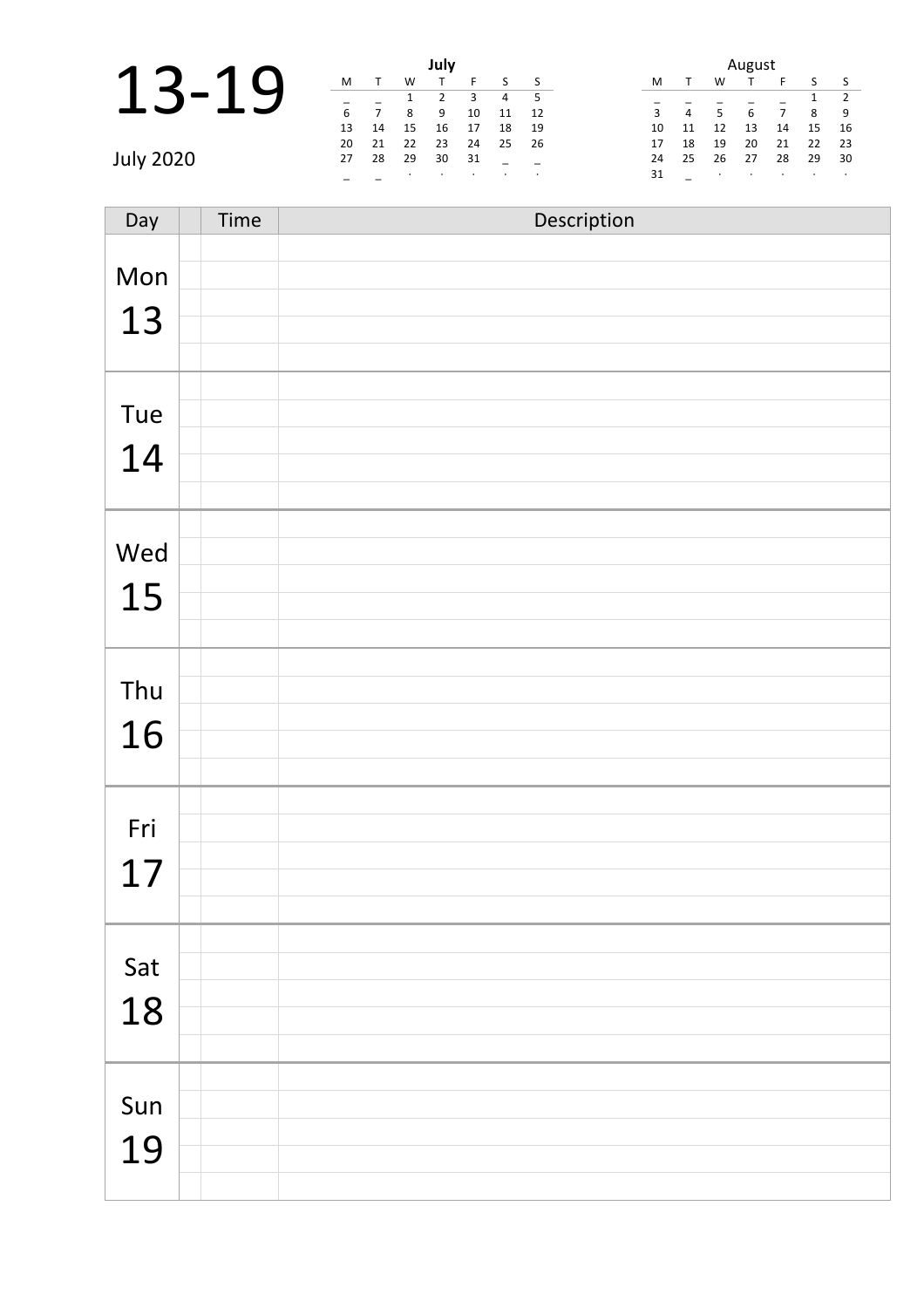|       |  | <b>Example 1</b> July |  |
|-------|--|-----------------------|--|
|       |  |                       |  |
| 20-26 |  |                       |  |
|       |  |                       |  |
|       |  | 14  15  16            |  |

|           |    |      |    | July |    |                |      |    | August         |                |    |                |                |                          |  |
|-----------|----|------|----|------|----|----------------|------|----|----------------|----------------|----|----------------|----------------|--------------------------|--|
|           | M  |      | W  |      |    |                |      | M  |                | W              |    |                | S              | $\sim$                   |  |
| 20-26     |    |      |    |      | 3  | $\overline{4}$ |      |    |                |                |    |                |                |                          |  |
|           | 6  |      | 8  | 9    | 10 | 11             | 12   | 3  | $\overline{4}$ | 5 <sup>1</sup> | 6  | $\overline{7}$ | 8 <sup>8</sup> | $\overline{\phantom{a}}$ |  |
|           | 13 | 14   | 15 | 16   | 17 | 18             | - 19 | 10 | 11             | 12             | 13 | 14             | 15             | $\overline{1}$           |  |
|           | 20 | 21   | 22 | 23   | 24 | 25             | 26   | 17 | 18             | 19             | 20 | 21             | 22             | $\overline{\phantom{0}}$ |  |
| July 2020 | 27 | - 28 | 29 | 30   | 31 |                |      | 24 | 25             | 26             | 27 | 28             | 29 3           |                          |  |
|           |    |      |    |      |    |                |      | 31 |                |                |    |                |                |                          |  |

| August |    |    |    |    |    |                |  |  |  |  |  |
|--------|----|----|----|----|----|----------------|--|--|--|--|--|
| м      |    | w  |    | F  | S  | S              |  |  |  |  |  |
|        |    |    |    |    | 1  | $\overline{2}$ |  |  |  |  |  |
| 3      | 4  | 5  | 6  | 7  | 8  | 9              |  |  |  |  |  |
| 10     | 11 | 12 | 13 | 14 | 15 | 16             |  |  |  |  |  |
| 17     | 18 | 19 | 20 | 21 | 22 | 23             |  |  |  |  |  |
| 24     | 25 | 26 | 27 | 28 | 29 | 30             |  |  |  |  |  |
| 31     |    | ٠  | ٠  | ٠  |    | ٠              |  |  |  |  |  |

Day Time Description Mon 20 Tue 21 Wed 22 Thu 23 Fri 24 Sat 25 Sun 26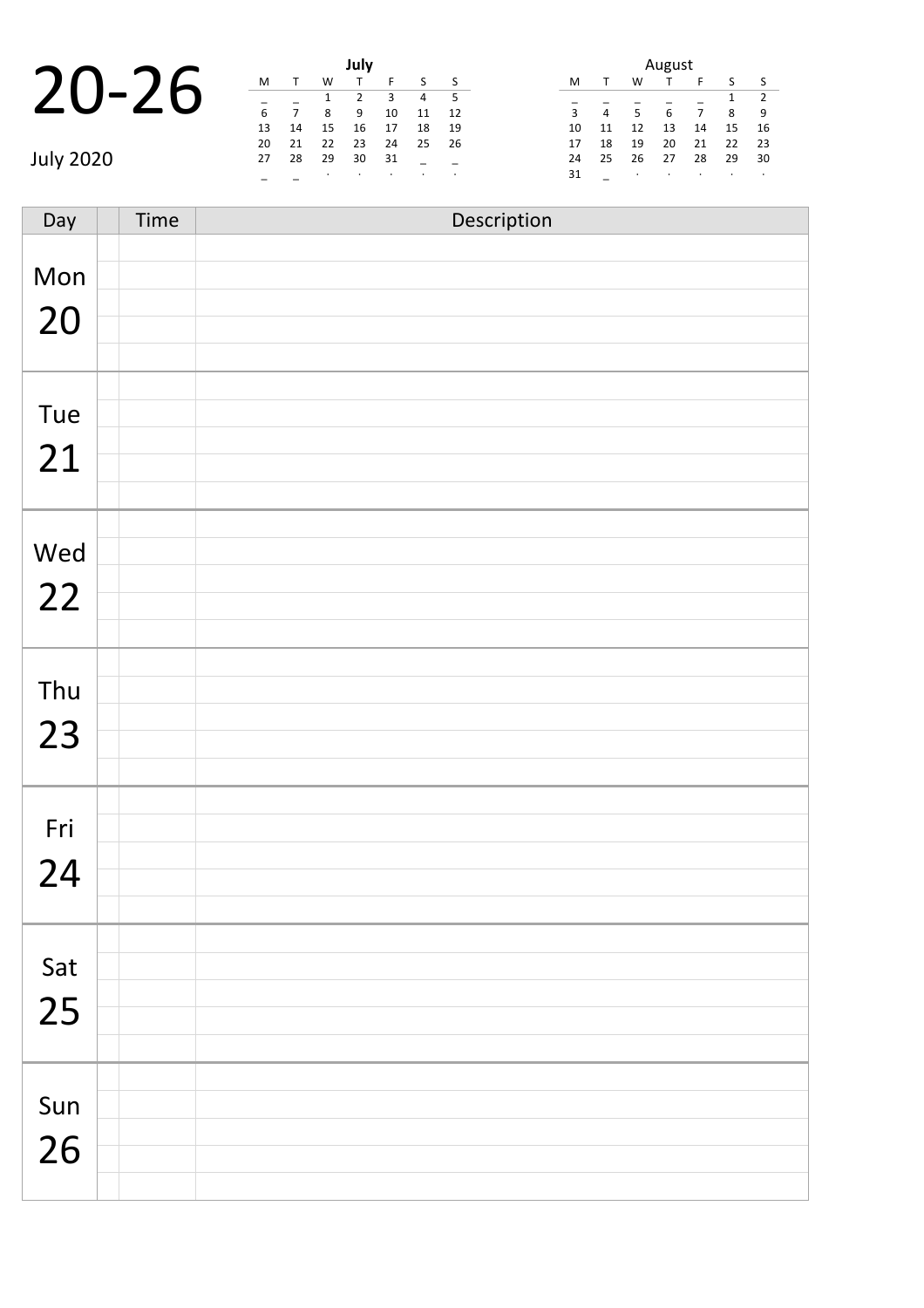|                  | July |                |    |    |    |    | August |    |    |    |    |    |    |      |
|------------------|------|----------------|----|----|----|----|--------|----|----|----|----|----|----|------|
|                  | M    |                | W  |    |    |    |        | M  |    | W  |    |    |    |      |
|                  |      |                |    |    |    | 4  | - 5    |    |    |    |    |    |    |      |
|                  | 6    | $\overline{ }$ | 8  | 9  | 10 | 11 | 12     | 3  | 4  |    | 6  |    | 8  | - 9  |
|                  | 13   | 14             | 15 | 16 | 17 | 18 | -19    | 10 | 11 | 12 | 13 | 14 | 15 | -16  |
| <b>July 2020</b> | 20   | 21             | 22 | 23 | 24 | 25 | - 26   | 17 | 18 | 19 | 20 | 21 | 22 | -23  |
|                  | 27   | 28             | 29 | 30 | 31 |    |        | 24 | 25 | 26 | 27 | 28 | 29 | - 30 |
| August 2020      |      |                |    |    |    |    |        | 31 |    |    |    |    |    |      |

| Day                   | Time | Description |
|-----------------------|------|-------------|
| Mon<br>27             |      |             |
| Tue<br>28             |      |             |
| Wed<br>29             |      |             |
| Thu<br>30             |      |             |
| Fri<br>31             |      |             |
| Sat<br>$\mathbf 1$    |      |             |
| Sun<br>$\overline{2}$ |      |             |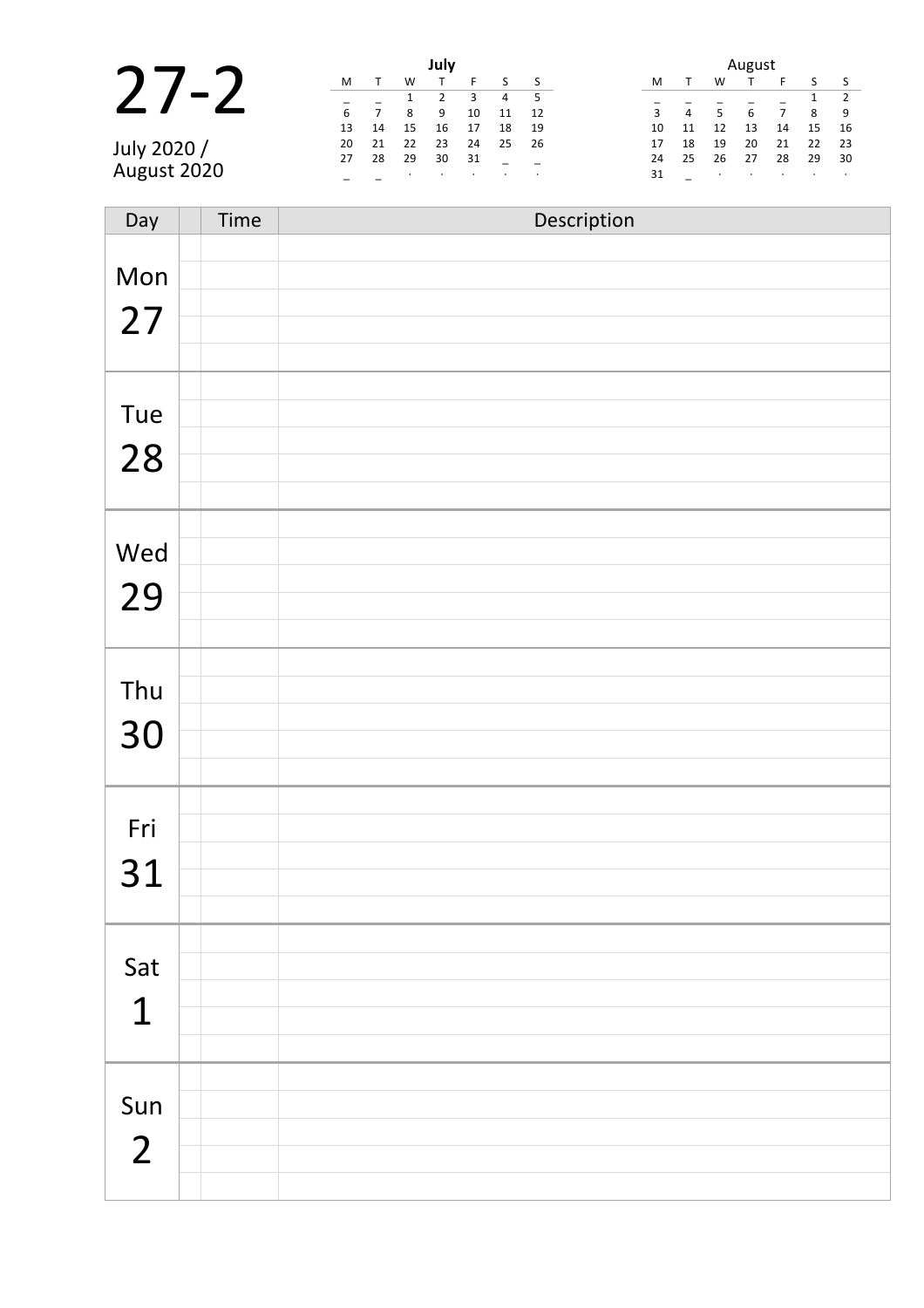|             |    |    |    | August |    |    |    | September |    |    |    |    |    |                          |
|-------------|----|----|----|--------|----|----|----|-----------|----|----|----|----|----|--------------------------|
|             | M  |    | W  |        |    |    |    | M         |    | W  |    |    |    |                          |
|             |    |    |    |        |    |    |    |           |    |    |    | 4  |    |                          |
|             |    | 4  |    | 6      |    | 8  | 9  |           | 8  | 9  | 10 | 11 | 12 | $\overline{1}$           |
|             | 10 |    | 12 | 13     | 14 | 15 | 16 | 14        | 15 | 16 | 17 | 18 | 19 | $\overline{2}$           |
|             | 17 | 18 | 19 | 20     | 21 | 22 | 23 | 21        | 22 | 23 | 24 | 25 | 26 | $\overline{\phantom{0}}$ |
| August 2020 | 24 | 25 | 26 | 27     | 28 | 29 | 30 | 28        | 29 | 30 |    |    |    |                          |
|             | 31 |    |    |        |    |    |    |           |    |    |    |    |    |                          |

|                | September |               |    |    |    |    |  |  |  |  |  |  |
|----------------|-----------|---------------|----|----|----|----|--|--|--|--|--|--|
| м              |           | W             |    | F  | S  | S  |  |  |  |  |  |  |
|                | 1         | $\mathcal{P}$ | З  | 4  | 5  | 6  |  |  |  |  |  |  |
| $\overline{7}$ | 8         | ٩             | 10 | 11 | 12 | 13 |  |  |  |  |  |  |
| 14             | 15        | 16            | 17 | 18 | 19 | 20 |  |  |  |  |  |  |
| 21             | 22        | 23            | 24 | 25 | 26 | 27 |  |  |  |  |  |  |
| 28             | 29        | 30            |    |    |    |    |  |  |  |  |  |  |
|                |           | ٠             |    |    |    |    |  |  |  |  |  |  |

Day Time Description Mon 3 Tue 4 Wed 5 Thu 6 Fri 7 Sat 8 Sun 9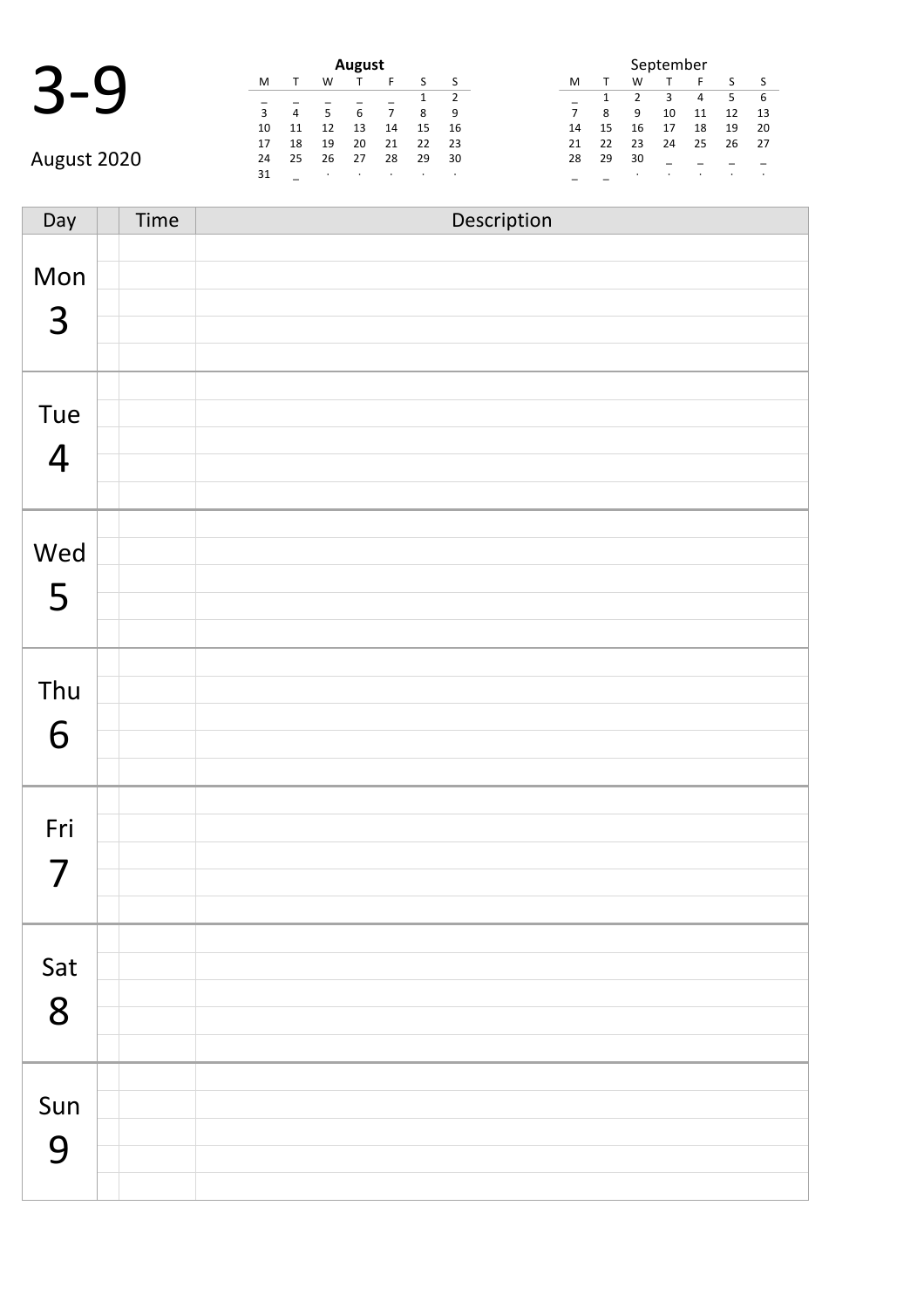## 10-16

|    |    |    | <b>August</b> |    |    |    |             |
|----|----|----|---------------|----|----|----|-------------|
| M  |    | W  |               | F  | S  | S  | Λ           |
|    |    |    |               |    |    | 2  |             |
| 3  | 4  | 5  | 6             | 7  | 8  | 9  |             |
| 10 | 11 | 12 | 13            | 14 | 15 | 16 | $\mathbf 1$ |
| 17 | 18 | 19 | 20            | 21 | 22 | 23 | 2           |
| 24 | 25 | 26 | 27            | 28 | 29 | 30 | 2           |
| 31 |    | ٠  | ٠             | ٠  | ٠  | ٠  |             |

| September      |    |                |    |    |    |    |  |  |  |  |  |
|----------------|----|----------------|----|----|----|----|--|--|--|--|--|
| M              | т  | W              | т  | F  | S  | S  |  |  |  |  |  |
|                | 1  | $\overline{2}$ | ξ  | 4  | 5  | 6  |  |  |  |  |  |
| $\overline{7}$ | 8  | q              | 10 | 11 | 12 | 13 |  |  |  |  |  |
| 14             | 15 | 16             | 17 | 18 | 19 | 20 |  |  |  |  |  |
| 21             | 22 | 23             | 24 | 25 | 26 | 27 |  |  |  |  |  |
| 28             | 29 | 30             |    |    |    |    |  |  |  |  |  |
|                |    |                |    |    |    | ٠  |  |  |  |  |  |

August 2020

| Day       | Time | Description |
|-----------|------|-------------|
| Mon       |      |             |
| 10        |      |             |
|           |      |             |
| Tue       |      |             |
| 11        |      |             |
|           |      |             |
| Wed       |      |             |
| 12        |      |             |
|           |      |             |
| Thu       |      |             |
| 13        |      |             |
|           |      |             |
| Fri       |      |             |
| 14        |      |             |
|           |      |             |
| Sat<br>15 |      |             |
|           |      |             |
| Sun       |      |             |
| 16        |      |             |
|           |      |             |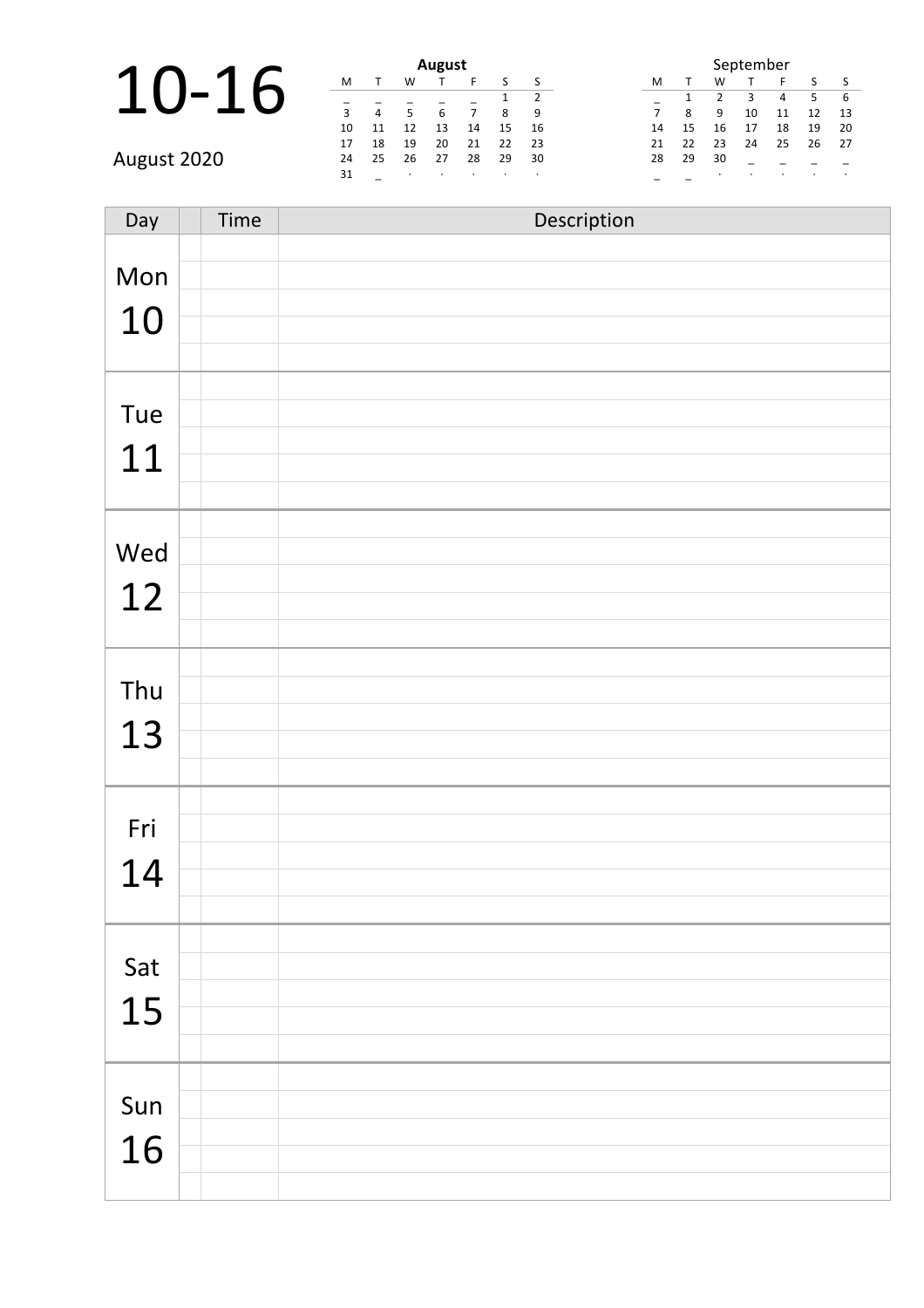|    |  | <b>August</b> |  |
|----|--|---------------|--|
|    |  |               |  |
| ∍  |  | b             |  |
| 10 |  | 13            |  |

August 2020

|    | <b>August</b> |    |    |    |    |    |  |  |  |  |  |  |
|----|---------------|----|----|----|----|----|--|--|--|--|--|--|
| м  |               | w  |    | F  | S  | S  |  |  |  |  |  |  |
|    |               |    |    |    | 1  | 2  |  |  |  |  |  |  |
| 3  | 4             | 5  | 6  |    | 8  | 9  |  |  |  |  |  |  |
| 10 | 11            | 12 | 13 | 14 | 15 | 16 |  |  |  |  |  |  |
| 17 | 18            | 19 | 20 | 21 | 22 | 23 |  |  |  |  |  |  |
| 24 | 25            | 26 | 27 | 28 | 29 | 30 |  |  |  |  |  |  |
| 31 |               | ٠  | ٠  | ٠  | ٠  | ٠  |  |  |  |  |  |  |

| September |    |               |    |    |    |    |  |  |  |  |
|-----------|----|---------------|----|----|----|----|--|--|--|--|
| м         |    | w             |    | F  | S  | ς  |  |  |  |  |
|           | 1  | $\mathcal{P}$ | з  | 4  | 5  | 6  |  |  |  |  |
| 7         | 8  | q             | 10 | 11 | 12 | 13 |  |  |  |  |
| 14        | 15 | 16            | 17 | 18 | 19 | 20 |  |  |  |  |
| 21        | 22 | 23            | 24 | 25 | 26 | 27 |  |  |  |  |
| 28        | 29 | 30            |    |    |    |    |  |  |  |  |
|           |    | ٠             |    | ٠  |    |    |  |  |  |  |

Day Time Description Mon 17 Tue 18 Wed 19 Thu 20 Fri 21 Sat 22 Sun 23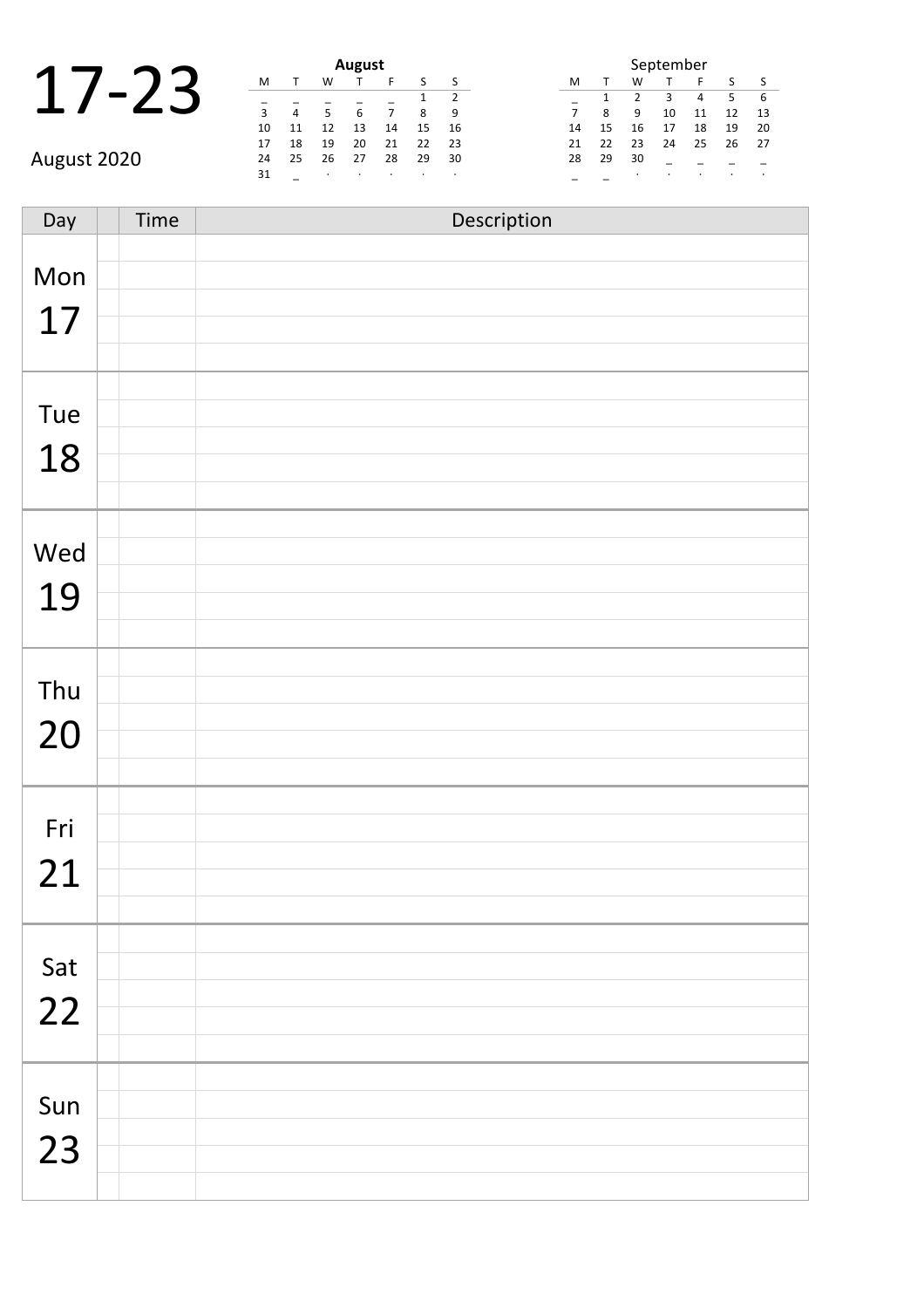|           |  | <b>August</b> |  |
|-----------|--|---------------|--|
| フム<br>-30 |  |               |  |
|           |  |               |  |
|           |  |               |  |

|    |    |    | <b>August</b> |    |    |    |  |
|----|----|----|---------------|----|----|----|--|
| M  |    | W  |               | F  | S  | S  |  |
|    |    |    |               |    | 1  | 2  |  |
| 3  | 4  | 5  | 6             | 7  | 8  | q  |  |
| 10 | 11 | 12 | 13            | 14 | 15 | 16 |  |
| 17 | 18 | 19 | 20            | 21 | 22 | 23 |  |
| 24 | 25 | 26 | 27            | 28 | 29 | 30 |  |
| 31 |    | ٠  | ٠             | ٠  |    | ٠  |  |

| September      |    |                |    |    |    |    |  |  |  |  |
|----------------|----|----------------|----|----|----|----|--|--|--|--|
| M              | т  | W              | т  | F  | S  | S  |  |  |  |  |
|                | 1  | $\overline{2}$ | ξ  | 4  | 5  | 6  |  |  |  |  |
| $\overline{7}$ | 8  | q              | 10 | 11 | 12 | 13 |  |  |  |  |
| 14             | 15 | 16             | 17 | 18 | 19 | 20 |  |  |  |  |
| 21             | 22 | 23             | 24 | 25 | 26 | 27 |  |  |  |  |
| 28             | 29 | 30             |    |    |    |    |  |  |  |  |
|                |    |                |    |    |    | ٠  |  |  |  |  |

| Day       | Time | Description |
|-----------|------|-------------|
| Mon<br>24 |      |             |
| Tue<br>25 |      |             |
| Wed<br>26 |      |             |
| Thu<br>27 |      |             |
| Fri<br>28 |      |             |
| Sat<br>29 |      |             |
| Sun<br>30 |      |             |

August 2020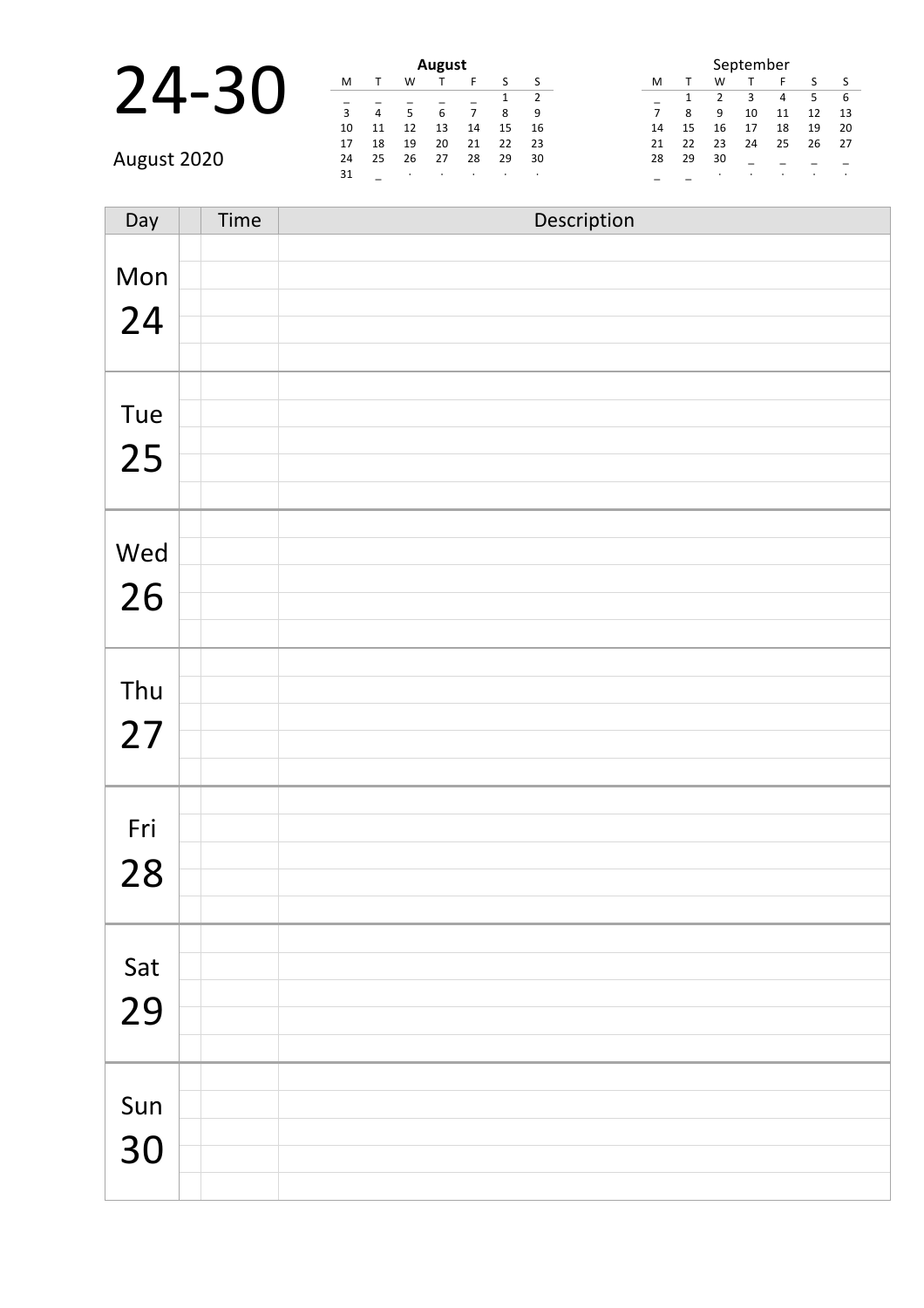#### 31-6 **August**

August 2020 / September 2020

| August |    |    |    |    |    |                |  |  |  |  |  |
|--------|----|----|----|----|----|----------------|--|--|--|--|--|
| M      |    | W  |    | F  | S  | S              |  |  |  |  |  |
|        |    |    |    |    | 1  | $\overline{2}$ |  |  |  |  |  |
| 3      | 4  | 5  | 6  | 7  | 8  | ٩              |  |  |  |  |  |
| 10     | 11 | 12 | 13 | 14 | 15 | 16             |  |  |  |  |  |
| 17     | 18 | 19 | 20 | 21 | 22 | 23             |  |  |  |  |  |
| 24     | 25 | 26 | 27 | 28 | 29 | 30             |  |  |  |  |  |
| 31     |    | ٠  |    | ٠  |    | ٠              |  |  |  |  |  |

| September      |    |               |    |    |    |    |  |  |  |  |
|----------------|----|---------------|----|----|----|----|--|--|--|--|
| м              |    | w             | ς  |    |    |    |  |  |  |  |
|                | 1  | $\mathcal{P}$ | з  | 4  | 5  | 6  |  |  |  |  |
| $\overline{7}$ | 8  | q             | 10 | 11 | 12 | 13 |  |  |  |  |
| 14             | 15 | 16            | 17 | 18 | 19 | 20 |  |  |  |  |
| 21             | 22 | 23            | 24 | 25 | 26 | 27 |  |  |  |  |
| 28             | 29 | 30            |    |    |    |    |  |  |  |  |
|                |    | ٠             |    |    |    |    |  |  |  |  |

| Day                   | Time | Description |
|-----------------------|------|-------------|
| Mon<br>31             |      |             |
| Tue<br>$\mathbf 1$    |      |             |
| Wed<br>$\overline{2}$ |      |             |
| Thu<br>3              |      |             |
| Fri<br>$\overline{4}$ |      |             |
| Sat<br>5              |      |             |
| Sun<br>6              |      |             |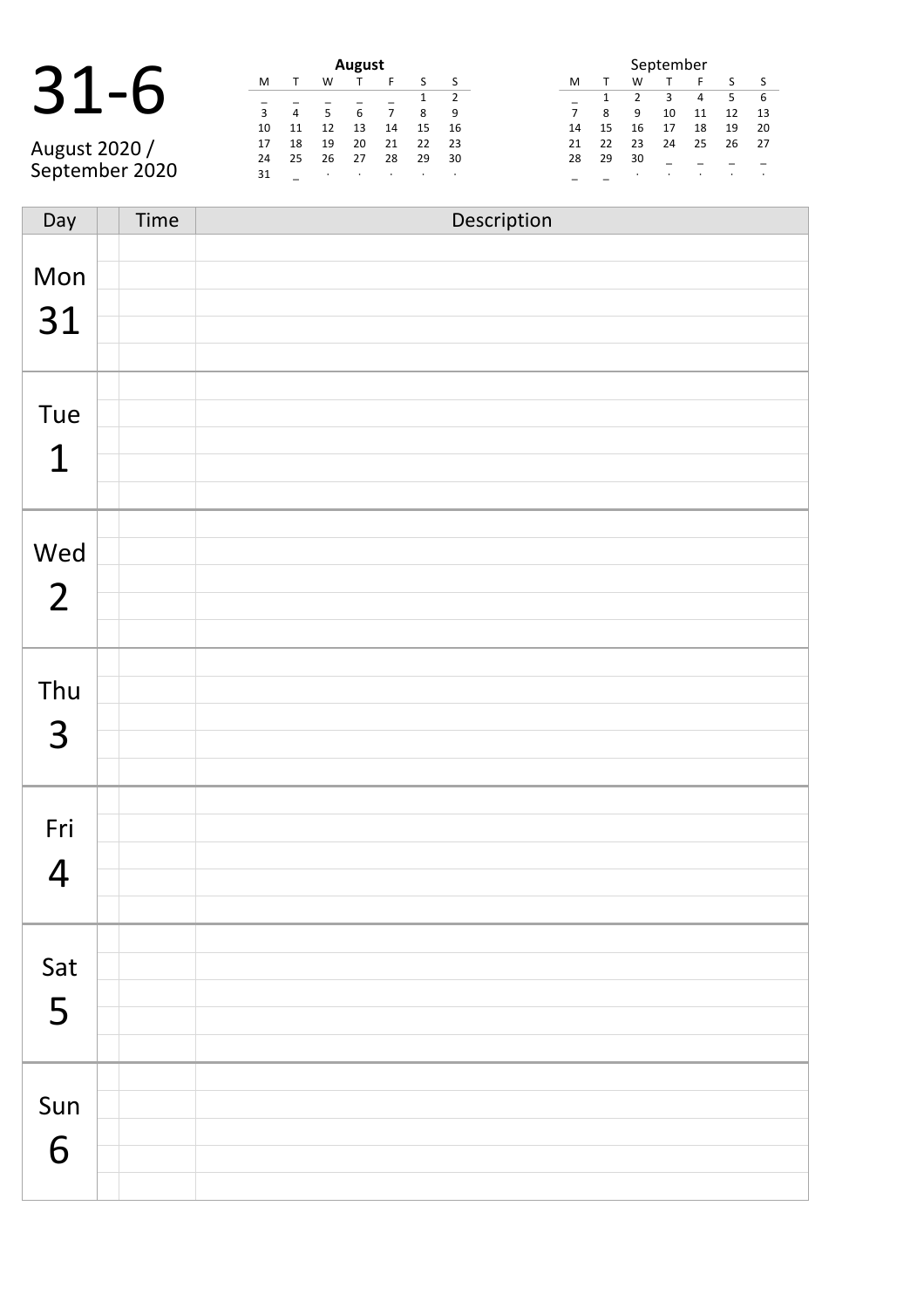|                |    |    |    | September |    |    |      |  |          |    |    | October |    |
|----------------|----|----|----|-----------|----|----|------|--|----------|----|----|---------|----|
|                | M  |    | w  |           |    |    |      |  | M        | W  |    |         |    |
|                |    |    |    |           |    |    | -6   |  |          |    |    |         |    |
|                |    | 8  | 9  | 10        | 11 | 12 | 13   |  |          |    |    | q       | 10 |
|                | 14 | 15 | 16 |           | 18 | 19 | 20   |  | 12<br>13 | 14 | 15 | 16      | 17 |
|                | 21 | 22 | 23 | 24        | 25 | 26 | - 27 |  | 20<br>19 | 21 | 22 | 23      | 24 |
| September 2020 | 28 | 29 | 30 |           |    |    |      |  | 27<br>26 | 28 | 29 | 30      | 31 |
|                |    |    |    |           |    |    |      |  |          |    |    |         |    |

| Day | Time | Description |
|-----|------|-------------|
|     |      |             |
| Mon |      |             |
| 7   |      |             |
|     |      |             |
|     |      |             |
| Tue |      |             |
|     |      |             |
| 8   |      |             |
|     |      |             |
| Wed |      |             |
|     |      |             |
| 9   |      |             |
|     |      |             |
|     |      |             |
| Thu |      |             |
| 10  |      |             |
|     |      |             |
|     |      |             |
| Fri |      |             |
|     |      |             |
| 11  |      |             |
|     |      |             |
|     |      |             |
| Sat |      |             |
| 12  |      |             |
|     |      |             |
|     |      |             |
| Sun |      |             |
| 13  |      |             |
|     |      |             |
|     |      |             |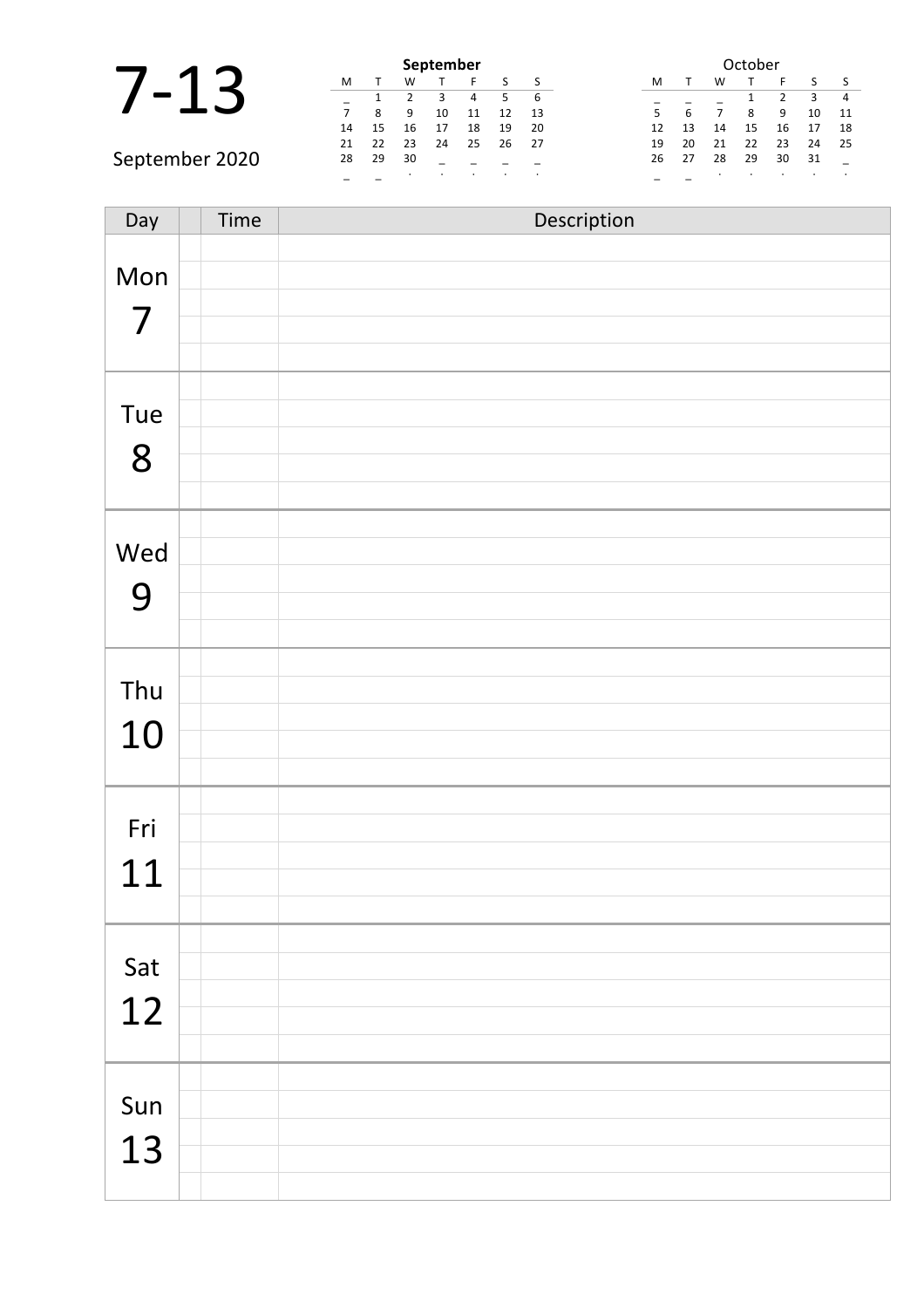|  |  | September |  |
|--|--|-----------|--|
|  |  |           |  |
|  |  |           |  |
|  |  |           |  |
|  |  |           |  |

|                | September |    |         |    |    |    | October |  |    |    |    |    |    |     |                          |
|----------------|-----------|----|---------|----|----|----|---------|--|----|----|----|----|----|-----|--------------------------|
|                | M         |    | W       |    |    |    |         |  | M  |    | W  |    |    |     |                          |
|                |           |    |         |    |    |    |         |  |    |    |    |    |    |     |                          |
|                |           |    | 9       | 10 | 11 | 12 | 13      |  |    | h  |    | 8  | 9  | 10  | $\overline{1}$           |
|                | 14        | 15 | 16      | 17 | 18 | 19 | -20     |  | 12 | 13 | 14 | 15 | 16 | 17  | $\overline{1}$           |
|                | 21        |    | 23      | 24 | 25 | 26 | 27      |  | 19 | 20 |    | 22 | 23 | 24  | $\overline{\phantom{0}}$ |
| September 2020 | 28        | 29 | 30      |    |    |    |         |  | 26 | 27 | 28 | 29 | 30 | -31 |                          |
|                |           |    | $\cdot$ |    |    |    |         |  |    |    |    |    |    |     |                          |

| October |              |    |    |                |    |    |  |  |  |  |  |
|---------|--------------|----|----|----------------|----|----|--|--|--|--|--|
| м       | $\mathbf{T}$ | w  | т  | F              | S  | ς  |  |  |  |  |  |
|         |              |    | 1  | $\mathfrak{p}$ | 3  | 4  |  |  |  |  |  |
| 5       | 6            | 7  | 8  | 9              | 10 | 11 |  |  |  |  |  |
| 12      | 13           | 14 | 15 | 16             | 17 | 18 |  |  |  |  |  |
| 19      | 20           | 21 | 22 | 23             | 24 | 25 |  |  |  |  |  |
| 26      | 27           | 28 | 29 | 30             | 31 |    |  |  |  |  |  |
|         |              |    |    |                |    | ٠  |  |  |  |  |  |

| Day | Time | Description |
|-----|------|-------------|
|     |      |             |
| Mon |      |             |
| 14  |      |             |
|     |      |             |
|     |      |             |
| Tue |      |             |
|     |      |             |
| 15  |      |             |
|     |      |             |
|     |      |             |
| Wed |      |             |
| 16  |      |             |
|     |      |             |
|     |      |             |
| Thu |      |             |
|     |      |             |
| 17  |      |             |
|     |      |             |
|     |      |             |
| Fri |      |             |
| 18  |      |             |
|     |      |             |
|     |      |             |
| Sat |      |             |
|     |      |             |
| 19  |      |             |
|     |      |             |
|     |      |             |
| Sun |      |             |
| 20  |      |             |
|     |      |             |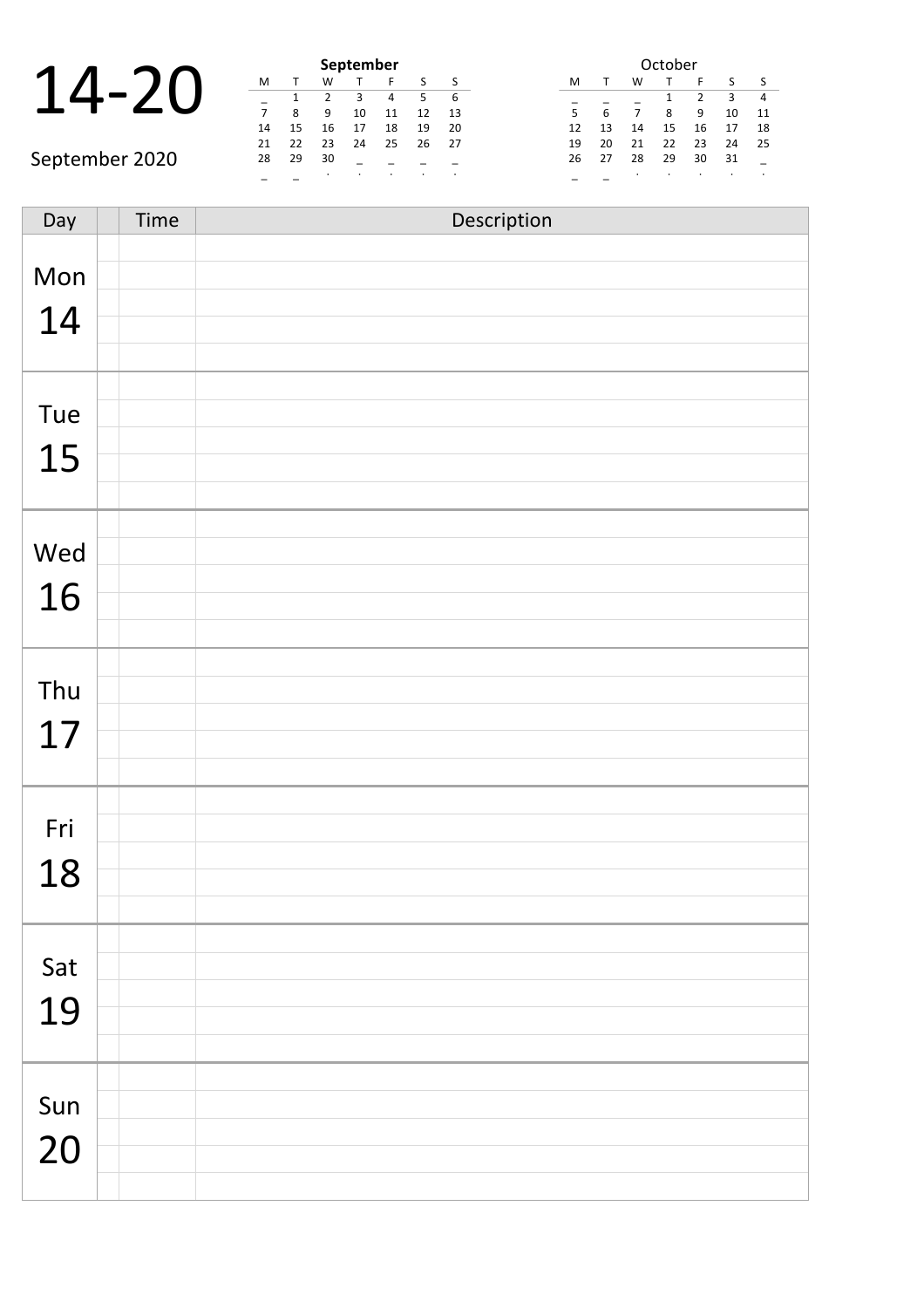|                |    |    |    | September |    |    |      | October                                 |
|----------------|----|----|----|-----------|----|----|------|-----------------------------------------|
|                | M  |    | W  |           |    |    |      | M<br>W                                  |
|                |    |    |    |           |    |    | 6    | 4                                       |
|                |    | 8  | 9  | 10        | 11 | 12 | -13  | 5<br>10<br>11<br>q                      |
|                | 14 | 15 | 16 | 17        | 18 | 19 | -20  | 17<br>18<br>15<br>16<br>13<br>12<br>14  |
|                | 21 | 22 | 23 | 24        | 25 | 26 | - 27 | 21<br>22<br>24<br>-25<br>20<br>23<br>19 |
| September 2020 | 28 | 29 | 30 |           |    |    |      | 28<br>29<br>31<br>27<br>30<br>26        |
|                |    |    |    |           |    |    |      |                                         |

| Day | Time | Description |
|-----|------|-------------|
|     |      |             |
| Mon |      |             |
| 21  |      |             |
|     |      |             |
|     |      |             |
| Tue |      |             |
|     |      |             |
| 22  |      |             |
|     |      |             |
|     |      |             |
| Wed |      |             |
| 23  |      |             |
|     |      |             |
|     |      |             |
| Thu |      |             |
|     |      |             |
| 24  |      |             |
|     |      |             |
|     |      |             |
| Fri |      |             |
| 25  |      |             |
|     |      |             |
|     |      |             |
| Sat |      |             |
|     |      |             |
| 26  |      |             |
|     |      |             |
|     |      |             |
| Sun |      |             |
| 27  |      |             |
|     |      |             |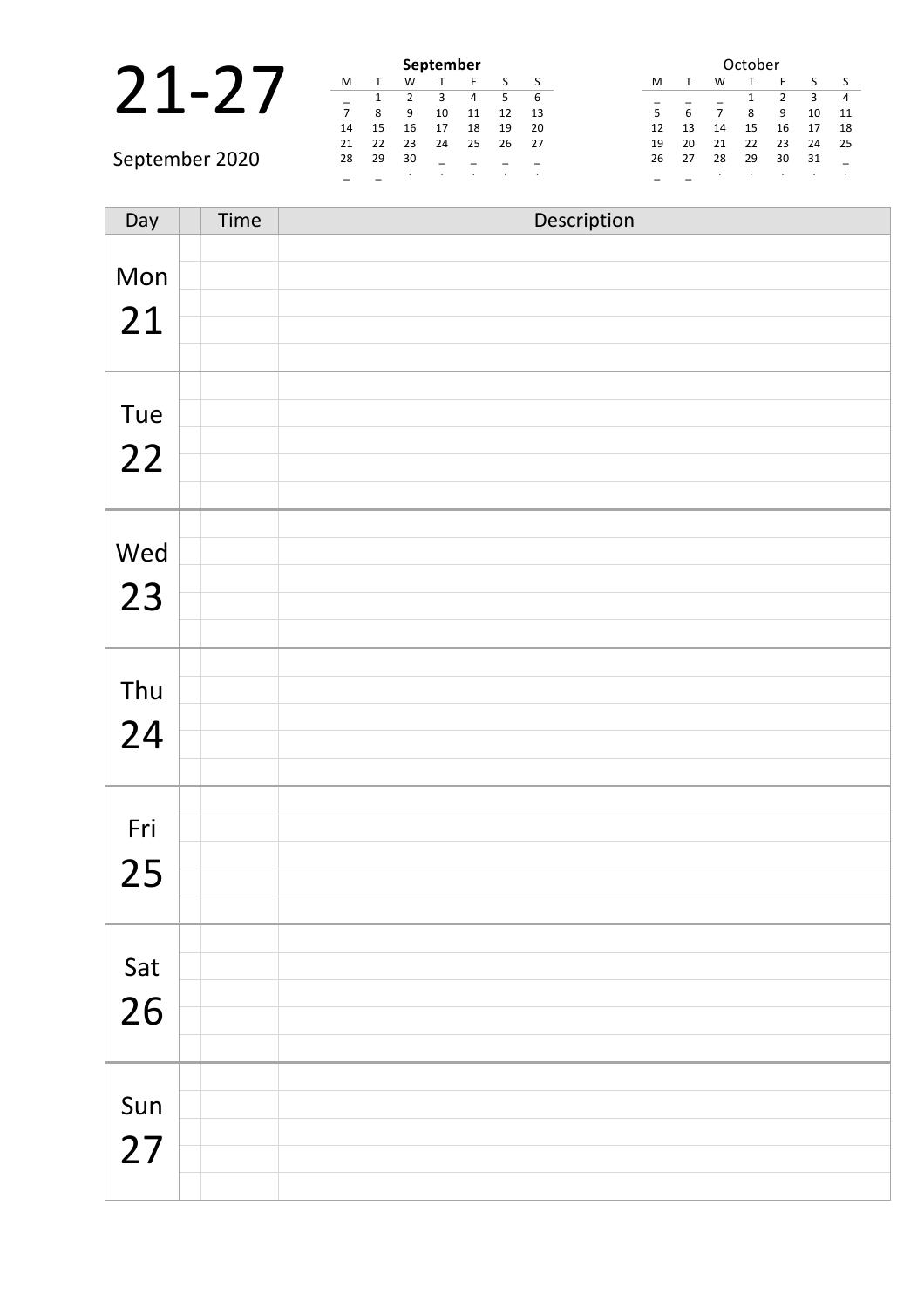|  | ١ı |  | $\mathsf I$<br>$\boldsymbol{\mathcal{L}}$ |
|--|----|--|-------------------------------------------|
|--|----|--|-------------------------------------------|

|                  | September |    |    |    |    |    |    |  |  |  |  |  |
|------------------|-----------|----|----|----|----|----|----|--|--|--|--|--|
|                  | M         |    | w  |    |    |    |    |  |  |  |  |  |
| $\sqrt{2}$       |           |    |    | 3  | 4  | 5  | 6  |  |  |  |  |  |
|                  |           | 8  | q  | 10 | 11 | 12 | 13 |  |  |  |  |  |
|                  | 14        | 15 | 16 | 17 | 18 | 19 | 20 |  |  |  |  |  |
| September 2020 / | 21        | 22 | 23 | 24 | 25 | 26 | 27 |  |  |  |  |  |
|                  | 28        | 29 | 30 |    |    |    |    |  |  |  |  |  |
| October 2020     |           |    |    |    |    |    |    |  |  |  |  |  |

|    | October |    |    |    |    |    |  |  |  |  |  |  |  |  |
|----|---------|----|----|----|----|----|--|--|--|--|--|--|--|--|
| м  |         | w  |    | F  | S  | ς  |  |  |  |  |  |  |  |  |
|    |         |    | 1  | 2  | 3  | 4  |  |  |  |  |  |  |  |  |
| 5  | 6       |    | 8  | 9  | 10 | 11 |  |  |  |  |  |  |  |  |
| 12 | 13      | 14 | 15 | 16 | 17 | 18 |  |  |  |  |  |  |  |  |
| 19 | 20      | 21 | 22 | 23 | 24 | 25 |  |  |  |  |  |  |  |  |
| 26 | 27      | 28 | 29 | 30 | 31 |    |  |  |  |  |  |  |  |  |
|    |         |    |    |    |    |    |  |  |  |  |  |  |  |  |

| Day            | Time | Description |
|----------------|------|-------------|
|                |      |             |
| Mon            |      |             |
|                |      |             |
| 28             |      |             |
|                |      |             |
|                |      |             |
| Tue            |      |             |
|                |      |             |
| 29             |      |             |
|                |      |             |
|                |      |             |
| Wed            |      |             |
| 30             |      |             |
|                |      |             |
|                |      |             |
|                |      |             |
| Thu            |      |             |
| $\mathbf 1$    |      |             |
|                |      |             |
|                |      |             |
|                |      |             |
| Fri            |      |             |
| $\overline{2}$ |      |             |
|                |      |             |
|                |      |             |
|                |      |             |
| Sat            |      |             |
| 3              |      |             |
|                |      |             |
|                |      |             |
|                |      |             |
| Sun            |      |             |
| $\overline{4}$ |      |             |
|                |      |             |
|                |      |             |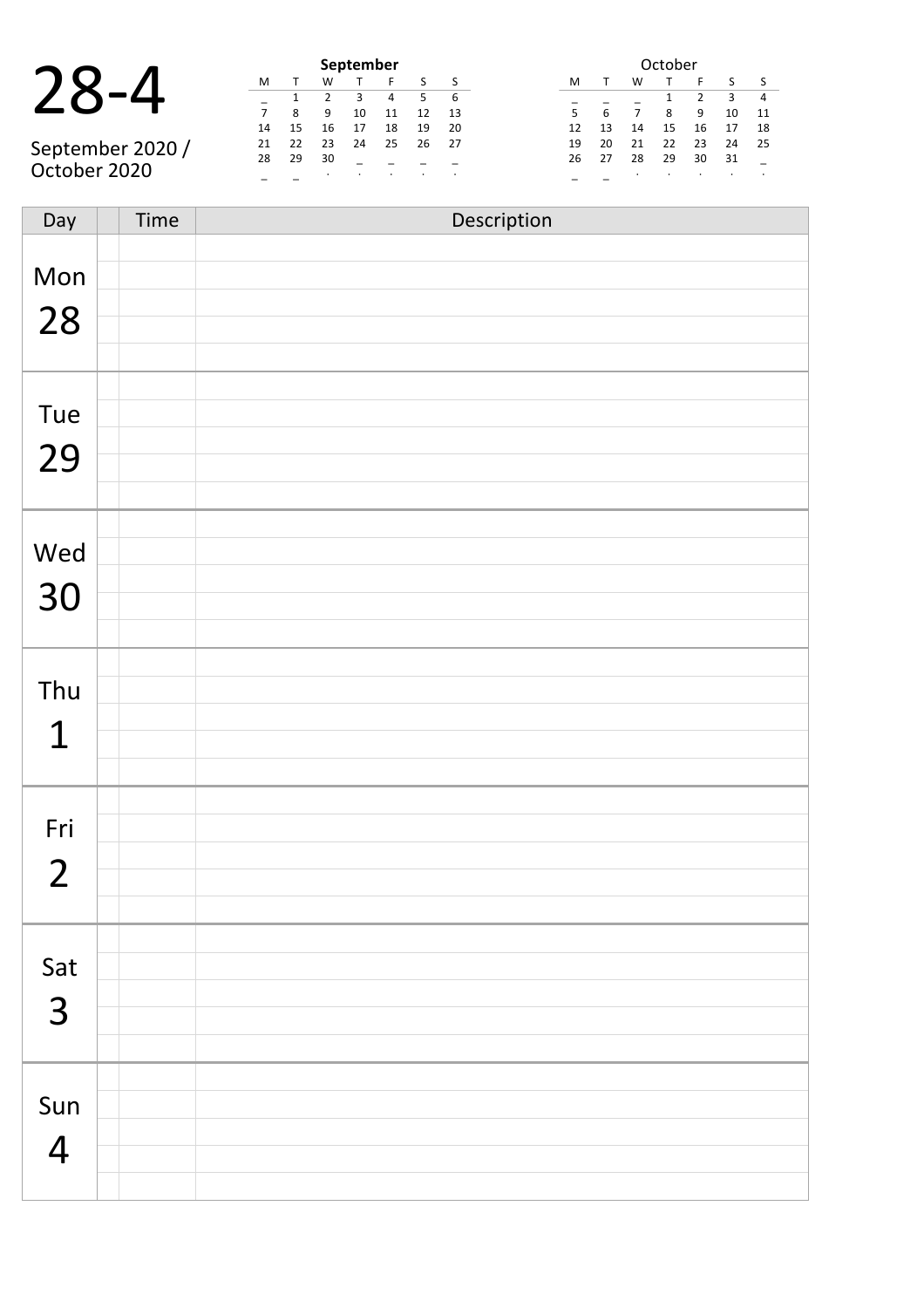|              |    |      |    | <b>October</b> |    |    |      |               |              |    | November |    |    |      |
|--------------|----|------|----|----------------|----|----|------|---------------|--------------|----|----------|----|----|------|
|              | M  |      | W  |                |    |    |      | M             |              | w  |          |    |    |      |
|              |    |      |    |                |    |    | 4    |               |              |    |          |    |    |      |
|              |    | 6    |    | 8              | 9  | 10 | 11   | $\mathcal{P}$ | $\mathbf{3}$ | 4  | .5       | 6  |    | - 8  |
|              | 12 | 13   | 14 | 15             | 16 |    | 18   | 9             | 10           | 11 | 12       | 13 | 14 | -15  |
|              | 19 | 20   | 21 | 22             | 23 | 24 | - 25 | 16            | 17           | 18 | 19       | 20 | 21 | -22  |
| October 2020 | 26 | - 27 | 28 | 29             | 30 | 31 |      | 23            | 24           | 25 | 26       | 27 | 28 | - 29 |
|              |    |      |    |                |    |    |      | 30            |              |    |          |    |    |      |

| Day                             | Time | Description |
|---------------------------------|------|-------------|
| Mon<br>5                        |      |             |
| Tue<br>6                        |      |             |
| Wed<br>$\overline{\mathcal{L}}$ |      |             |
| Thu<br>8                        |      |             |
| Fri<br>9                        |      |             |
| Sat<br>10                       |      |             |
| Sun<br>11                       |      |             |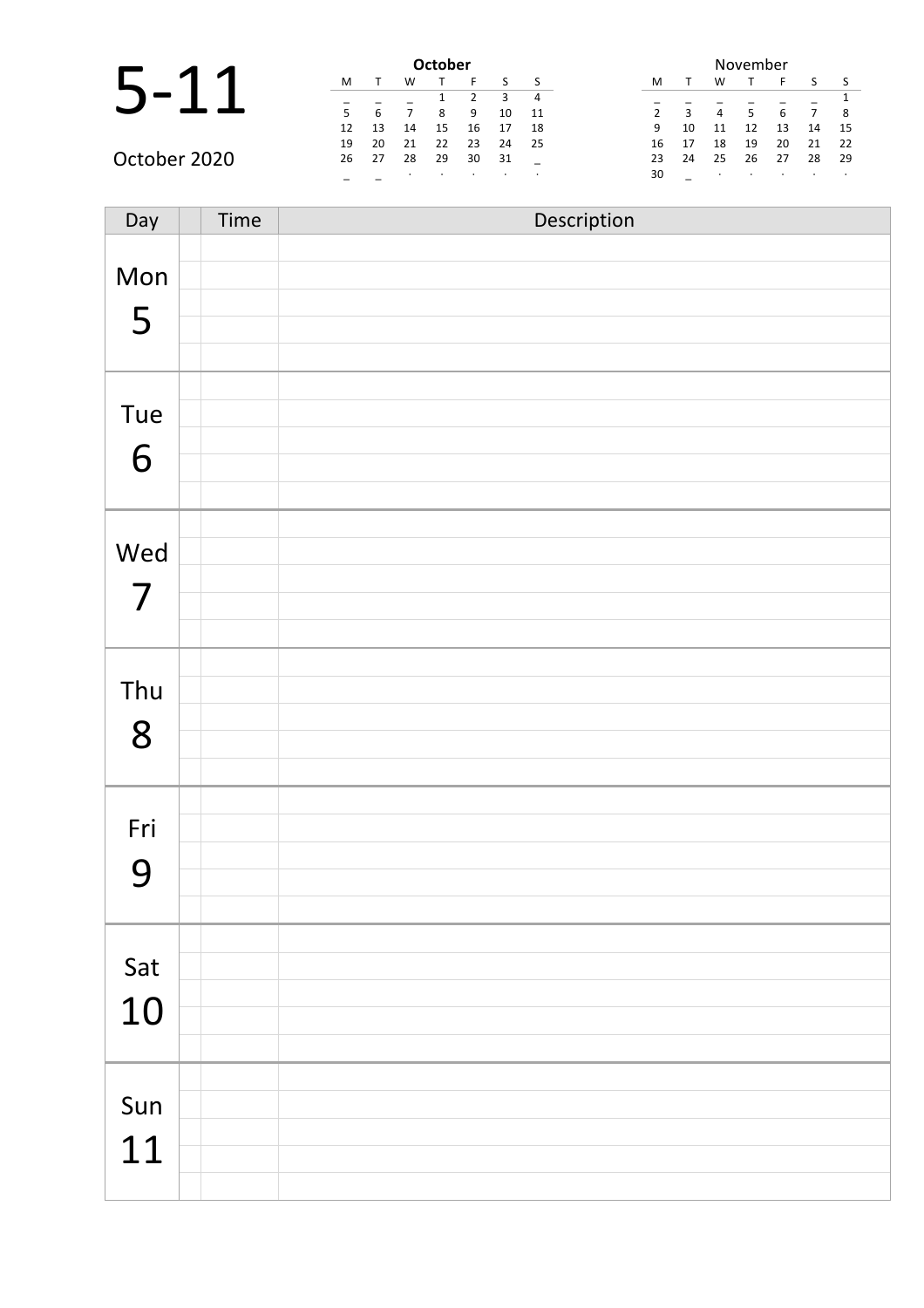|    |    | October |  |
|----|----|---------|--|
|    |    |         |  |
|    |    |         |  |
| с  |    |         |  |
| 17 | 14 |         |  |

| <b>October</b> |    |    |    |    |    |    |  |  |  |  |  |  |  |  |
|----------------|----|----|----|----|----|----|--|--|--|--|--|--|--|--|
| м              |    | W  |    | F  | S  |    |  |  |  |  |  |  |  |  |
|                |    |    | 1  | 2  | ξ  |    |  |  |  |  |  |  |  |  |
| 5              | 6  | 7  | 8  | 9  | 10 | 11 |  |  |  |  |  |  |  |  |
| 12             | 13 | 14 | 15 | 16 | 17 | 18 |  |  |  |  |  |  |  |  |
| 19             | 20 | 21 | 22 | 23 | 24 | 25 |  |  |  |  |  |  |  |  |
| 26             | 27 | 28 | 29 | 30 | 31 |    |  |  |  |  |  |  |  |  |
|                |    | ٠  | ٠  | ٠  | ٠  |    |  |  |  |  |  |  |  |  |

| November       |    |    |    |    |    |    |  |  |  |  |  |  |
|----------------|----|----|----|----|----|----|--|--|--|--|--|--|
| м              | т  | w  |    | F  | S  | S  |  |  |  |  |  |  |
|                |    |    |    |    |    | 1  |  |  |  |  |  |  |
| $\overline{2}$ | 3  |    | 5  | 6  |    | 8  |  |  |  |  |  |  |
| 9              | 10 | 11 | 12 | 13 | 14 | 15 |  |  |  |  |  |  |
| 16             | 17 | 18 | 19 | 20 | 21 | 22 |  |  |  |  |  |  |
| 23             | 24 | 25 | 26 | 27 | 28 | 29 |  |  |  |  |  |  |
| 30             |    | ٠  |    |    |    |    |  |  |  |  |  |  |

October 2020

| Day | Time | Description |
|-----|------|-------------|
|     |      |             |
| Mon |      |             |
| 12  |      |             |
|     |      |             |
|     |      |             |
| Tue |      |             |
| 13  |      |             |
|     |      |             |
|     |      |             |
| Wed |      |             |
|     |      |             |
| 14  |      |             |
|     |      |             |
|     |      |             |
| Thu |      |             |
| 15  |      |             |
|     |      |             |
|     |      |             |
| Fri |      |             |
| 16  |      |             |
|     |      |             |
|     |      |             |
| Sat |      |             |
| 17  |      |             |
|     |      |             |
|     |      |             |
| Sun |      |             |
|     |      |             |
| 18  |      |             |
|     |      |             |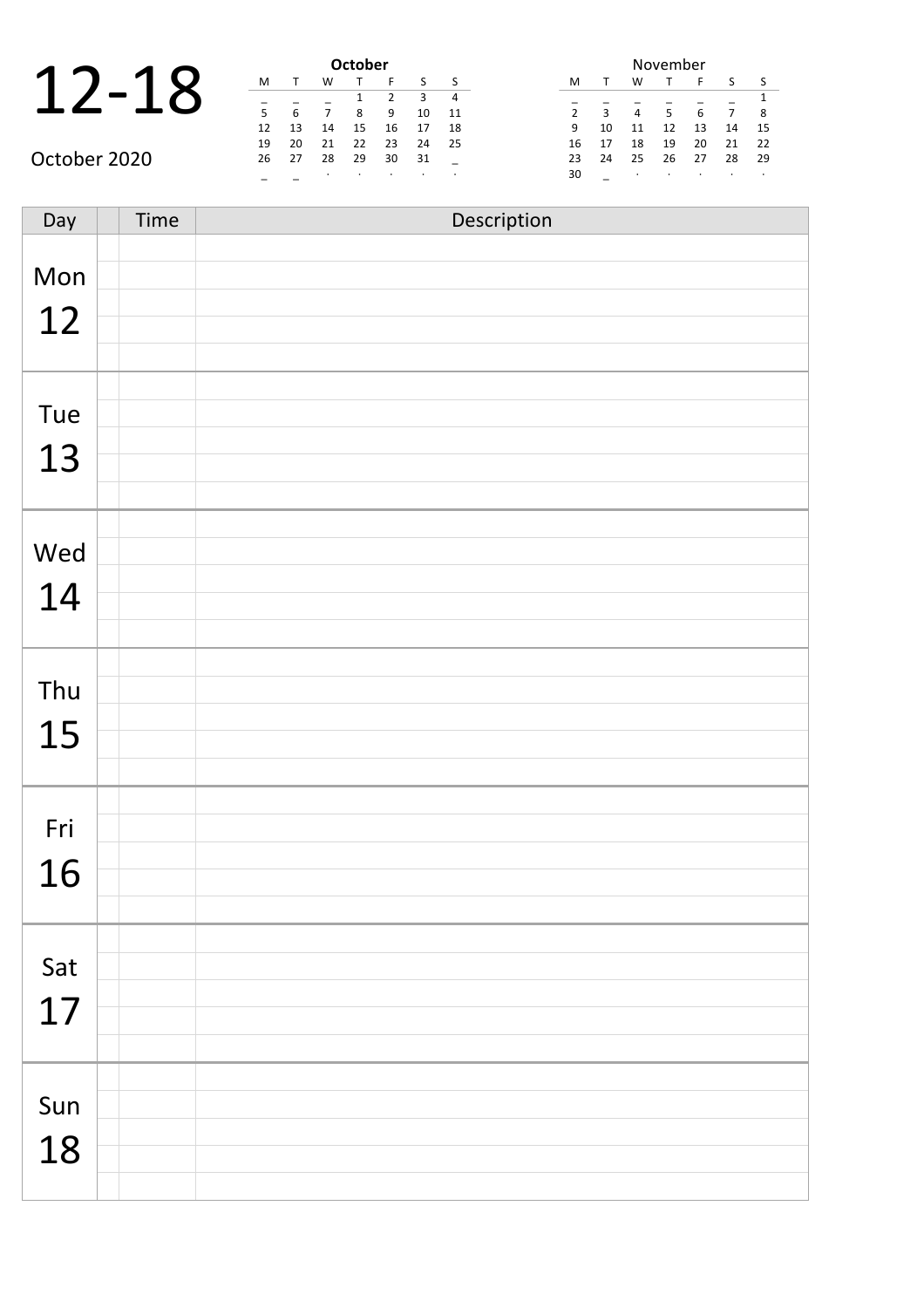|      |     |     |     | October |  |
|------|-----|-----|-----|---------|--|
| 1 Q. |     |     |     |         |  |
|      |     |     |     |         |  |
|      | с   |     |     |         |  |
|      | 12  | 13  | 14  | 15      |  |
|      | . . | - - | - - | - -     |  |

| <b>October</b> |    |    |    |               |    |    |  |  |  |
|----------------|----|----|----|---------------|----|----|--|--|--|
| м              |    | w  |    | F             | ς  | ς  |  |  |  |
|                |    |    | 1  | $\mathcal{P}$ | ੨  |    |  |  |  |
| 5              | 6  |    | 8  | 9             | 10 | 11 |  |  |  |
| 12             | 13 | 14 | 15 | 16            | 17 | 18 |  |  |  |
| 19             | 20 | 21 | 22 | 23            | 24 | 25 |  |  |  |
| 26             | 27 | 28 | 29 | 30            | 31 |    |  |  |  |
|                |    | ٠  | ٠  | ٠             | ٠  | ٠  |  |  |  |

| November       |    |    |    |    |    |    |  |  |  |
|----------------|----|----|----|----|----|----|--|--|--|
| M              | т  | W  |    | F  | S  | S  |  |  |  |
|                |    |    |    |    |    | 1  |  |  |  |
| $\overline{2}$ | 3  | 4  | 5  | 6  | 7  | 8  |  |  |  |
| 9              | 10 | 11 | 12 | 13 | 14 | 15 |  |  |  |
| 16             | 17 | 18 | 19 | 20 | 21 | 22 |  |  |  |
| 23             | 24 | 25 | 26 | 27 | 28 | 29 |  |  |  |
| 30             |    |    | ٠  |    |    |    |  |  |  |

October 2020

| Day | Time | Description |
|-----|------|-------------|
| Mon |      |             |
| 19  |      |             |
|     |      |             |
| Tue |      |             |
| 20  |      |             |
|     |      |             |
| Wed |      |             |
| 21  |      |             |
|     |      |             |
| Thu |      |             |
| 22  |      |             |
|     |      |             |
| Fri |      |             |
| 23  |      |             |
|     |      |             |
| Sat |      |             |
| 24  |      |             |
|     |      |             |
| Sun |      |             |
| 25  |      |             |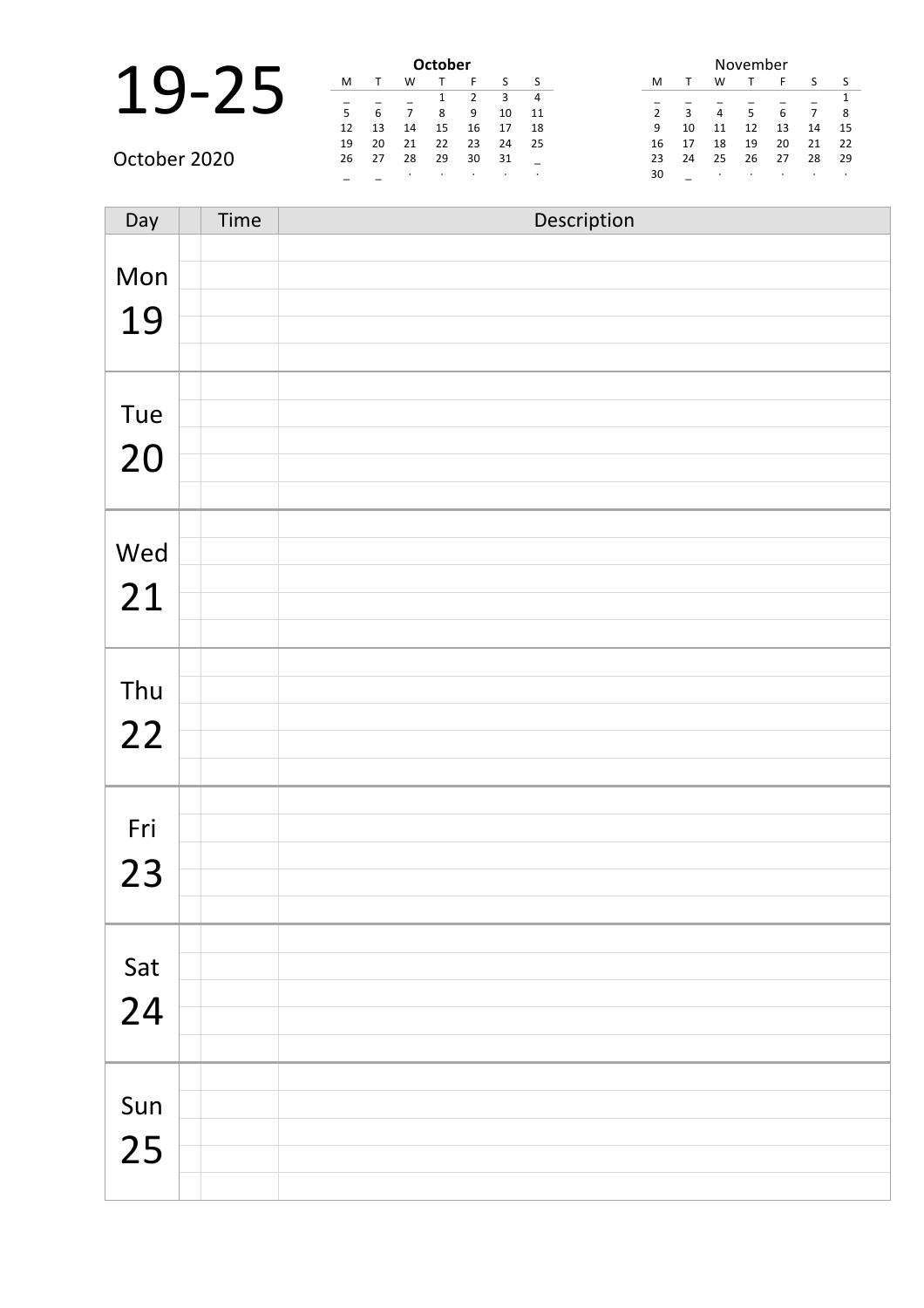| $\sum$ |              | 1 |
|--------|--------------|---|
|        | $\bigcirc$ - |   |

|                | <b>October</b> |    |    |    |    |    |    |  |  |  |
|----------------|----------------|----|----|----|----|----|----|--|--|--|
|                | м              |    | w  |    | F  |    |    |  |  |  |
|                |                |    |    |    |    | 3  | 4  |  |  |  |
|                | 5              | 6  |    | 8  | 9  | 10 | 11 |  |  |  |
|                | 12             | 13 | 14 | 15 | 16 | 17 | 18 |  |  |  |
| October 2020 / | 19             | 20 | 21 | 22 | 23 | 24 | 25 |  |  |  |
|                | 26             | 27 | 28 | 29 | 30 | 31 |    |  |  |  |
| November 2020  |                |    |    |    |    |    |    |  |  |  |

| November       |    |    |    |    |    |    |  |  |  |
|----------------|----|----|----|----|----|----|--|--|--|
| м              | т  | w  | т  | F  | S  | S  |  |  |  |
|                |    |    |    |    |    | 1  |  |  |  |
| $\overline{2}$ | 3  | 4  | 5  | 6  |    | 8  |  |  |  |
| 9              | 10 | 11 | 12 | 13 | 14 | 15 |  |  |  |
| 16             | 17 | 18 | 19 | 20 | 21 | 22 |  |  |  |
| 23             | 24 | 25 | 26 | 27 | 28 | 29 |  |  |  |
| 30             |    | ٠  | ٠  |    | ٠  |    |  |  |  |

| Day         | Time | Description |
|-------------|------|-------------|
| Mon         |      |             |
| 26          |      |             |
|             |      |             |
| Tue         |      |             |
| 27          |      |             |
|             |      |             |
| Wed         |      |             |
| 28          |      |             |
|             |      |             |
| Thu         |      |             |
| 29          |      |             |
|             |      |             |
| Fri         |      |             |
| 30          |      |             |
|             |      |             |
| Sat         |      |             |
| 31          |      |             |
|             |      |             |
|             |      |             |
| Sun         |      |             |
| $\mathbf 1$ |      |             |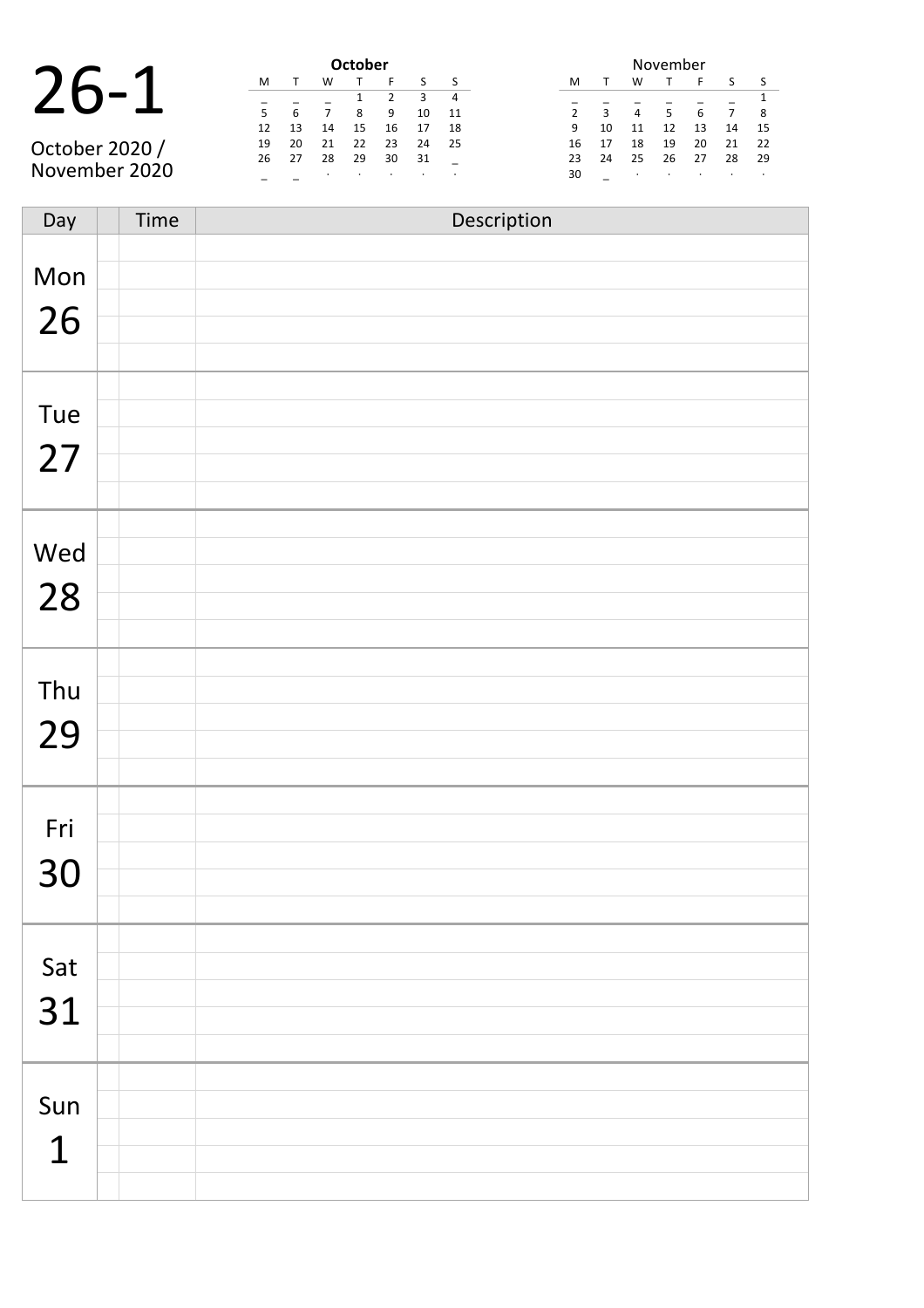|               |    |    |    | <b>November</b> |    |    |     |    |    |    | December |    |
|---------------|----|----|----|-----------------|----|----|-----|----|----|----|----------|----|
|               | M  |    | w  |                 |    |    |     | M  |    | W  |          |    |
|               |    |    |    |                 |    |    |     |    |    |    |          |    |
|               |    |    | 4  |                 |    |    | 8   | 7  | 8  | 9  | 10       | 11 |
|               | 9  | 10 |    |                 | 13 | 14 | -15 | 14 | 15 | 16 |          | 18 |
|               | 16 | 17 | 18 | 19              | 20 | 21 | -22 | 21 | 22 | 23 | 24       | 25 |
| November 2020 | 23 | 24 | 25 | 26              | 27 | 28 | -29 | 28 | 29 | 30 | 31       |    |
|               | 30 |    |    |                 |    |    |     |    |    |    |          |    |

| Day                   | Time | Description |
|-----------------------|------|-------------|
| Mon<br>$\overline{2}$ |      |             |
| Tue<br>3              |      |             |
| Wed<br>$\overline{4}$ |      |             |
| Thu<br>5              |      |             |
| Fri<br>6              |      |             |
| Sat<br>$\overline{7}$ |      |             |
| Sun<br>8              |      |             |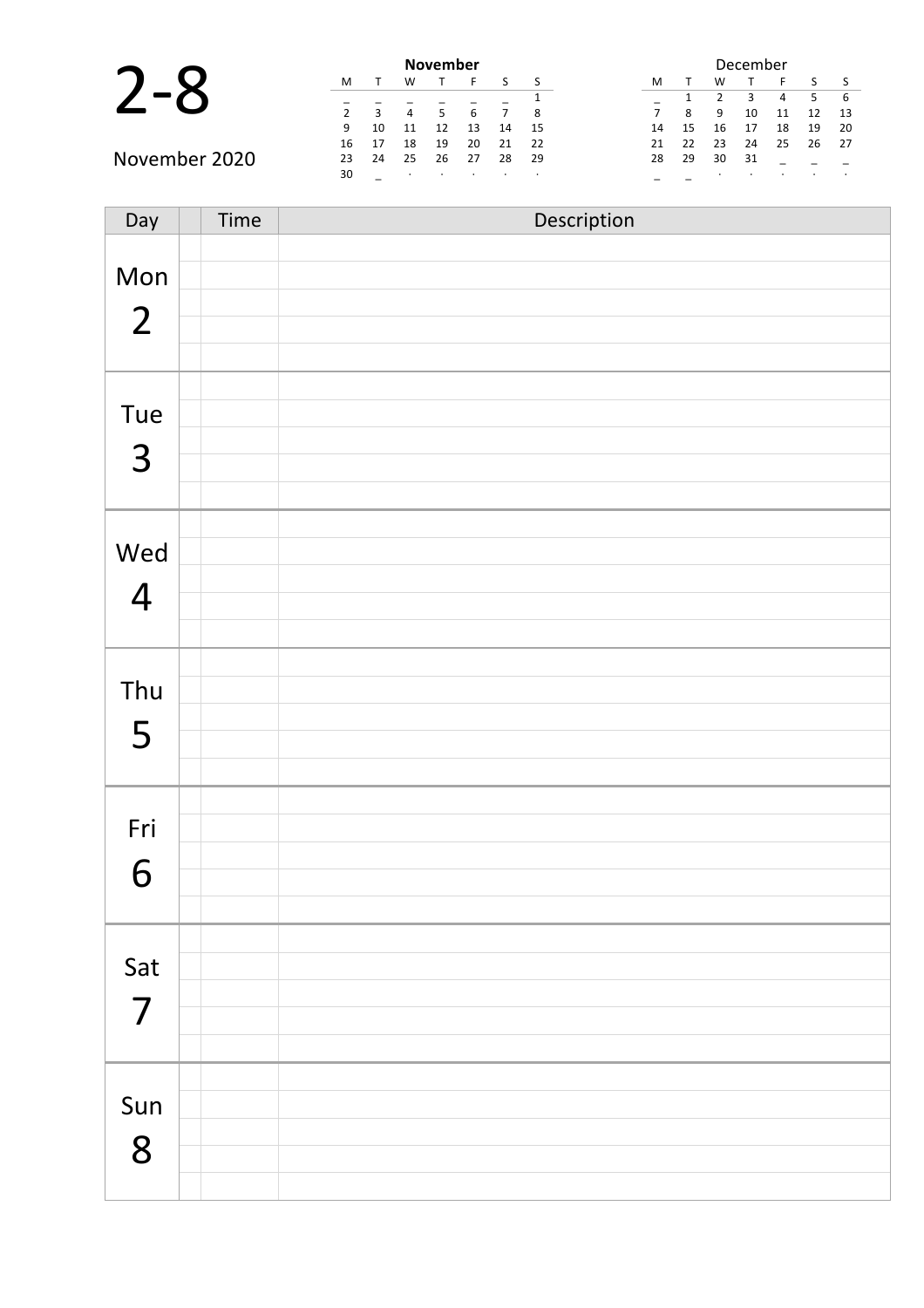| 9- | 15 |  |
|----|----|--|
|    |    |  |

| <b>November</b> |              |                |    |    |    |    |  |  |  |  |  |
|-----------------|--------------|----------------|----|----|----|----|--|--|--|--|--|
| М               |              | W              |    | F  |    |    |  |  |  |  |  |
|                 |              |                |    |    |    |    |  |  |  |  |  |
| $\mathcal{P}$   | $\mathbf{R}$ | $\overline{4}$ | 5  | 6  |    | 8  |  |  |  |  |  |
| 9               | 10           | 11             | 12 | 13 | 14 | 15 |  |  |  |  |  |
| 16              | 17           | 18             | 19 | 20 | 21 | 22 |  |  |  |  |  |
| 23              | 24           | 25             | 26 | 27 | 28 | 29 |  |  |  |  |  |
| 30              |              | ٠              |    |    |    |    |  |  |  |  |  |
|                 |              |                |    |    |    |    |  |  |  |  |  |

|    |    |    | December |    |    |    |
|----|----|----|----------|----|----|----|
| м  |    | w  |          | F  | ς  | S  |
|    | 1  | 2  | 3        | 4  | 5  | 6  |
| 7  | 8  | ٩  | 10       | 11 | 12 | 13 |
| 14 | 15 | 16 | 17       | 18 | 19 | 20 |
| 21 | 22 | 23 | 24       | 25 | 26 | 27 |
| 28 | 29 | 30 | 31       |    |    |    |
|    |    | ٠  |          | ٠  |    |    |

Day Time Description Mon 9 Tue 10 Wed 11 Thu 12 Fri 13 Sat 14 Sun 15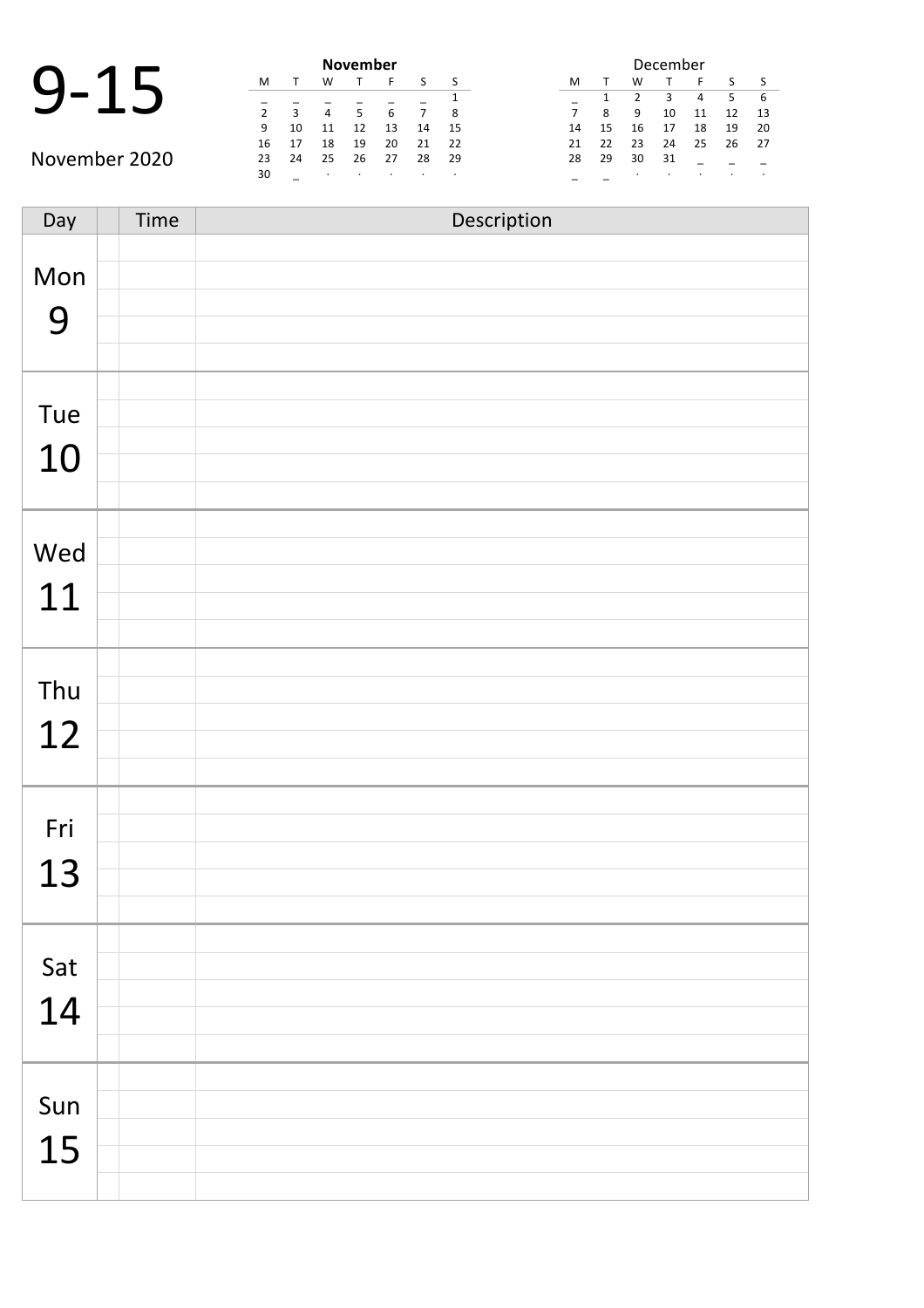|               |    |    |    | <b>November</b> |    |         |      |    | December |    |    |    |         |     |  |
|---------------|----|----|----|-----------------|----|---------|------|----|----------|----|----|----|---------|-----|--|
|               | M  |    | W  |                 |    |         |      | M  |          | W  |    |    |         |     |  |
|               |    |    |    |                 |    |         |      |    |          |    |    | 4  |         | - 6 |  |
|               |    | 3  | 4  |                 | b  |         | 8    |    | 8        | 9  | 10 | 11 |         | -13 |  |
|               | 9  | 10 |    | 12              | 13 | 14      | -15  | 14 | 15       | 16 | 17 | 18 | 19      | -20 |  |
|               | 16 | 17 | 18 | 19              | 20 | 21      | 22   | 21 | 22       | 23 | 24 | 25 | 26      | -27 |  |
| November 2020 | 23 | 24 | 25 | 26              | 27 | 28      | - 29 | 28 | 29       | 30 | 31 |    |         |     |  |
|               | 30 |    |    | $\cdot$         |    | $\cdot$ |      |    |          |    |    |    | $\cdot$ |     |  |

| Day | Time | Description |
|-----|------|-------------|
| Mon |      |             |
|     |      |             |
| 16  |      |             |
|     |      |             |
| Tue |      |             |
| 17  |      |             |
|     |      |             |
|     |      |             |
| Wed |      |             |
| 18  |      |             |
|     |      |             |
| Thu |      |             |
| 19  |      |             |
|     |      |             |
|     |      |             |
| Fri |      |             |
| 20  |      |             |
|     |      |             |
| Sat |      |             |
|     |      |             |
| 21  |      |             |
|     |      |             |
| Sun |      |             |
| 22  |      |             |
|     |      |             |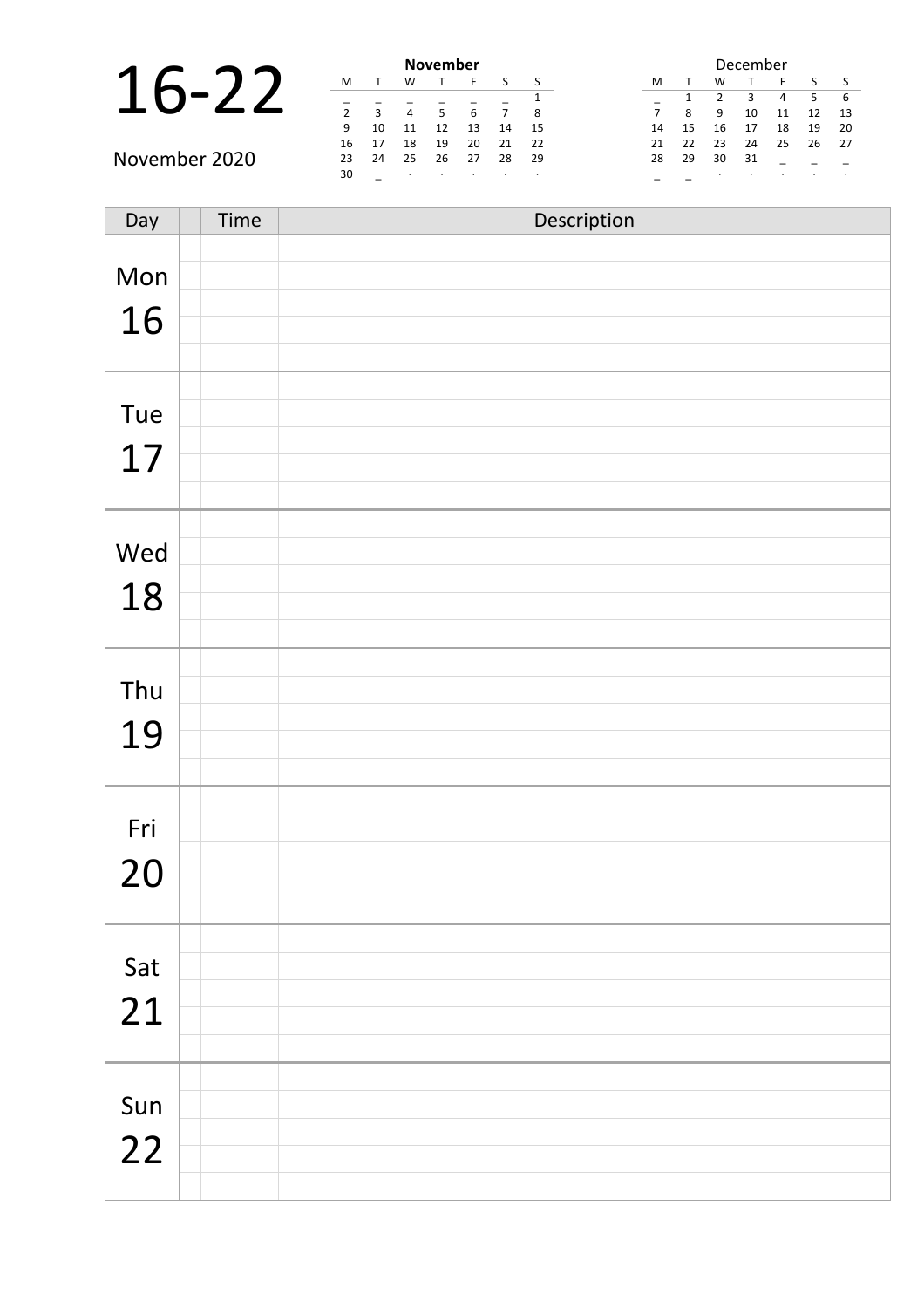|  |  | November |   |
|--|--|----------|---|
|  |  |          |   |
|  |  |          | 6 |
|  |  |          |   |

|               |               |    |    | <b>November</b> |    |    |    | December |    |    |    |    |    |                          |  |  |
|---------------|---------------|----|----|-----------------|----|----|----|----------|----|----|----|----|----|--------------------------|--|--|
|               | M             |    | W  |                 |    |    |    | M        |    | W  |    |    |    |                          |  |  |
|               |               |    |    |                 |    |    |    |          |    |    |    | 4  |    |                          |  |  |
|               | $\mathcal{P}$ |    |    |                 | 6  |    | -8 |          | 8  | 9  | 10 | 11 | 12 | 1                        |  |  |
|               | 9             | 10 | 11 | 12              | 13 | 14 | 15 | 14       | 15 | 16 |    | 18 | 19 | $\overline{2}$           |  |  |
|               | 16            |    | 18 | 19              | 20 | 21 | 22 | 21       | 22 | 23 | 24 | 25 | 26 | $\overline{\phantom{0}}$ |  |  |
| November 2020 | 23            | 24 | 25 | 26              | 27 | 28 | 29 | 28       | 29 | 30 | 31 |    |    |                          |  |  |
|               | 30            |    |    |                 |    |    |    |          |    |    |    |    |    |                          |  |  |

|    |    |    | December |    |    |    |
|----|----|----|----------|----|----|----|
| м  |    | W  |          | F  | S  | ς  |
|    | 1  | 2  | З        | 4  | 5  | 6  |
| 7  | 8  | ٩  | 10       | 11 | 12 | 13 |
| 14 | 15 | 16 | 17       | 18 | 19 | 20 |
| 21 | 22 | 23 | 24       | 25 | 26 | 27 |
| 28 | 29 | 30 | 31       |    |    |    |
|    |    |    |          | ٠  |    |    |

| Day | Time | Description |
|-----|------|-------------|
| Mon |      |             |
| 23  |      |             |
|     |      |             |
| Tue |      |             |
|     |      |             |
| 24  |      |             |
|     |      |             |
| Wed |      |             |
| 25  |      |             |
|     |      |             |
| Thu |      |             |
| 26  |      |             |
|     |      |             |
|     |      |             |
| Fri |      |             |
| 27  |      |             |
|     |      |             |
| Sat |      |             |
| 28  |      |             |
|     |      |             |
| Sun |      |             |
| 29  |      |             |
|     |      |             |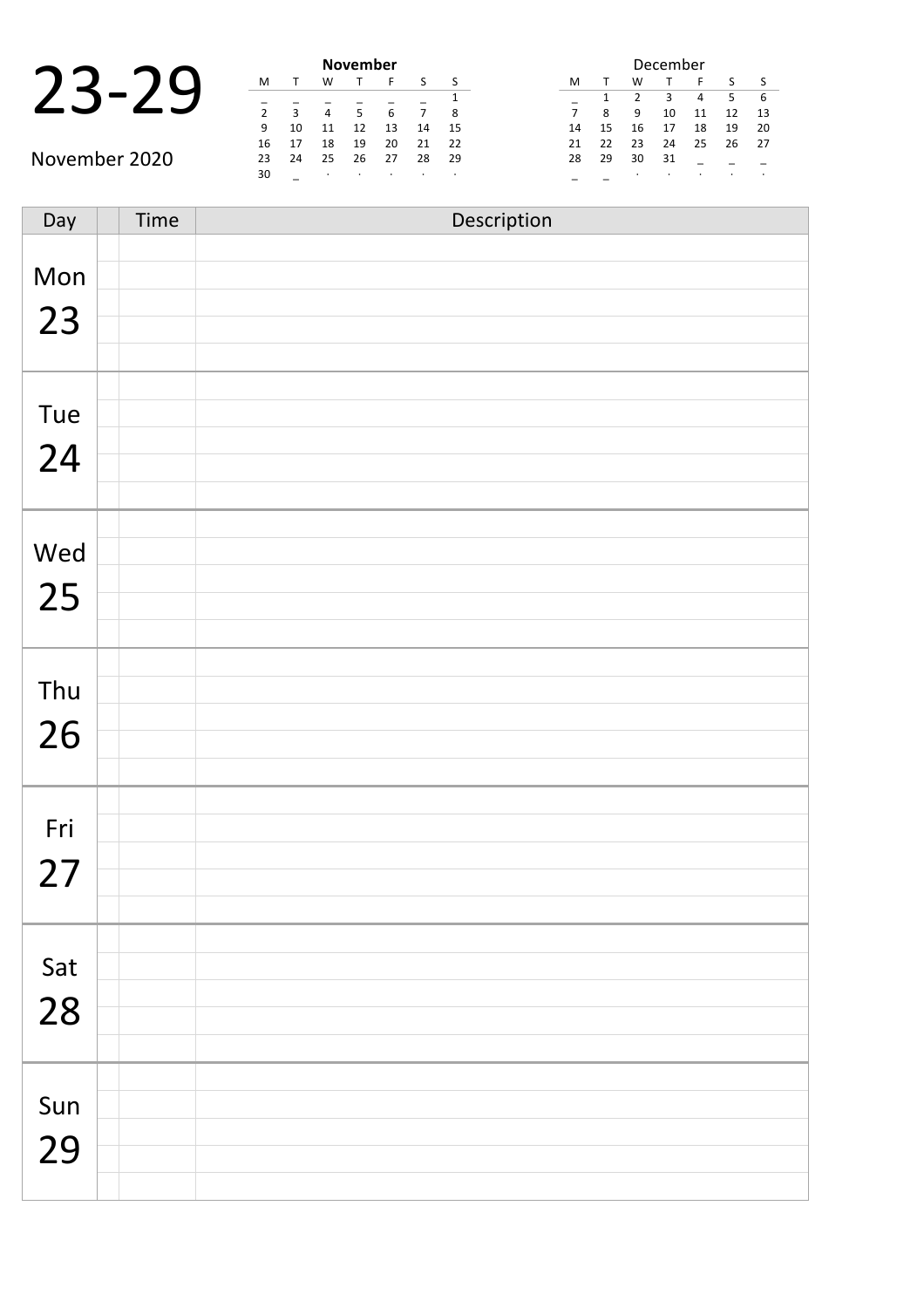|                 |    |              | <b>November</b> |    |    |  |
|-----------------|----|--------------|-----------------|----|----|--|
| $30 - 1$        | м  |              |                 |    | F. |  |
|                 |    | $\mathbf{R}$ | $\overline{4}$  |    | 6  |  |
|                 |    | 10           | 11              | 12 | 13 |  |
| November 2020 / | 16 | 17           | 18              | 19 | 20 |  |
|                 | 23 | 24           | 25              | 26 | 27 |  |
| December 2020   | 30 |              |                 |    |    |  |

| <b>November</b> |    |         |         |         |    |         | December |    |    |         |         |    |         |    |
|-----------------|----|---------|---------|---------|----|---------|----------|----|----|---------|---------|----|---------|----|
| M               |    | W       |         | ►       |    |         |          | м  |    | w       |         | Е  |         |    |
|                 |    |         |         |         |    |         |          |    |    |         | 3       | 4  | 5       | 6  |
|                 | 3  | 4       | 5       | 6       |    | 8       |          |    | 8  | 9       | 10      | 11 | 12      | 13 |
| 9               | 10 | 11      | 12      | 13      | 14 | 15      |          | 14 | 15 | 16      | 17      | 18 | 19      | 20 |
| 16              | 17 | 18      | 19      | 20      | 21 | 22      |          | 21 | 22 | 23      | 24      | 25 | 26      | 27 |
| 23              | 24 | 25      | 26      | 27      | 28 | 29      |          | 28 | 29 | 30      | 31      |    |         |    |
| 30              |    | $\cdot$ | $\cdot$ | $\cdot$ | ٠  | $\cdot$ |          |    |    | $\cdot$ | $\cdot$ |    | $\cdot$ |    |

| Day            | Time | Description |
|----------------|------|-------------|
|                |      |             |
| Mon            |      |             |
| 30             |      |             |
|                |      |             |
|                |      |             |
| Tue            |      |             |
| $\mathbf 1$    |      |             |
|                |      |             |
|                |      |             |
| Wed            |      |             |
| $\overline{2}$ |      |             |
|                |      |             |
|                |      |             |
| Thu            |      |             |
| $\overline{3}$ |      |             |
|                |      |             |
|                |      |             |
| Fri            |      |             |
| $\overline{4}$ |      |             |
|                |      |             |
|                |      |             |
| Sat            |      |             |
| 5              |      |             |
|                |      |             |
|                |      |             |
| Sun            |      |             |
| 6              |      |             |
|                |      |             |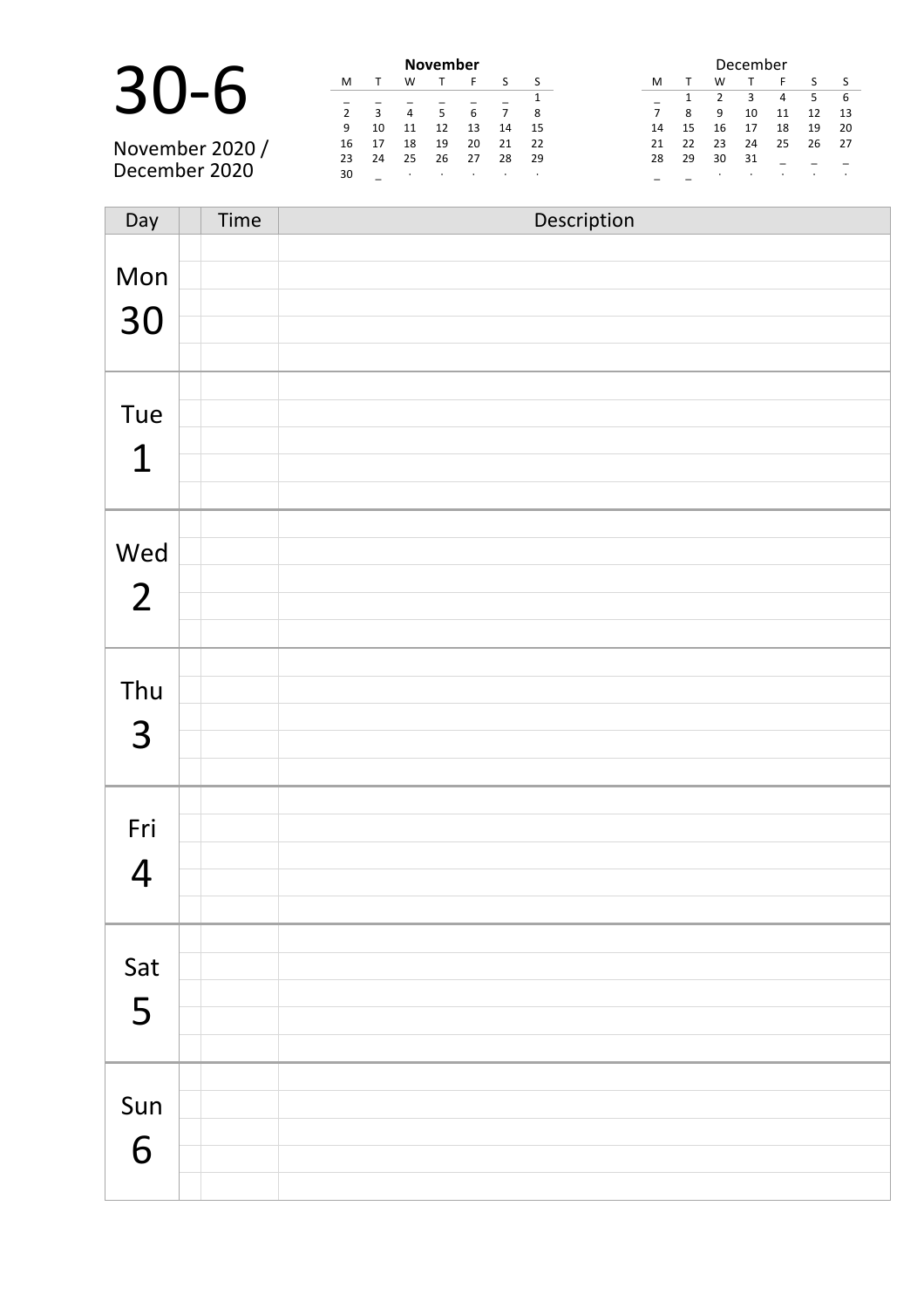|  | $\mathbf 1$ |  |
|--|-------------|--|
|  |             |  |

|               | <b>December</b> |    |    |    |    |    |    |  |  |  |  |  |
|---------------|-----------------|----|----|----|----|----|----|--|--|--|--|--|
|               | м               |    | w  |    |    |    |    |  |  |  |  |  |
|               |                 |    | 2  | 3  | 4  | 5  | 6  |  |  |  |  |  |
|               |                 | 8  | 9  | 10 | 11 | 12 | 13 |  |  |  |  |  |
|               | 14              | 15 | 16 | 17 | 18 | 19 | 20 |  |  |  |  |  |
|               | 21              | 22 | 23 | 24 | 25 | 26 | 27 |  |  |  |  |  |
| December 2020 | 28              | 29 | 30 | 31 |    |    |    |  |  |  |  |  |
|               |                 |    | ٠  |    | ٠  |    |    |  |  |  |  |  |

| January |    |                  |    |    |    |    |  |  |  |  |
|---------|----|------------------|----|----|----|----|--|--|--|--|
| м       |    | ς<br>w<br>F<br>S |    |    |    |    |  |  |  |  |
|         |    |                  |    | 1  | 2  | з  |  |  |  |  |
| 4       | 5  | 6                |    | 8  | 9  | 10 |  |  |  |  |
| 11      | 12 | 13               | 14 | 15 | 16 | 17 |  |  |  |  |
| 18      | 19 | 20               | 21 | 22 | 23 | 24 |  |  |  |  |
| 25      | 26 | 27               | 28 | 29 | 30 | 31 |  |  |  |  |
|         |    | ٠                |    |    |    |    |  |  |  |  |

Day Time Description Mon 7 Tue 8 Wed 9 Thu 10 Fri 11 Sat 12 Sun 13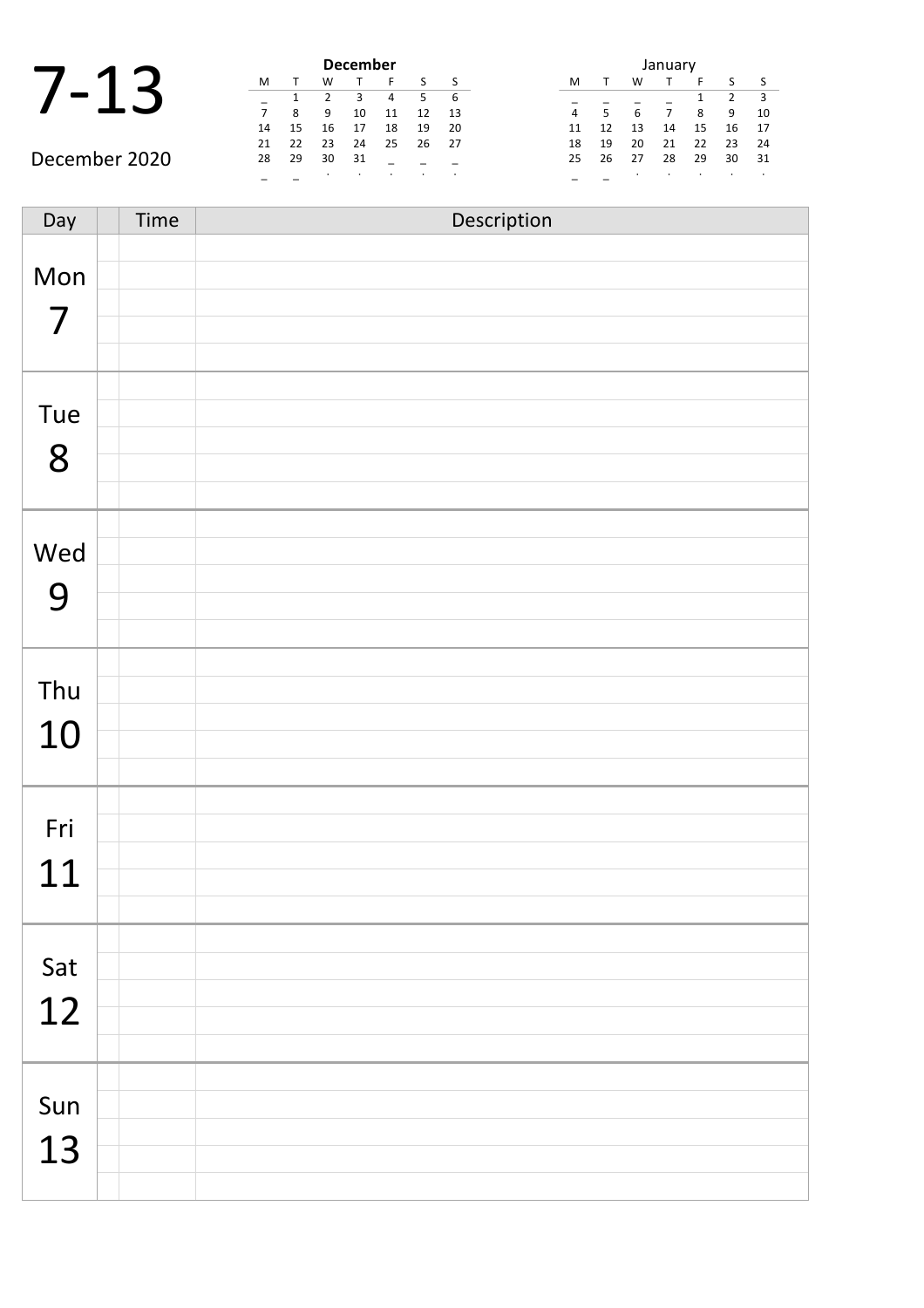|                |    |    |         | <b>December</b> |    |    |     |    | January |    |    |    |    |
|----------------|----|----|---------|-----------------|----|----|-----|----|---------|----|----|----|----|
| $\blacksquare$ | M  |    | W       |                 |    |    |     | M  |         | W  |    |    |    |
|                |    |    |         |                 |    |    | - 6 |    |         |    |    |    |    |
|                |    | 8  | 9       | 10              | 11 | 12 | 13  | 4  |         | 6  |    | 8  | 9  |
|                | 14 | 15 | 16      |                 | 18 | 19 | 20  | 11 |         | 13 | 14 | 15 | 16 |
|                | 21 | 22 | 23      | 24              | 25 | 26 | -27 | 18 | 19      | 20 | 21 | 22 | 23 |
| December 2020  | 28 | 29 | 30      | 31              |    |    |     | 25 | 26      | 27 | 28 | 29 | 30 |
|                |    |    | $\cdot$ |                 |    |    |     |    |         |    |    |    |    |

| Day | Time | Description |
|-----|------|-------------|
| Mon |      |             |
| 14  |      |             |
|     |      |             |
|     |      |             |
| Tue |      |             |
| 15  |      |             |
|     |      |             |
| Wed |      |             |
| 16  |      |             |
|     |      |             |
| Thu |      |             |
| 17  |      |             |
|     |      |             |
| Fri |      |             |
| 18  |      |             |
|     |      |             |
|     |      |             |
| Sat |      |             |
| 19  |      |             |
|     |      |             |
| Sun |      |             |
| 20  |      |             |
|     |      |             |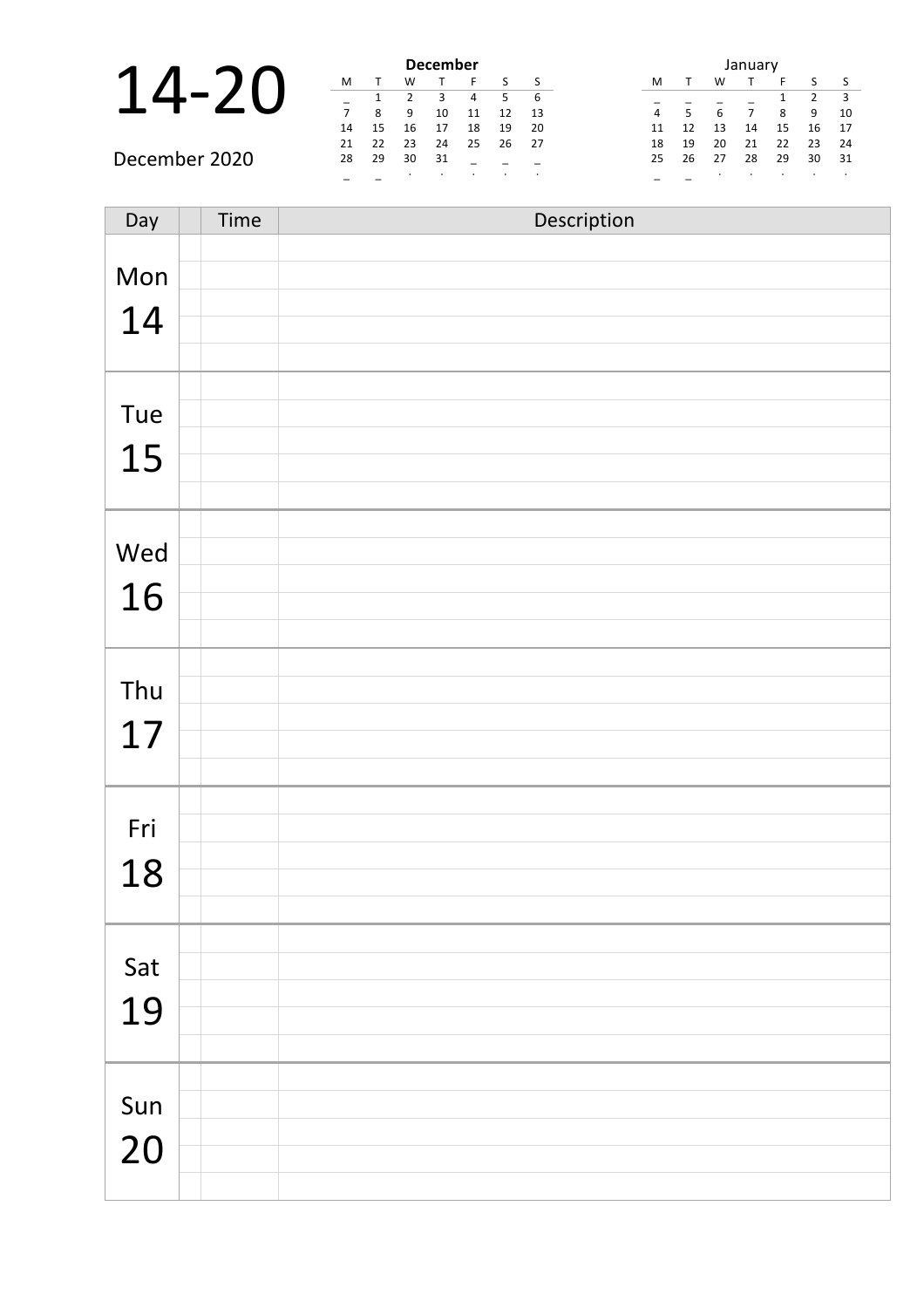|                          |    |  | <b>December</b> |    |
|--------------------------|----|--|-----------------|----|
|                          |    |  |                 |    |
| $\overline{\phantom{a}}$ |    |  |                 |    |
|                          |    |  |                 | 11 |
|                          | 14 |  |                 |    |

December 2020

|    |    |    | <b>December</b> |    |    |    |
|----|----|----|-----------------|----|----|----|
| м  |    | W  |                 | F  | S  | S  |
|    | 1  | 2  | ς               | 4  | 5  | 6  |
| 7  | 8  | 9  | 10              | 11 | 12 | 13 |
| 14 | 15 | 16 | 17              | 18 | 19 | 20 |
| 21 | 22 | 23 | 24              | 25 | 26 | 27 |
| 28 | 29 | 30 | 31              |    |    |    |
|    |    |    | ٠               | ٠  |    |    |

|    |    |    | January |    |               |    |
|----|----|----|---------|----|---------------|----|
| м  |    | w  |         | F  | S             | S  |
|    |    |    |         | 1  | $\mathcal{P}$ | 3  |
| 4  | 5  | 6  | 7       | 8  | 9             | 10 |
| 11 | 12 | 13 | 14      | 15 | 16            | 17 |
| 18 | 19 | 20 | 21      | 22 | 23            | 24 |
| 25 | 26 | 27 | 28      | 29 | 30            | 31 |
|    |    | ٠  |         |    |               |    |

Day Time Description Mon 21 Tue 22 Wed 23 Thu 24 Fri 25 Sat 26 Sun 27